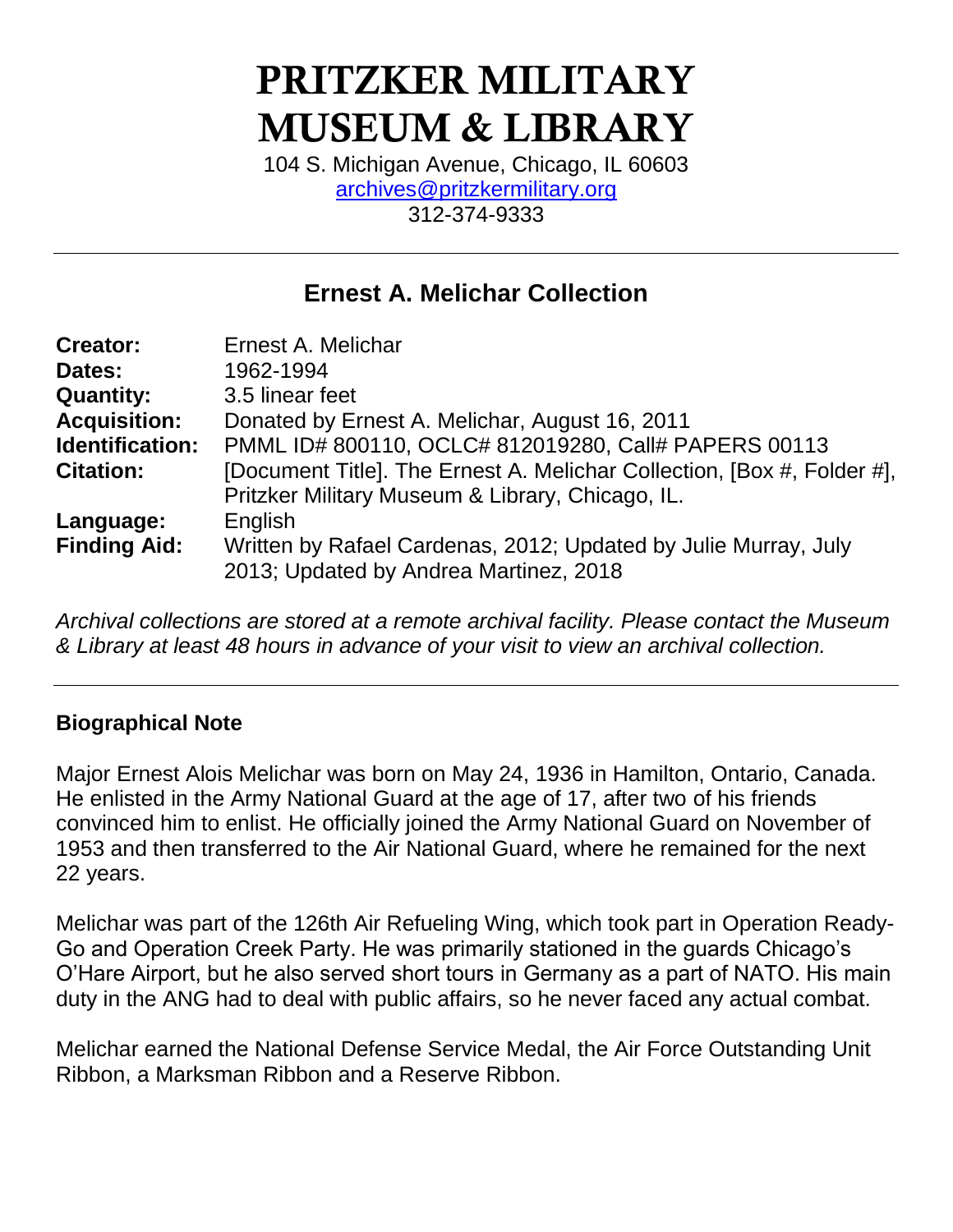#### **Scope and Content of the Collection**

The Major Ernest A. Melichar Collection contain official documents, personal letters, correspondence, newspapers and newspaper clippings, memorabilia and photographs dating back to Maj. Ernest A. Melichar's time in the United States Air National Guard.

#### **Arrangement**

Most of the collection arrived with no discernible arrangement and was rearranged categorically and then chronologically into series by PMML staff. The exception to this is Series Six. The contents of each scrapbook in Series Six have been kept in their original order. The collection is contained within 3 letter-size boxes and two oversize boxes. The collection is arranged into series according to operations, government documents, newspaper clippings, ephemera, scrapbooks, and photographs.

#### **Series One: Operations, Box 1**

This series contains documents pertaining to Operation Creek Party and Operation Ready Go.

#### **Series Two: National Guard Association of Illinois (NGAI) Documents, Boxes 1-2**

This series contains documents that deal with the National Guard Association of Illinois. Documents inside the series include a miscellaneous file, letters of correspondence between Melichar and other members of the NNGAI, the NGAI newsletter that was coordinated by Major Melichar.

#### **Series Three: Fact Sheets, Box 2**

This series contains various fact sheets in regards to the National Guard and the Air Force of the United States.

#### **Series Four: National and ANG Document, Box 2**

This series contains documents that deal with the process of recruiting new members, as well as keeping the member currently serving engaged and interested. It contains several orders, information bulletins, unmarked applications & reports and news releases.

#### **Series Five: Subject File, Box 2**

Due to the fact that this collection has broad and at points random items, it was difficult to separate the folders into specific series'. This series has an Ephemera folder, some biographical documents and publications relating to the National Guard and the Air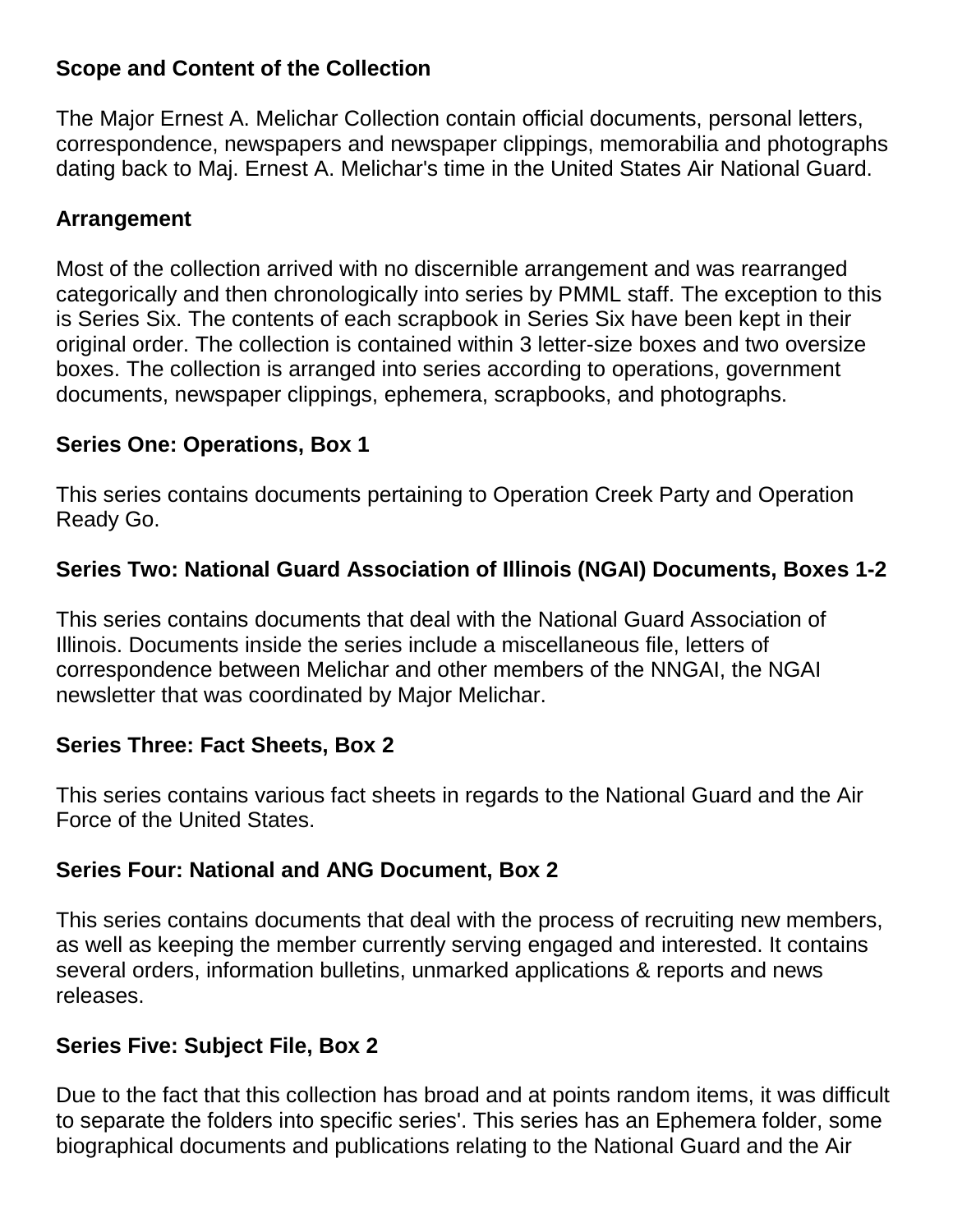Force. It also includes orders of mobilization to the National Guard, following the assassination of Martin Luther King Jr.

#### **Series Six: Scrapbook, Box 3**

This series contains the scrapbook of Major Melichar. For the majority, the scrapbook contains clippings of newspapers and magazines that talk for the most part about the Air National Guard. Some articles mention operations like Ready-Go and Creek Party. The scrapbook box also includes several photographic images.

#### **Series Seven: Oversized Documents, Box 4**

The Oversized Documents file contains several newspapers from the late 1960s up to the mid-70s. One of the focal points of the newspaper articles is Al Johnson's View from the Citizens Newspaper.

#### **Series Eight: Miscellaneous, Box 5**

Series Eight contains a vast assortment of items not included in the Subject File series. The contents include schedules, pamphlets, news releases, fact sheets and a couple of random correspondence.

#### **Series Nine, Photos, Box 5**

This is the final series of the Melichar collection. This final series contains several photographs and photo negatives. Some of the photos are of airplanes in mid-air refueling or some waiting on the run-way ready to depart or getting stocked. Also included are photos of vehicles and members of the Air National Guard.

#### **Rights**

Copyrights held by Ernest A. Melichar were transferred to the Pritzker Military Museum & Library. All other rights are held by the author or publisher. Users assume responsibility for following copyright laws as established by US Code Title 17.

#### **Separations**

| <b>Item ID</b> | <b>Description</b>                                       | <b>Date</b> | Location    |
|----------------|----------------------------------------------------------|-------------|-------------|
| 800110762      | Brigadier General Howard T. Markey<br>Interview Cassette |             | Memorabilia |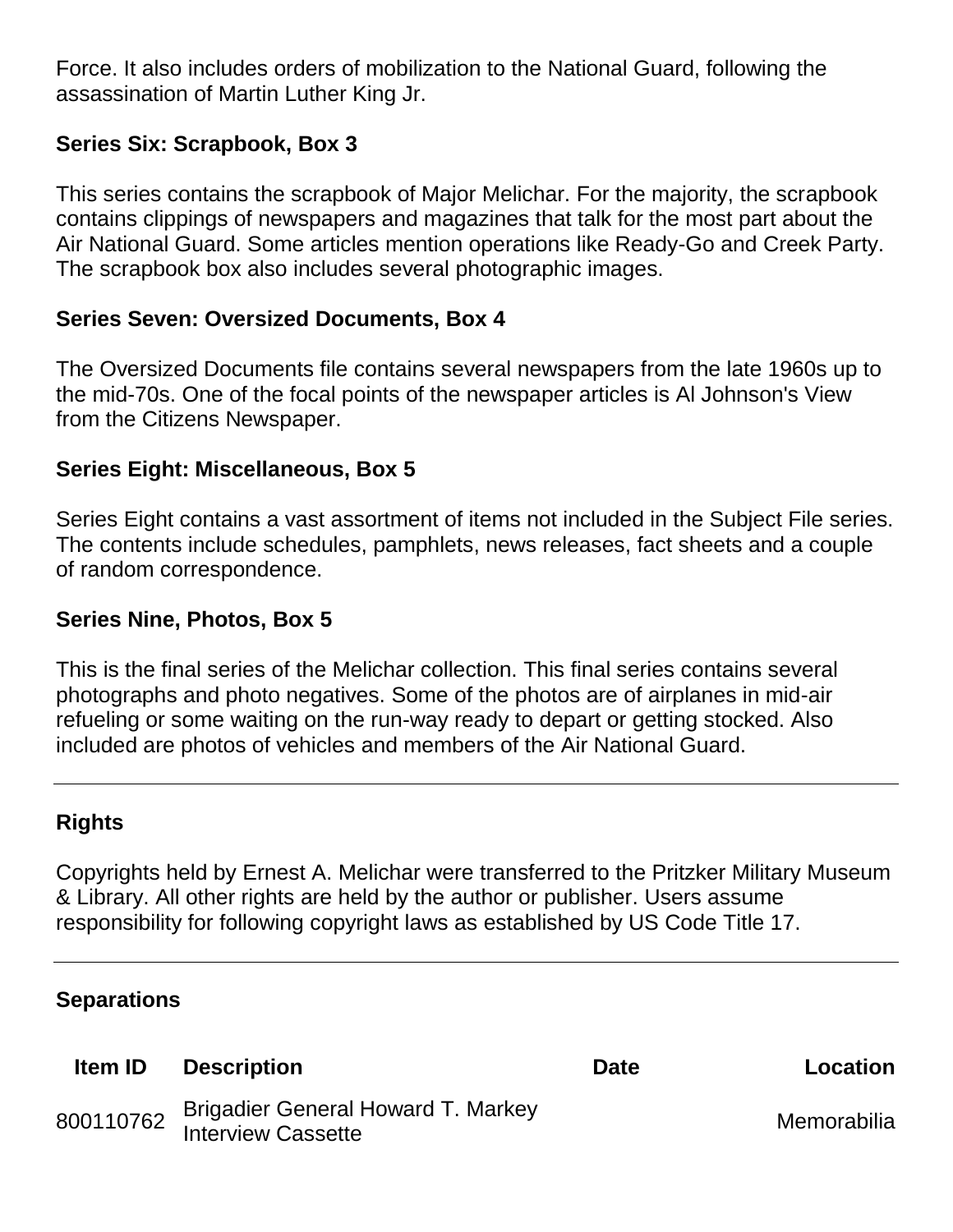| 800110651 | <b>Photos from Operation Ready Go</b><br>Era/Flexible Air Refueling     | n.d.       | <b>Photographs Collection</b> |
|-----------|-------------------------------------------------------------------------|------------|-------------------------------|
| 800110652 | Use for "Personnel Transport" show for<br>both doors & ground refueling | n.d.       | <b>Photographs Collection</b> |
| 800110653 | Tanker getting refueled                                                 | n.d.       | <b>Photographs Collection</b> |
| 800110654 | Crew lining into tanker (2 copies)                                      | n.d.       | <b>Photographs Collection</b> |
| 800110655 | Tail of a KC-97L                                                        | n.d.       | <b>Photographs Collection</b> |
|           | 800110656 Front of the KC-97L Tanker (2 copies)                         | n.d.       | <b>Photographs Collection</b> |
| 800110657 | Loading Cargo (2 copies)                                                | n.d.       | <b>Photographs Collection</b> |
| 800110658 | Loading Heavy Equipment (2 copies)                                      | n.d.       | <b>Photographs Collection</b> |
| 800110659 | Jet being refueled in the air.                                          | n.d.       | <b>Photographs Collection</b> |
| 800110660 | John Stellberg, Daryl Modica, Mel<br><b>Bytnar and unnamed Captain</b>  | May-<br>70 | <b>Photographs Collection</b> |
| 800110661 | Walter Larson and Edward danz<br>Retirement                             | May-<br>70 | <b>Photographs Collection</b> |
|           | 800110662 Aerial cabin view                                             | n.d.       | <b>Photographs Collection</b> |
|           | 800110663 Lt. Col. Harris                                               | n.d.       | <b>Photographs Collection</b> |
| 800110664 | Maj. Simmons                                                            | n.d.       | <b>Photographs Collection</b> |
| 800110665 | Major Simmons and two members of<br>his crew                            | n.d.       | <b>Photographs Collection</b> |
| 800110666 | 1942 Ford GPA Amphibious Jeep                                           | n.d.       | <b>Photographs Collection</b> |
| 800110667 | Air Base                                                                | n.d.       | <b>Photographs Collection</b> |
| 800110668 | <b>Blue Car</b>                                                         | n.d.       | <b>Photographs Collection</b> |
|           | 800110669 Air National Guard Marching Band                              | n.d.       | <b>Photographs Collection</b> |
| 800110670 | Photo Negative One - Image One                                          | n.d.       | <b>Photographs Collection</b> |
| 800110671 | Photo Negative One - Image Two                                          | n.d.       | <b>Photographs Collection</b> |
|           | 800110672 Photo Negative One - Image Three                              | n.d.       | <b>Photographs Collection</b> |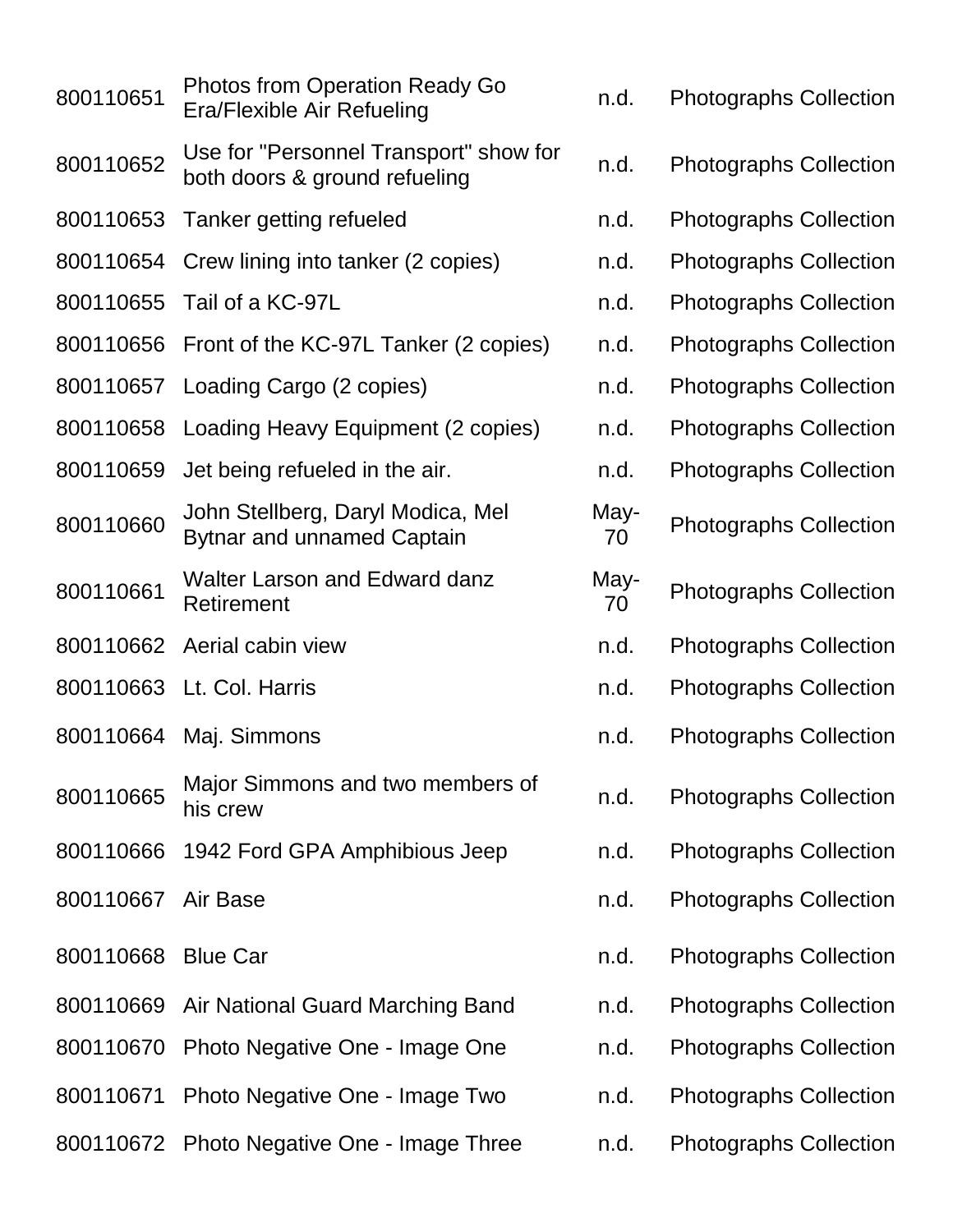| 800110673           | Image 51                                      |
|---------------------|-----------------------------------------------|
| 800110674           | Image 52                                      |
| 800110675           | Image 53                                      |
| 800110676           | Photo Negative Two - Image One                |
| 800110677           | Photo Negative Two - Image Two                |
| 800110678           | Photo Negative Two - Image Thre               |
| 800110679           | Photo Negative Two - Image Four               |
| 800110680           | Image T1                                      |
| 800110681           | Image T <sub>2</sub>                          |
| 800110682           | Image T <sub>3</sub>                          |
| 800110683           | Image T4                                      |
| 800110684           | Image One                                     |
| 800110685           | Image Two                                     |
| 800110686           | Image Three                                   |
| 800110687           | <b>Image Four</b>                             |
| 800110688           | <b>Image Five</b>                             |
| 800110689           | <b>Image Six</b>                              |
|                     | 800110690 Image Seven                         |
|                     | 800110691 Image Eight                         |
|                     | 800110692 Image Nine                          |
| 800110693 Image Ten |                                               |
| 800110694           | Image Eleven                                  |
|                     | 800110695 Image Twelve                        |
|                     | 800110696 2TC Edwardt                         |
|                     | 800110697 The Spirit of '76 Propeller image 1 |
|                     | 800110698 The Spirit of '76 Propeller image 2 |

- n.d. Photographs Collection
- n.d. Photographs Collection
- n.d. Photographs Collection
- n.d. Photographs Collection
- n.d. Photographs Collection
- e and. Photographs Collection
	- n.d. Photographs Collection
	- n.d. Photographs Collection
	- n.d. Photographs Collection
	- n.d. Photographs Collection
	- n.d. Photographs Collection
	- n.d. Photographs Collection
	- n.d. Photographs Collection
	- n.d. Photographs Collection
	- n.d. Photographs Collection
	- n.d. Photographs Collection
	- n.d. Photographs Collection
	- n.d. Photographs Collection
	- n.d. Photographs Collection
	- n.d. Photographs Collection
	- n.d. Photographs Collection
	- n.d. Photographs Collection
	- n.d. Photographs Collection
	- n.d. Photographs Collection
	- n.d. Photographs Collection
- 2 n.d. Photographs Collection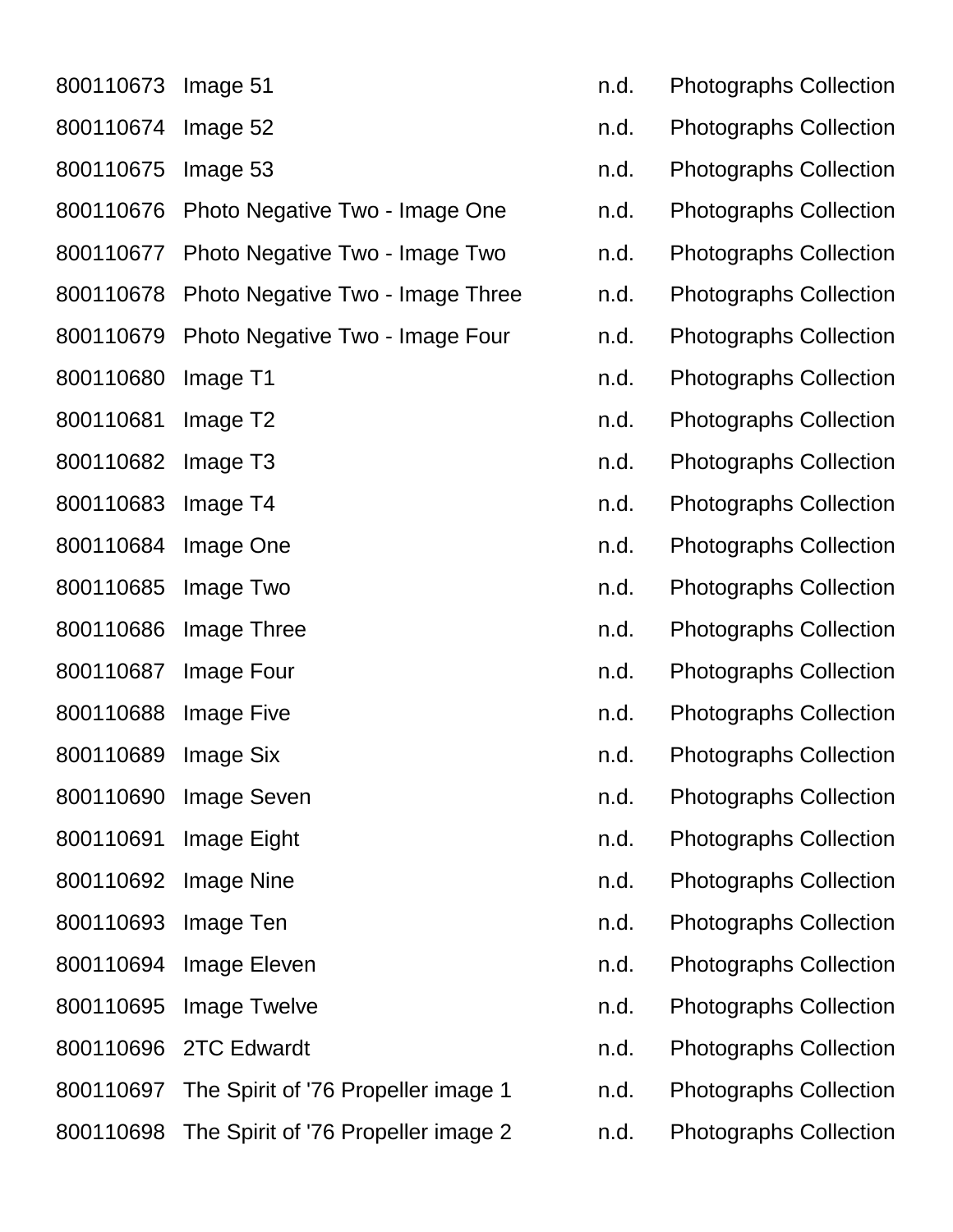|           | 800110699 Snow covered runway                                                         | n.d. | Ρł           |
|-----------|---------------------------------------------------------------------------------------|------|--------------|
|           | 800110700 Shipments in the snow                                                       | n.d. | $\mathsf{P}$ |
| 800110701 | Plowing snow off the runway                                                           | n.d. | $\mathsf{P}$ |
| 800110702 | Snow plow                                                                             | n.d. | $\mathsf{P}$ |
| 800110703 | <b>Receiving Shipments (2 copies)</b>                                                 | n.d. | Ρł           |
| 800110704 | Sweeper Vacuum Self Propelled Type<br>MC-1 (front view)                               | n.d. | Ρł           |
| 800110705 | Sweeper Vacuum Self Propelled Type<br>MC-1 (front-side view)                          | n.d. | Pł           |
| 800110706 | Maj. Sgt. George Hellner, checks out a<br>J-47 engine on the jet engine cell          | n.d. | Pł           |
| 800110707 | Checking out an engine                                                                | n.d. | Ρł           |
| 800110708 | Cub Pack 157 - Inside Cockpit                                                         | n.d. | $\mathsf{P}$ |
| 800110709 | Getting an explanation of feathering<br>motors                                        | n.d. | Pł           |
| 800110710 | Two officers having a conversation                                                    | n.d. | Ρł           |
| 800110711 | Putting up a tent                                                                     | n.d. | $\mathsf{P}$ |
| 800110712 | Illinois Air National Guard Engine<br>Propeller                                       | n.d. | $\mathsf{P}$ |
| 800110713 | Man working on propeller                                                              | n.d. | Ρł           |
| 800110714 | Col. Joseph J. Kovacs, Tech. Sgt.<br>Larry Ruet, Eugene Ruet (2 copies)               | n.d. | $\mathsf{P}$ |
| 800110715 | Col. Joseph J. Kovacs, Tech. Sgt.<br>Larry Ruet, Eugene Ruet (Image 2) (2)<br>copies) | n.d. | Pł           |
| 800110716 | Col. Joseph J. Kovacs, Tech. Sgt.<br>Larry Ruet, Eugene Ruet (Image 3)                | n.d. | Pł           |
| 800110717 | Lt. Col. John Hough and Ruets: father<br>and son, T/Sgt. Larry and son Eugene         | n.d. | Ρł           |
| 800110718 | Taking an Oath                                                                        | n.d. | Ρł           |

- hotographs Collection
- hotographs Collection
- hotographs Collection
- hotographs Collection
- hotographs Collection
- hotographs Collection
- hotographs Collection
- hotographs Collection
- hotographs Collection
- hotographs Collection
- hotographs Collection
- hotographs Collection
- hotographs Collection
- hotographs Collection
- hotographs Collection
- hotographs Collection
- hotographs Collection
- hotographs Collection
- hotographs Collection
- hotographs Collection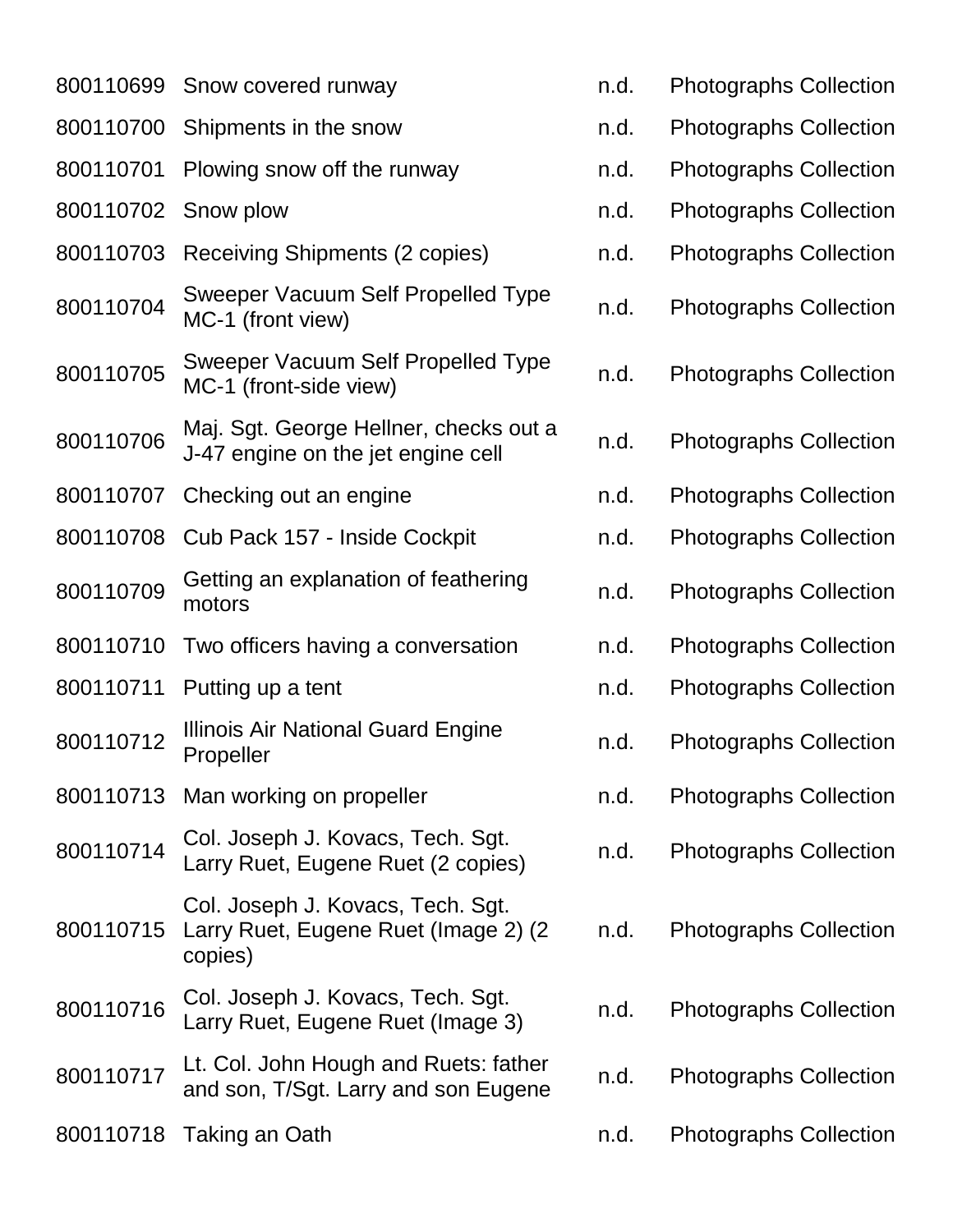| 800110719       | Eugene Ruet, T/Sgt. Larry Ruet and Lt.<br>Col. John Hough                                                                                            | n.d.                 | <b>Photographs Collection</b> |
|-----------------|------------------------------------------------------------------------------------------------------------------------------------------------------|----------------------|-------------------------------|
| 800110720       | Low angle side view of an F-16 aircraft<br>in flight, armed with AIM-9 Sidewinder<br>missiles on each wing and equipped<br>with anxillary fuel tanks | $12 -$<br>Dec-<br>74 | <b>Photographs Collection</b> |
| 800110721       | A Ramstein based F-4E Phantom II<br>soars over Germany                                                                                               | n.d.                 | <b>Photographs Collection</b> |
| 800110722       | <b>Night Maintenance</b>                                                                                                                             | n.d.                 | <b>Photographs Collection</b> |
| 800110723 C-141 |                                                                                                                                                      | n.d.                 | <b>Photographs Collection</b> |
| 800110724 C-5   |                                                                                                                                                      | n.d.                 | <b>Photographs Collection</b> |
| 800110725       | The swing wing supersonic F-111<br>fighter bomber                                                                                                    | n.d.                 | <b>Photographs Collection</b> |
| 800110726       | Catching some shut-eye in a KC 97 on<br>leg from Goose Bay Labrador to Rhein<br>Main Frankfurt on 10-hour trip                                       | n.d.                 | <b>Photographs Collection</b> |
| 800110727       | Brig. Gen. Howard T. Markey (center)<br>being interviewed                                                                                            | n.d.<br>1964         | <b>Photographs Collection</b> |
| 800110728       | Brig. Gen. O.J. Smith                                                                                                                                | n.d.<br>1964         | <b>Photographs Collection</b> |
| 800110729       | Skoczynski (2 copies)                                                                                                                                | n.d.                 | <b>Photographs Collection</b> |
|                 | 800110730 Col. Warren E. Bristow                                                                                                                     | n.d.                 | <b>Photographs Collection</b> |
|                 | 800110731 Colonel Warren E. Bristow (3 copies)                                                                                                       | n.d.                 | <b>Photographs Collection</b> |
|                 | 800110732 Col. Joseph J. Kovacs                                                                                                                      | n.d.                 | <b>Photographs Collection</b> |
|                 | 800110733 LTC Bill Goddard                                                                                                                           | n.d.                 | <b>Photographs Collection</b> |
|                 | 800110734 LTC Bill Goddard with a hat                                                                                                                | n.d.                 | <b>Photographs Collection</b> |
|                 | 800110735 Col. Joseph J. Kovacs                                                                                                                      | n.d.                 | <b>Photographs Collection</b> |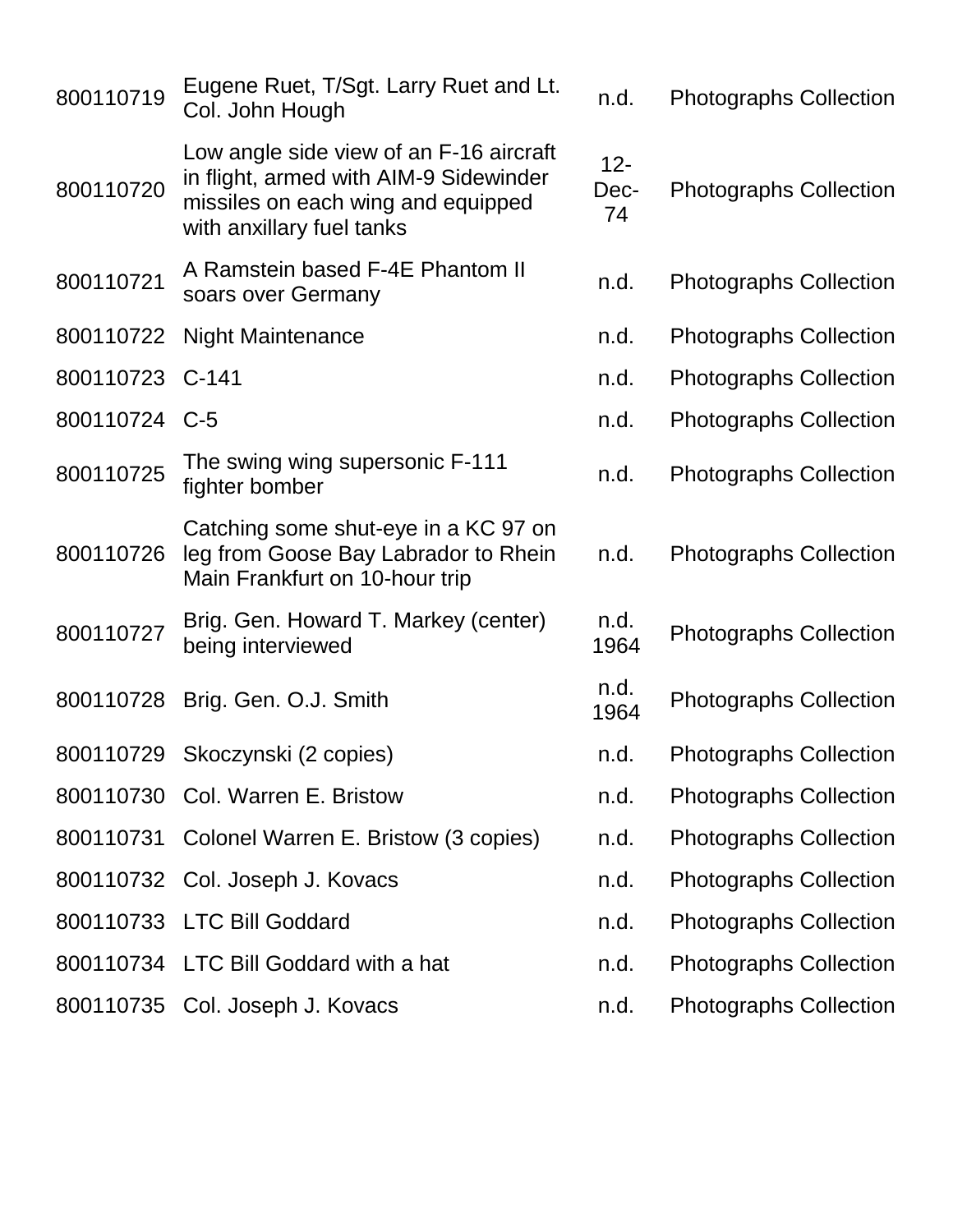### **Key Subjects**

This collection is indexed under the following headings in the Library's online catalog. Researchers interested in materials about related topics, persons, or places should search the catalog using these subject headings.

#### **Names**

Bristow, Warren E. Gunby, Philip E. Markey, Howard T. (1920-2006) Melichar, Ernest A. (1936- )

#### **Subjects**

African Americans-Segregation Cold War Illinois--Air National-Guard--Air Refueling Wing, 126<sup>th</sup> Illinois--Air National Guard-- Air Force Band, 531<sup>st</sup> Illinois-Air National Guard- Air Force Band, 556<sup>th</sup> Rhein-Main Air Base (Germany) Spain United States United States-Air Force-Air Division, 315<sup>th</sup> United States-Air National Guard-Air Reserve, 9014th United States-Armed Forces-African Americans Vietnam

#### **Container List**

| Box | <b>Folder</b> | Item ID $#$ | Title                                                                                                                            | <b>Dates</b> |
|-----|---------------|-------------|----------------------------------------------------------------------------------------------------------------------------------|--------------|
|     |               |             | Series One: Operations, 1962-1976, n.d.                                                                                          |              |
|     | 1             |             | <b>Operation Ready Go Newsclips</b>                                                                                              |              |
|     |               | 800110001   | "Seven Local Guardsmen in Spain." Wheaton<br>Journal                                                                             | $6 - Aug-64$ |
|     |               |             | "Guard Spends Summer Duty at Spain<br>800110002 Base." Mayfair News; Jefferson Norwood<br>News; Belmont Central News; Portage PK | $6 - Aug-64$ |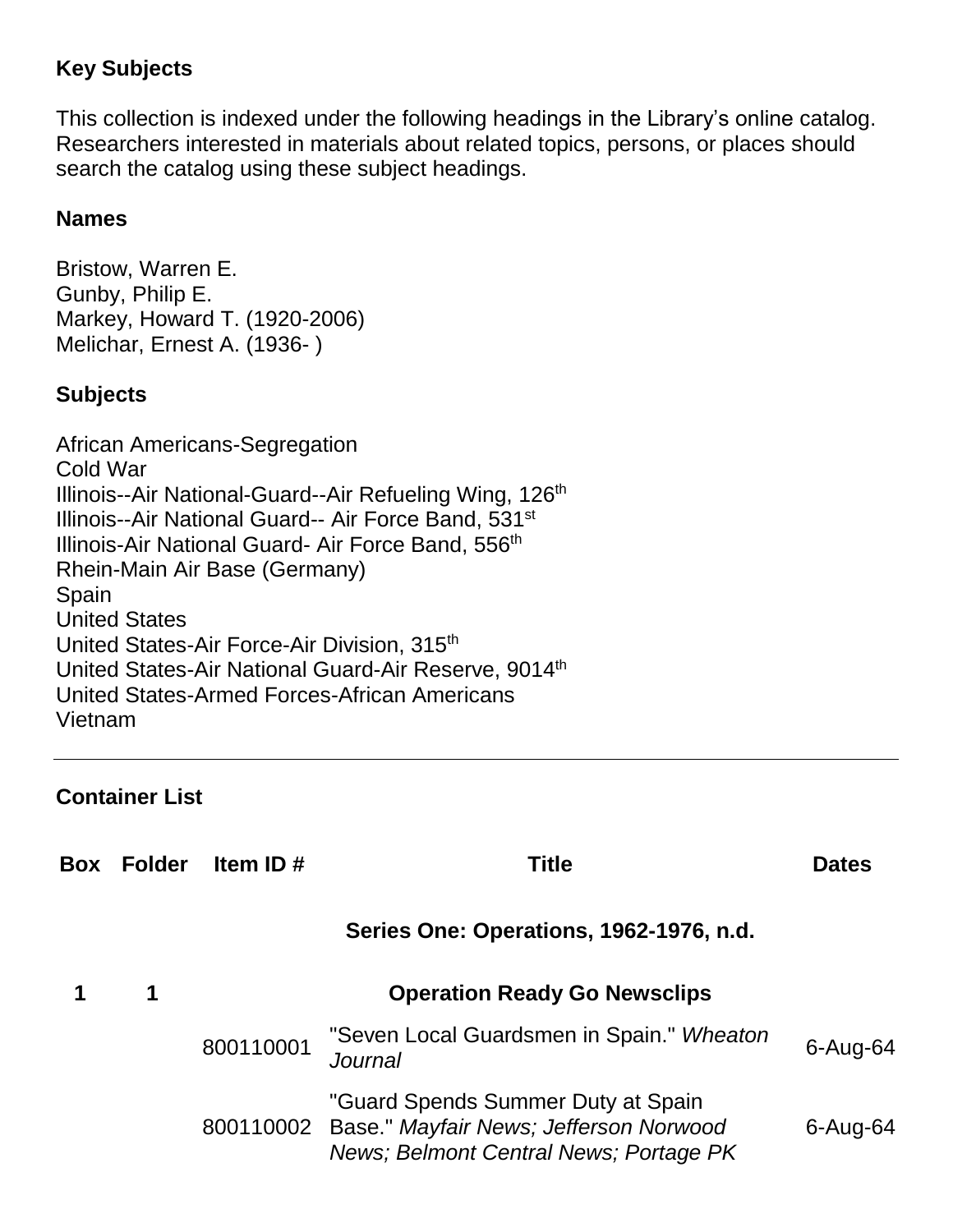*News; Irving Park News*

| 800110003 | "A.F. Sends Local Men to Aerial<br>Rendezvous." The Glen Ellyn News                                                           | $6 - Aug-64$            |
|-----------|-------------------------------------------------------------------------------------------------------------------------------|-------------------------|
| 800110004 | "Air Guard Unit Winging to Spain for<br>Refueling Flights." Berwyn Life; Cicero Life;<br>Stickney Life; and an unknown source | $6$ -Aug-7-<br>Aug-1964 |
| 800110005 | "Brookfield Manager Among Guardsmen at<br>Camp in Spain." Suburban Life                                                       | 8-Aug-64                |
| 800110006 | "Air Guard in Nonstop Ocean Hop."<br>Chicago's American                                                                       | 9-Aug-64                |
| 800110007 | "Add Negroes to Air Guard, Percy Urges."<br><b>Daily News</b>                                                                 | 10-Aug-64               |
| 800110008 | "Kerner Denies Plane Force is Segregated."<br>Sun-Times                                                                       | 11-Aug-64               |
| 800110009 | "Kerner Checking Percy's Charge of Air<br>Guard 'Bias'." Daily News                                                           | 11-Aug-64               |
| 800110010 | "Letters Touch Off an Argument." Sun-Times                                                                                    | 11-Aug-64               |
| 800110011 | "Percy Bias Charge in Air Guard Denied."<br>American                                                                          | 11-Aug-64               |
| 800110012 | "Few Negroes Qualify in Air Guard: Kerner."<br>Tribune                                                                        | 11-Aug-64               |
| 800110013 | "Air Guardsmen Camp at Base Near Madrid."<br><b>Elmhurst Press</b>                                                            | 11-Aug-64               |
| 800110014 | "11 Guardsmen at Summer Camp in Spain."<br>Austin News; South Austin News; Galewood<br><b>News</b>                            | 12-Aug-64               |
| 800110015 | "Men Will Fly to Spain with Guard." Mackay<br><b>Publetus</b>                                                                 | 12-Aug-64               |
| 800110016 | "With Air National Guard in Spain." Back of<br>the Yards, Jr.                                                                 | 12-Aug-64               |
| 800110017 | "Percy says Facts Back Bias Claim." <i>Daily</i><br><b>News</b>                                                               | 12-Aug-64               |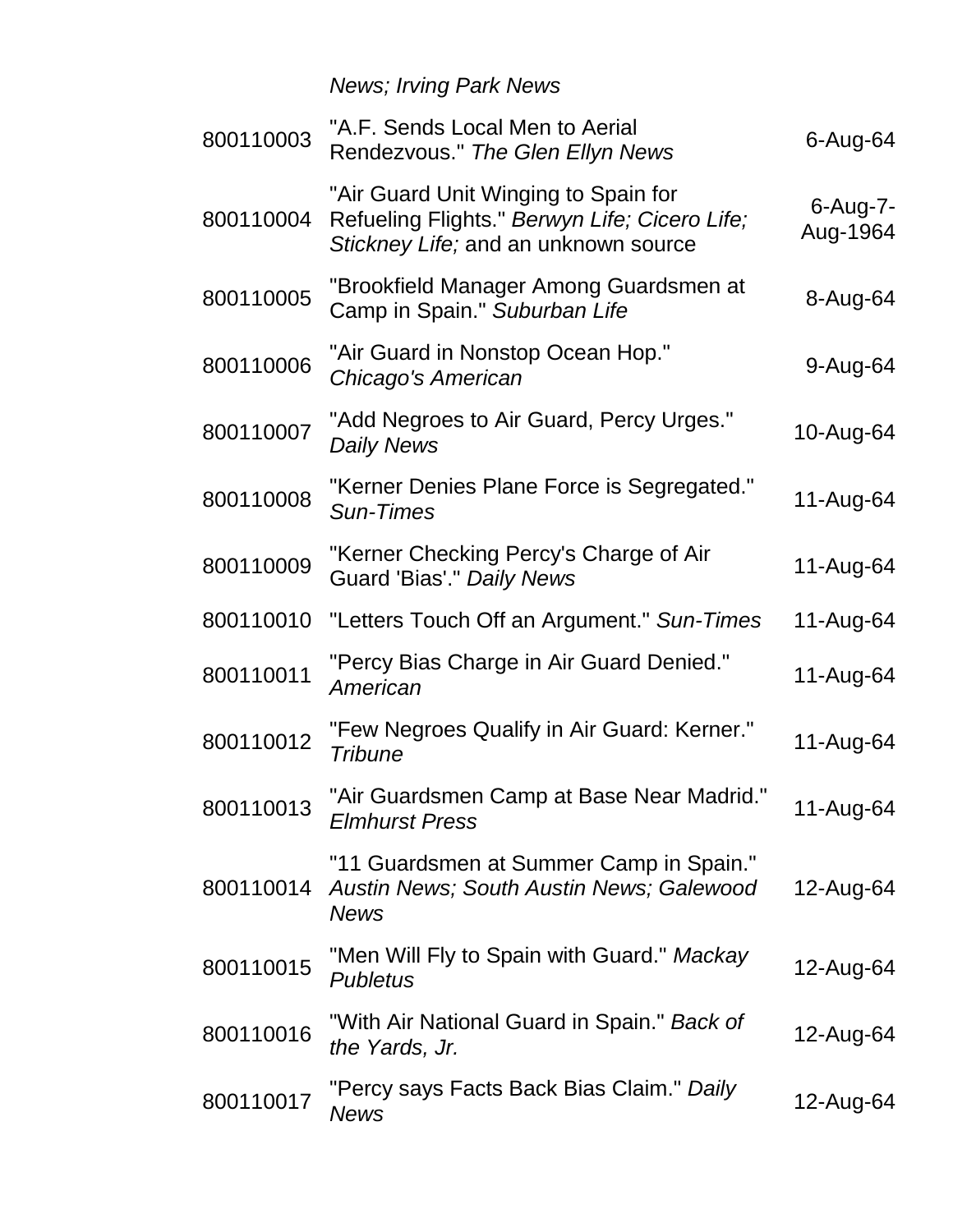| 800110018 | "State Air Guard has Two Negroes, Kerner<br>Reports." Sun-Times                                                                                                                                                                 | 12-Aug-64 |
|-----------|---------------------------------------------------------------------------------------------------------------------------------------------------------------------------------------------------------------------------------|-----------|
| 800110019 | "Kerner Denies Segregation in Air Guard."<br>Tribune                                                                                                                                                                            | 12-Aug-64 |
| 800110020 | "Percy Cites Accuracy of Bias Charge."<br>Tribune                                                                                                                                                                               | 12-Aug-64 |
| 800110021 | "Five Local Residents Attend Torrejon Base."<br>Chicago Ridge Citizen                                                                                                                                                           | 13-Aug-64 |
| 800110022 | "200 Air Guardsmen Train in Spain."<br><b>Wheeling Independent</b>                                                                                                                                                              | 13-Aug-64 |
| 800110023 | "Air Guardsmen to Visit Spain." Southwest<br><b>News Herald</b>                                                                                                                                                                 | 13-Aug-64 |
| 800110024 | "ANG Jets Fly Nonstop to Europe." The Stars<br>and Stripes                                                                                                                                                                      | 13-Aug-64 |
| 800110025 | "200 Air Guardsmen Train in Spain." Mount<br>Prospect Independent                                                                                                                                                               | 13-Aug-64 |
| 800110026 | "Five Local Residents Attend Torrejon Base."<br>Scottsdale Ashburn; Bridgeview; Evergreen<br>Park Courier; Worth Citizen; Stickney, Ind.;<br>Beverly News; Mt. Greenwood Express; Oak<br>Lawn Ind.; Midlothian Brenen Messenger | 13-Aug-64 |
| 800110027 | "Opinion of the People." Sun-Times                                                                                                                                                                                              | 14-Aug-64 |
| 800110028 | "Opinion of the People." Sun-Times                                                                                                                                                                                              | 14-Aug-64 |
| 800110029 | "How Air Guard Jets Refuel in Atlantic Hop."<br><b>Tribune</b>                                                                                                                                                                  | 15-Aug-64 |
| 800110030 | "LaGrange Major Spending Training Period in<br>Japan." Suburban Life                                                                                                                                                            | 15-Aug-64 |
| 800110031 | "Local Guardsmen Train in Spain." Harlem-<br>Foster                                                                                                                                                                             | 19-Aug-64 |
| 800110032 | "Precision, Danger at 16,000 Feet." American                                                                                                                                                                                    | 19-Aug-64 |
| 800110033 | "Local Air Guardsmen Training in Spain."<br>Suburban Economist                                                                                                                                                                  | 19-Aug-64 |
| 800110034 | "Johnson in Spain With Air Guard." Evanston                                                                                                                                                                                     | 20-Aug-64 |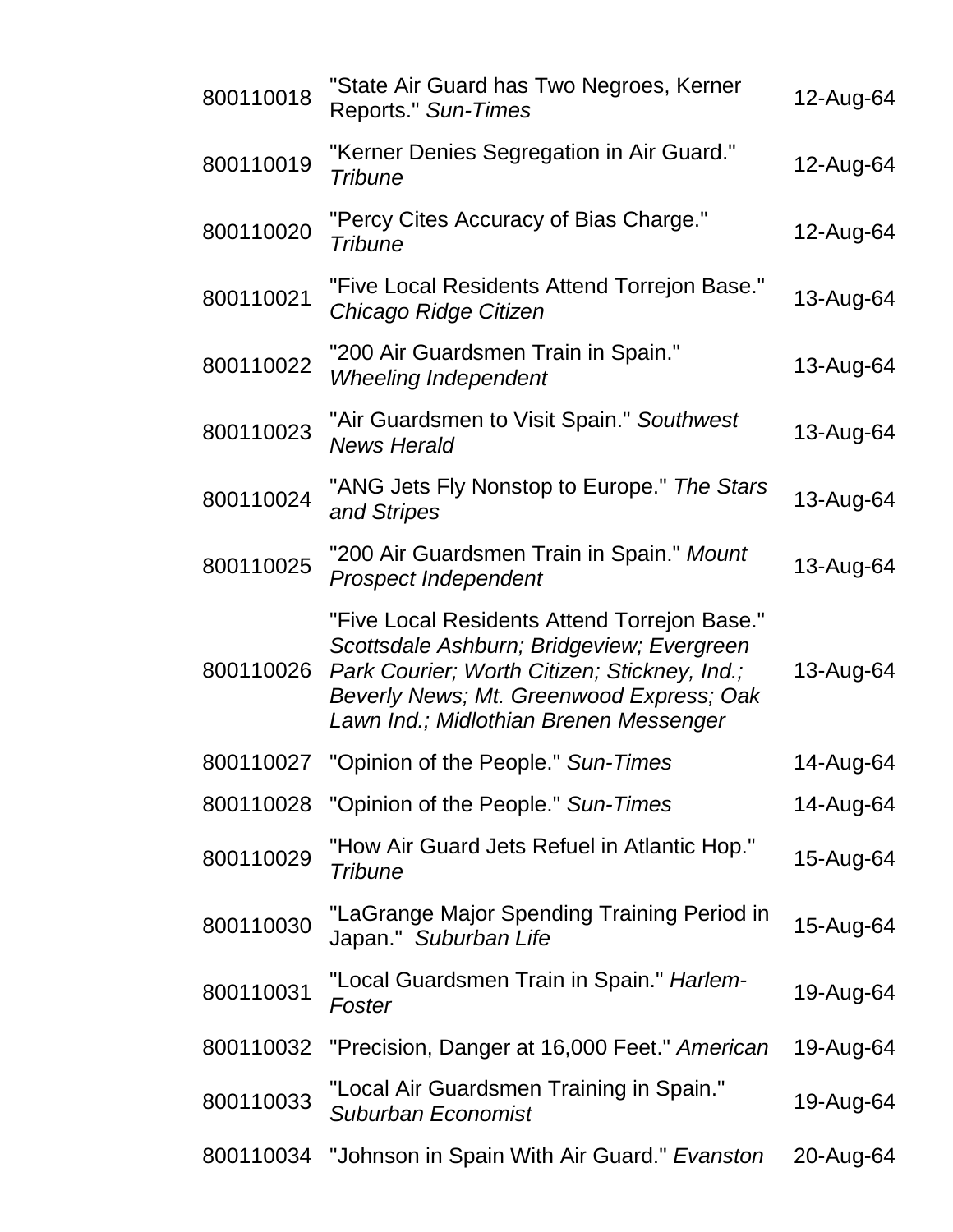#### *Review*

| 20-Aug-64             | 800110035 "Trains in Spain." Elmhurst Press                                                                                                                                                                                                                                    |           |
|-----------------------|--------------------------------------------------------------------------------------------------------------------------------------------------------------------------------------------------------------------------------------------------------------------------------|-----------|
| 20-Aug-64             | "Lemont Air Guardman in Spain." Lemonter                                                                                                                                                                                                                                       | 800110036 |
| 20-Aug-64             | "III. Guard Test KC97s At Torrejon." The<br><b>Stars and Stripes</b>                                                                                                                                                                                                           | 800110037 |
| 27-Aug-64             | "Two Air Guard Men In Europe." Irving Park<br><b>News</b>                                                                                                                                                                                                                      | 800110038 |
| 27-Aug-64             | "Local Men Train with Air Guard." Worth<br>Palos Reporter                                                                                                                                                                                                                      | 800110039 |
| 27-Aug-64             | "Two Air Guard Men In Europe." Jefferson<br>Norwood News; North Side News; Mayfair<br><b>News</b>                                                                                                                                                                              | 800110040 |
| 27-Aug-64             | "Markey Heads Refueling Trip By Guard<br>Unit." Glenview Announcements; Winnetka<br>Talk; Glencoe News; Wilmette Life;<br><b>Northbrook Star</b>                                                                                                                               | 800110041 |
| 27-Aug-64             | "Illinois Air Guard Train Near Madrid." Cook<br>County Herald; Wheeling Herald; Hoffman<br>Herald; Arlington Heights Herald; Hanover<br>Streamwood Herald; Mount Prospect Herald;<br>Palatine Enterprise; Rolling Meadows Herald;<br>Elk Grove Herald; Prospect Heights Herald | 800110042 |
| 30-Aug-64             | "Old Tankers Made New by O'Hare Guard."<br>Chicago Tribune                                                                                                                                                                                                                     | 800110043 |
| 31-Aug-64             | "U.S. Air Guard Proves It Is Ready To Act."<br><b>Tribune</b>                                                                                                                                                                                                                  | 800110044 |
| n.d.                  | "ANG 'Comes of Age'." The Stars and Stripes                                                                                                                                                                                                                                    | 800110045 |
| n.d.                  | "Kerner Checking Percy's Charge of Air<br>Guard 'Bias'." Unknown source                                                                                                                                                                                                        | 800110046 |
|                       | <b>Operation Ready Go Miscellaneous</b>                                                                                                                                                                                                                                        |           |
| 8-Aug-22-<br>Aug-1964 | 800110047 Operation Ready Go decal sticker (2 copies)                                                                                                                                                                                                                          |           |
| n.d.                  | 800110048 Operation Ready Go Final Report                                                                                                                                                                                                                                      |           |

**1 2 Operation Ready Go Miscellaneous**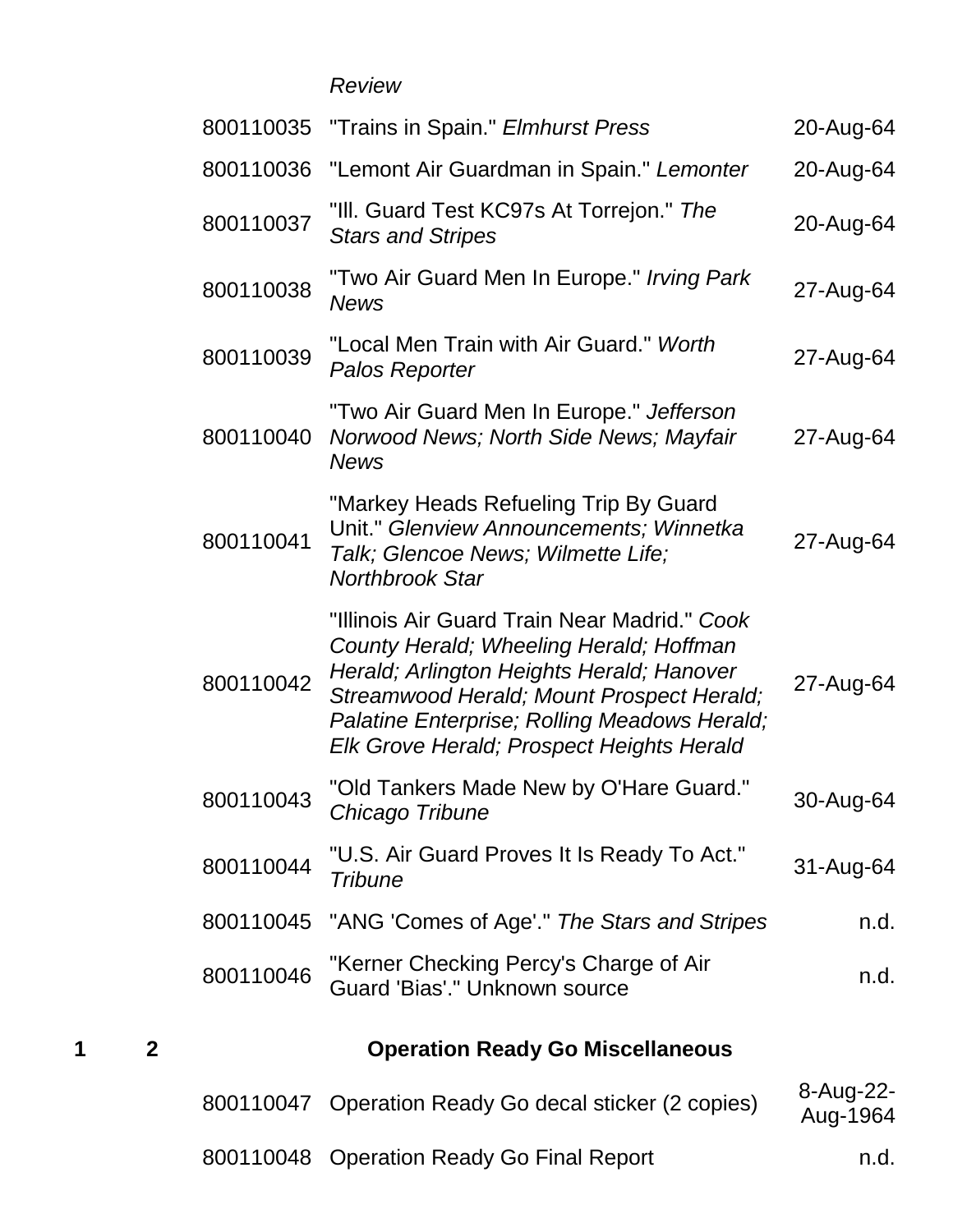**1 3 Pre-Creek Party**

|           | 800110049 Memo Routing Slip                                                    | 13-Apr-67 |
|-----------|--------------------------------------------------------------------------------|-----------|
| 800110050 | History of the 126th Air Refueling Wing (TAC)<br>1 July 1961 - 30 June 1962    | n.d. 1962 |
| 800110051 | Creek Party Schedule, Calendar Year 1975                                       | n.d. 1975 |
| 800110052 | Air Force Information: Staff Directory                                         | n.d.      |
| 800110053 | For use in Editions of Saturday, July 31                                       | n.d.      |
| 800110054 | 126th Air Refueling Group: For Immediate<br>Release                            | n.d.      |
| 800110055 | 126th Air Refueling Information Office: For<br>Use Friday, July 23             | n.d.      |
| 800110056 | Ready Go: Pre-Creek Party                                                      | n.d.      |
|           | <b>Pre- Creek Party Era News Releases</b>                                      |           |
| 800110057 | <b>ANG Tankers Support Simulated Overseas</b><br><b>TAC Fighter Deployment</b> | n.d.      |
| 800110058 | <b>Top Training Pays Off</b>                                                   | n.d.      |
| 800110059 | Spending the Summer at Torrejon Air Base<br>near Madrid                        | n.d.      |
| 800110060 | <b>Illinois Tanker Unit</b>                                                    | n.d.      |
| 800110061 | <b>Council Recommendations</b>                                                 | n.d.      |
| 800110062 | <b>National Guard Seeks Experienced Flyers</b><br>(clipping)                   | n.d.      |
| 800110063 | Air Refueling Trip Graphic Newspapers                                          | n.d.      |
| 800110064 | Air Guard Searches For Flyers (clipping)                                       | n.d.      |
| 800110065 | State's Air Guard to Fly Yule Gifts to Viet<br>Nam (clipping)                  | n.d.      |
| 800110066 | Correspondence between Gen. Markey and<br>Lt. Melichar                         | n.d.      |
| 800110067 | Air Patrol Tours O'Hare Guard Unit                                             | n.d.      |

**1 4 Pre- Creek Party Era News Releases**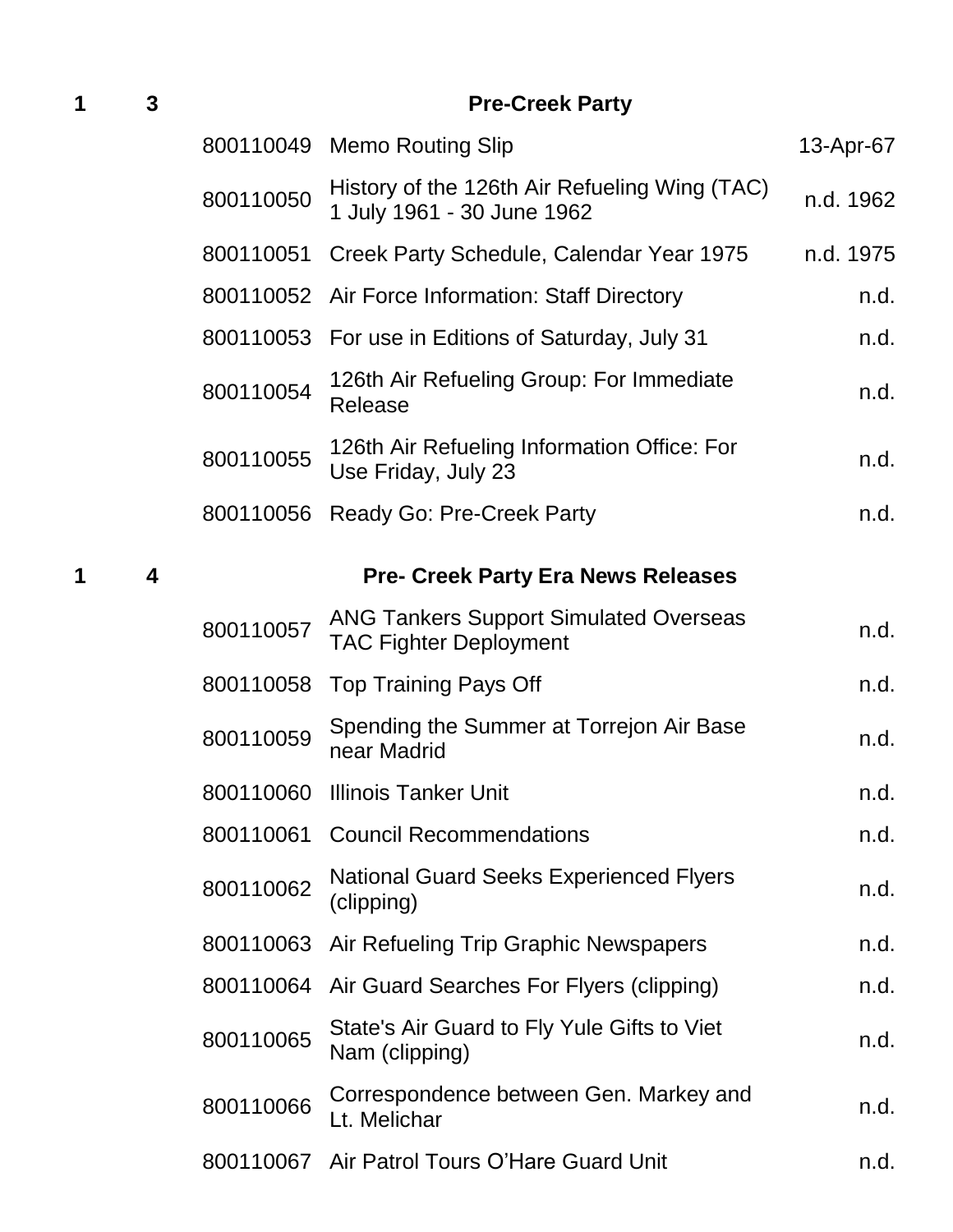|   |   |           | 800110068 Civil Air Unit Guests Of Guard                                                                                                 | n.d.                        |
|---|---|-----------|------------------------------------------------------------------------------------------------------------------------------------------|-----------------------------|
|   |   | 800110069 | The Illinois Air National Guard 126th Air<br>Refueling Wing (TAC)                                                                        | n.d.                        |
| 1 | 5 |           | <b>Operation Creek Party Histories</b>                                                                                                   | 1968-1974                   |
|   |   |           | 800110070 History: 126th Air Refueling Wing                                                                                              | 01-Jan-30-<br>Jun-1968      |
|   |   |           | 800110071 History: 126th Air Refueling Wing                                                                                              | 01-Jul-31-<br>Dec-1968      |
|   |   |           | 800110072 History: 126th Air Refueling Wing                                                                                              | $01 - Jan-30 -$<br>Jun-1969 |
|   |   |           | 800110073 The Gateway, Vol 26, No. 21 (2 copies)                                                                                         | 26-May-72                   |
|   |   |           | 800110074 History of 126th Air Refueling Wing                                                                                            | Jan-Jun-<br>1973            |
|   |   | 800110075 | The Gateway, Vol. 27, No. 29                                                                                                             | 10-Aug-73                   |
|   |   |           | 800110076 History of 126th Air Refueling Wing (TAC)                                                                                      | Jul-Dec-<br>1974            |
| 1 | 6 |           | <b>Operation Creek Party Miscellaneous</b>                                                                                               | 1968-<br>1976, n.d.         |
|   |   | 800110077 | Memo by Maj. Gunby to Lt. Col. Elliott<br>regarding press coverage of Creek Party                                                        | 26-Mar-68                   |
|   |   | 800110078 | Letter by Col. Dreyer to 126th ARW<br>Information Officer regarding Texas plan for<br>126th ARW information staff at Creek Party<br>site | 10-Apr-68                   |
|   |   |           | Letter by Lt. Col. Elliott to Maj. Gunby                                                                                                 |                             |

|           | Memo to Maj. Gunby from Lt. Col. Elliott<br>800110080 regarding travel of newsmen aboard ANG<br>aircraft | 22-Jul-68   |
|-----------|----------------------------------------------------------------------------------------------------------|-------------|
| 800110081 | News Release regarding naming of KC-97L<br>aircraft after city of Elgin                                  | $4$ -Oct-69 |

16-Apr-68

regarding Texas Plan for 126th ARW Information staff at Creek Party Site

800110079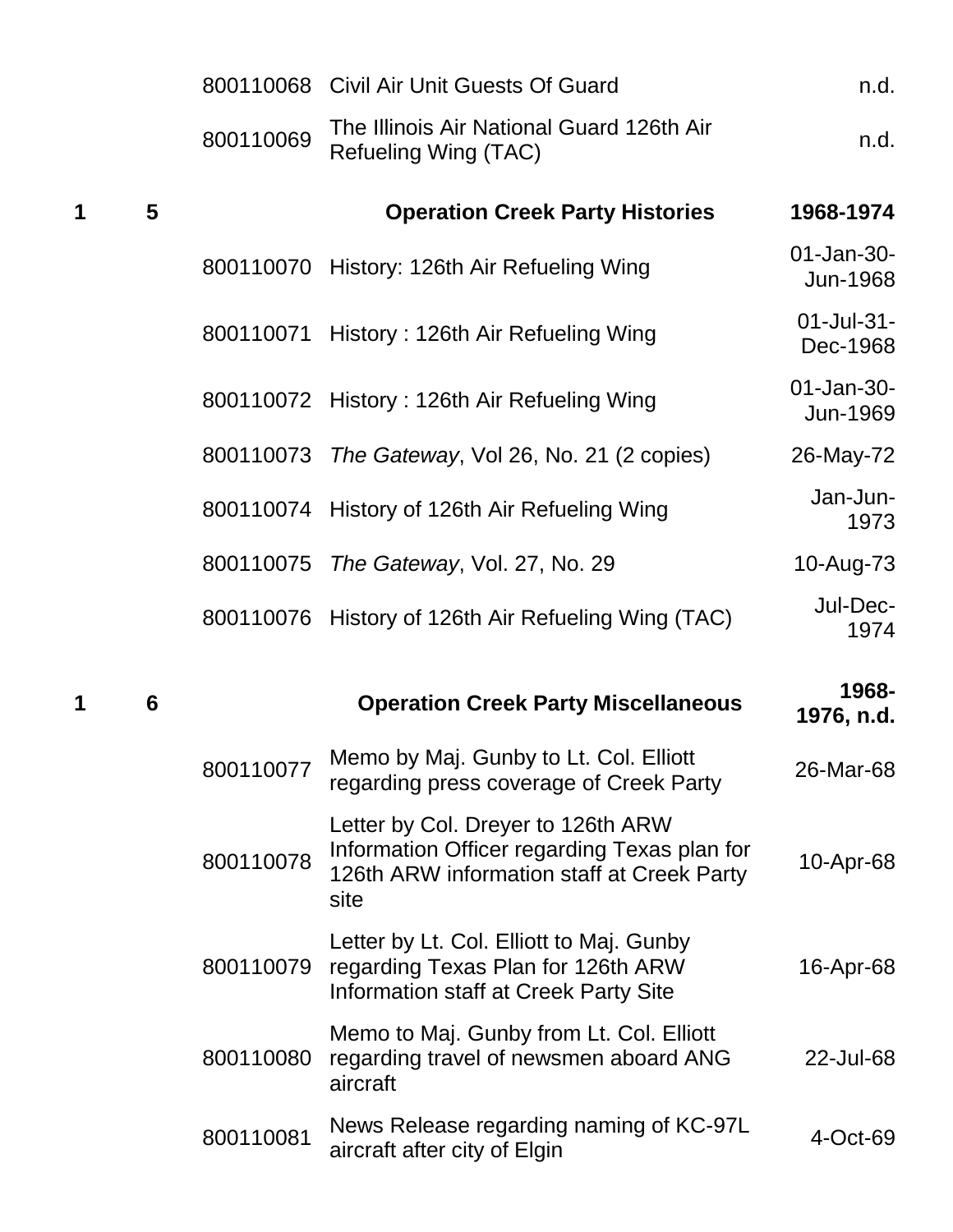|           | 800110082 News clip, "Ex-POW Tells of His Isolation"                                                                                                | 5-Apr-71      |
|-----------|-----------------------------------------------------------------------------------------------------------------------------------------------------|---------------|
| 800110083 | Letter to Capt. Wood from Maj. Gunby<br>congratulating him for winning Arno H.<br>Luehman Scholarship                                               | 20-Sep-71     |
|           | 800110084 Airman, Vol. 17, No. 3                                                                                                                    | <b>Mar-73</b> |
| 800110085 | Memo by Col. Jacobs regarding "News media<br>representative travel aboard Army and Air<br>National Guard aircraft in support of annual<br>training" | 17-Apr-73     |
|           | 800110086 News From Iceland, No. 9                                                                                                                  | May-76        |
| 800110087 | Information packet for Goose Base in Happy<br>Valley, Labrador                                                                                      | n.d           |
| 800110088 | Aircraft naming ceremony worksheet                                                                                                                  | n.d           |
| 800110089 | News Release regarding 126th AFW<br>receiving USAF's Outstanding Unit Award                                                                         | n.d.          |
| 800110090 | Memo by Col. Bristow regarding program<br>opportunities from the 126th AFW, includes<br><b>Program Capability Inventory</b>                         | n.d.          |
| 800110091 | <b>Creek Party personnel list</b>                                                                                                                   | n.d.          |
|           | 800110092 "WAF Trio Pulled Duty at R/M Base"                                                                                                        | n.d.          |
|           | 566th and 531st Air Force Bands<br><b>Operation Creek Party Era</b>                                                                                 |               |
| 800110093 | Wiesbaden Post, Vol. 26, No. 29                                                                                                                     | 23-Jul-71     |
| 800110094 | News Release regarding 566th Air Force<br><b>Band playing in Germany</b>                                                                            | 7-Aug-71      |
| 800110095 | Letter to Capt. Melichar from Col. Crist<br>praising Melichar's photography of the III<br><b>ANG Band in West Germany</b>                           | 26-Oct-71     |
| 800110096 | Letter to Capt. Melichar from Lt. Col.<br>Burzynski requesting Melichar's pictures of<br>the III ANG Band in West Germany                           | 1-Nov-71      |

**1 7**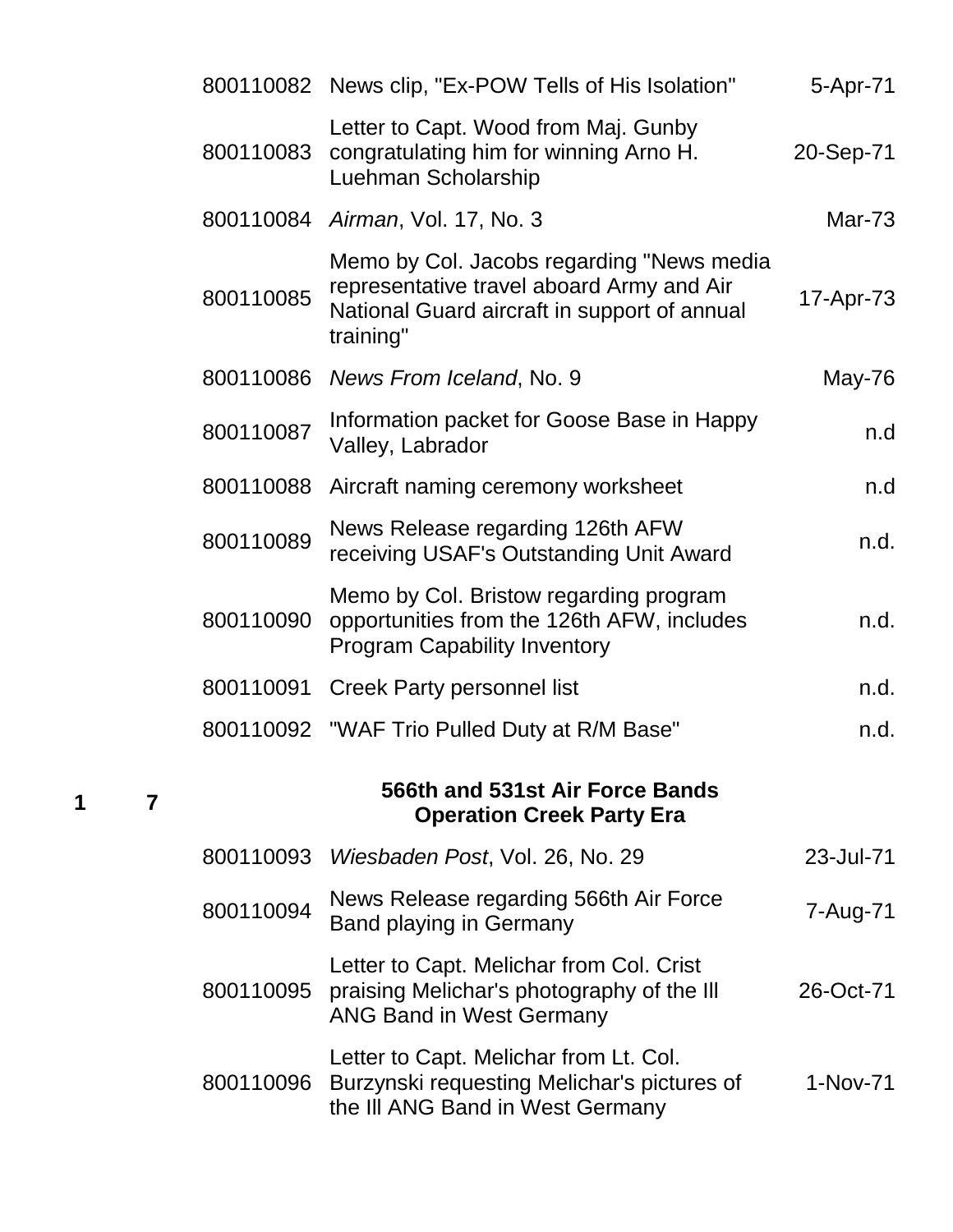|   |   | 800110097 | Letter to Lt. Col. Burzynski from Capt.<br>Melichar regarding set of photographs that<br>were requested                                                                | 24-Nov-71 |
|---|---|-----------|------------------------------------------------------------------------------------------------------------------------------------------------------------------------|-----------|
|   |   | 800110098 | Letter to Col. Crist from Capt. Melichar<br>thanking him for praise of photographs                                                                                     | 24-Nov-71 |
|   |   | 800110099 | The Gateway, Vol. 27, No. 27                                                                                                                                           | 20-Jul-73 |
|   |   | 800110100 | The Gateway, Vol. 27, No. 28                                                                                                                                           | 27-Jul-73 |
|   |   | 800110101 | News Release regarding the 556th Air Force<br>Band performing in a bullring in Huesca,<br>Spain                                                                        | 6-Aug-73  |
|   |   | 800110102 | Article from Heraldo de Aragon regarding<br>566th Air Force Band written in Spanish                                                                                    | 11-Aug-73 |
|   |   | 800110103 | Letter from the Mayor of Huesca to Don<br>Horacio Rivero thanking him for performance<br>by Illinois National Guard Band                                               | 18-Aug-73 |
|   |   | 800110104 | <i>Insight, Vol. 1, No. 15</i>                                                                                                                                         | 24-Aug-73 |
|   |   | 800110105 | Memo to Maj. Hough from Capt. Alquist<br>regarding information being sent, includes<br>photocopy of a photographed that was<br>attached to memo                        | 27-Sep-73 |
|   |   | 800110106 | Postcard of 566th Air Force Band with<br>description written in German (2 copies)                                                                                      | n.d.      |
|   |   | 800110107 | The Iberian Sun, Madrid, Picture of 556th Air<br>Force Band with caption                                                                                               | n.d.      |
|   |   | 800110108 | Letter to Lou regarding decision to report<br>band trip pictorially, includes copy of a news<br>release regarding the 566th Air Force Band's<br>performance in Germany | n.d.      |
| 1 | 8 |           | <b>Operation Creek Party Era Press Trips</b>                                                                                                                           |           |
|   |   | 800110109 | Special orders regarding civilians authorized<br>to travel by military aircraft from O'Hare IAP<br>to Hickam AFB, Hawaii                                               | 6-Apr-67  |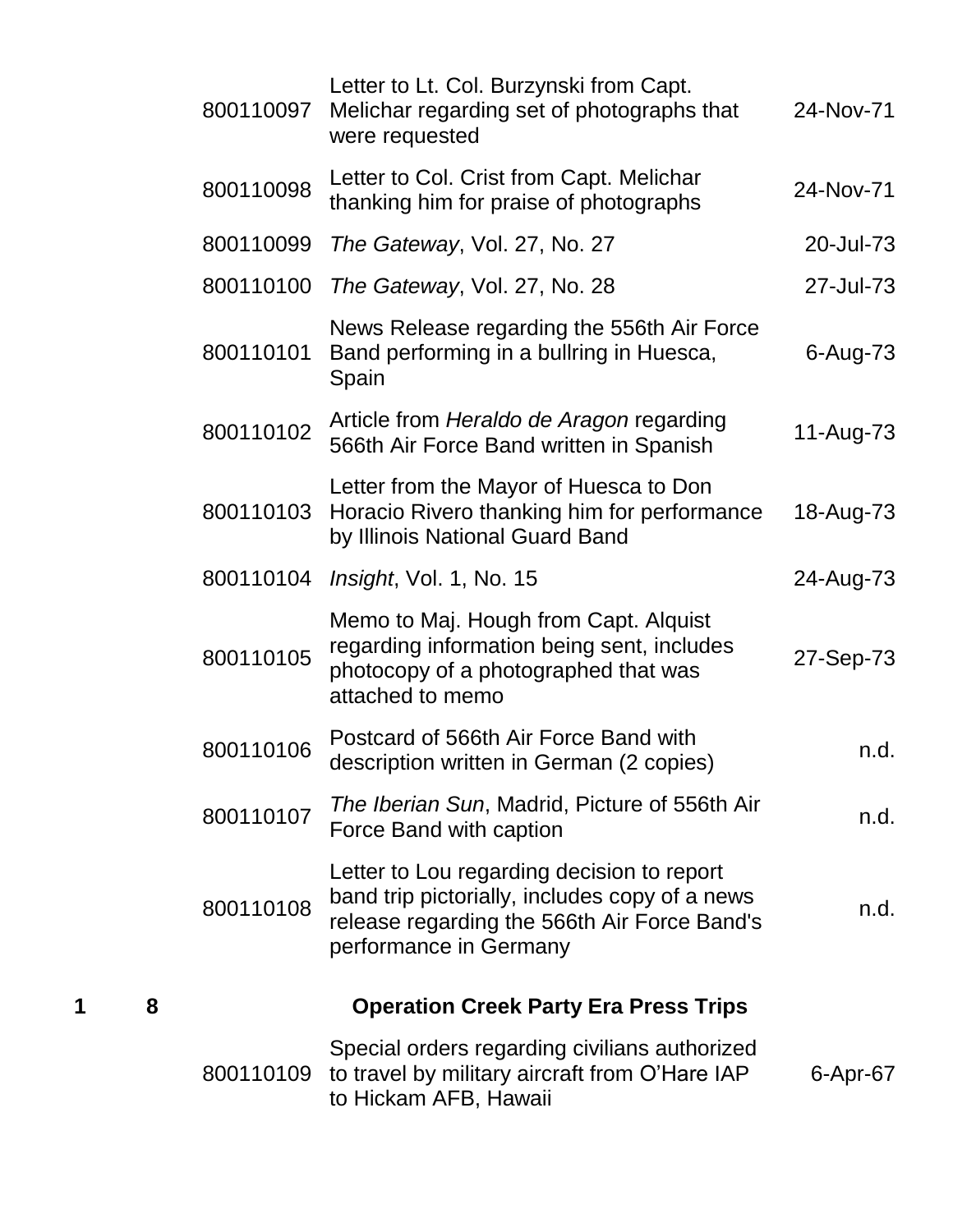| 800110110 | Memo to Lt. Col. Dalton from Maj. Gunby<br>regarding bringing members of the media to<br>Creek Party site at Rhein-Main Air Base,<br><b>Frankfurt, West Germany</b> | 26-Jun-68   |
|-----------|---------------------------------------------------------------------------------------------------------------------------------------------------------------------|-------------|
| 800110111 | Special order authorizing air travel for<br>members of the media (2 copies)                                                                                         | $3$ -Jul-68 |
| 800110112 | Newsclips from The Chicago Tribune,<br>"Feeding Time-at 19,000 Feet"                                                                                                | 21-Jul-68   |
| 800110113 | Memo to 1Lt. Tongue from Maj. Gunby<br>regarding having I.O. man at Rhein-Main<br>Airbase                                                                           | $9$ -Dec-68 |
| 800110114 | Newsclips, "Chicago Air Wing Busy in<br>Europe"                                                                                                                     | n.d.        |
| 800110115 | Memo to WGC from Maj. Gunby regarding<br>press trip to Europe                                                                                                       | 26-Feb-72   |
| 800110116 | Memo to 322nd Tactical Airlift Wing from Maj.<br>Gunby regarding plan for press trip                                                                                | 6-Mar-72    |
| 800110117 | Letter to Maj. Gunby from Dan Dougherty<br>regarding photo-story                                                                                                    | 8-Mar-72    |
| 800110118 | Memo to Maj. Gunby from Capt. Laney<br>regarding itinerary for group visit to Rhein-<br>Main                                                                        | 28-Mar-72   |
| 800110119 | Memo to Wayne Thomis from Capt. Melichar<br>regarding proposed press trip to Germany                                                                                | 9-Apr-72    |
| 800110120 | Memo to Office of Public Affairs from Col.<br>Bristow regarding press visit to Creek Party<br><b>Site</b>                                                           | 2-May-72    |
| 800110121 | Memo to Maj. Gunby from Allan G. Crist<br>regarding "Wing Tips"                                                                                                     | 10-May-72   |
| 800110122 | Letter from Col. Bristow regarding<br>authorization of civilian reporters to travel<br>aboard military aircraft (2 copies)                                          | 25-May-72   |
| 800110123 | Memo to Adjutants General from Col. Jacobs<br>regarding travel of media reps aboard Army<br>and ANG aircraft                                                        | 7-Jun-74    |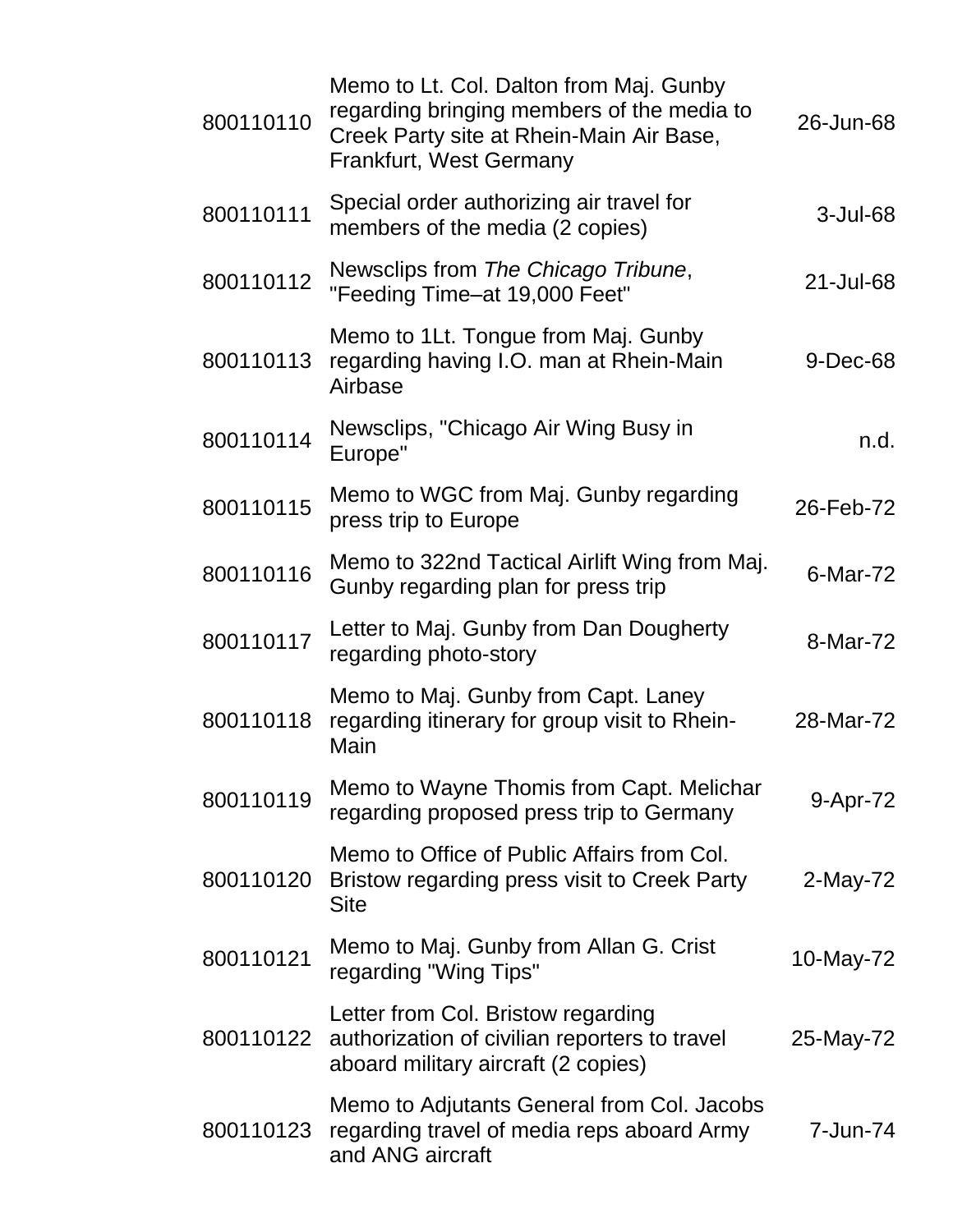| 800110124 | Biography sheet for Major General Benjamin<br>N. Bellis                                                                                                                                                                                                   | 15-Feb-75 |
|-----------|-----------------------------------------------------------------------------------------------------------------------------------------------------------------------------------------------------------------------------------------------------------|-----------|
| 800110125 | Memo from Col. Bristow to Maj. Melichar<br>regarding travel of news media<br>representatives, includes two attachments: a<br>memo regarding travel of reporters aboard<br>ANG aircraft and a document titled "Public<br><b>Affairs Airlift Checklist"</b> | 26-Jan-76 |
| 800110126 | Memo from Col. Bristow regarding ANG<br>Press trip to Frankfurt Germany, includes list<br>of news media representatives (2 copies)                                                                                                                        | 22-Mar-76 |
| 800110127 | Memo to NGB-OI regarding ANG press trip to<br>Frankfurt, Germany                                                                                                                                                                                          | 25-Mar-76 |
| 800110128 | Memo to Col. Wolf from Col. Williams<br>regarding news media to accompany 161<br><b>ARG Creek Party mission, includes</b><br>unclassified document                                                                                                        | 4-May-76  |
| 800110129 | Memo to Hq 126th Air Rflg Wg/OI from Col.<br>Bush regarding area clearance for Chicago<br>newsmen to accompany Creek Party<br>Mission, includes unclassified document                                                                                     | 4-May-76  |
| 800110130 | Memo to Adjutant General, Illinois from Maj.<br>Shaw regarding ANG press trip to Frankfurt,<br>Germany                                                                                                                                                    | 11-May-76 |
| 800110131 | Memo to the Chief, Public Information<br>Division from Col. Burke regarding news<br>media airlift                                                                                                                                                         | 14-May-76 |
| 800110132 | Letter to Jack from Ernest A. Melichar<br>regarding media participation in Creek Party<br>mission                                                                                                                                                         | 17-May-76 |
| 800110133 | Letter to Ron from Ernest A. Melichar<br>regarding media participation in Creek Party<br>mission                                                                                                                                                          | 17-May-76 |
| 800110134 | Letter to Guy from Ernest A. Melichar<br>regarding media participation in Creek Party<br>mission                                                                                                                                                          | 17-May-76 |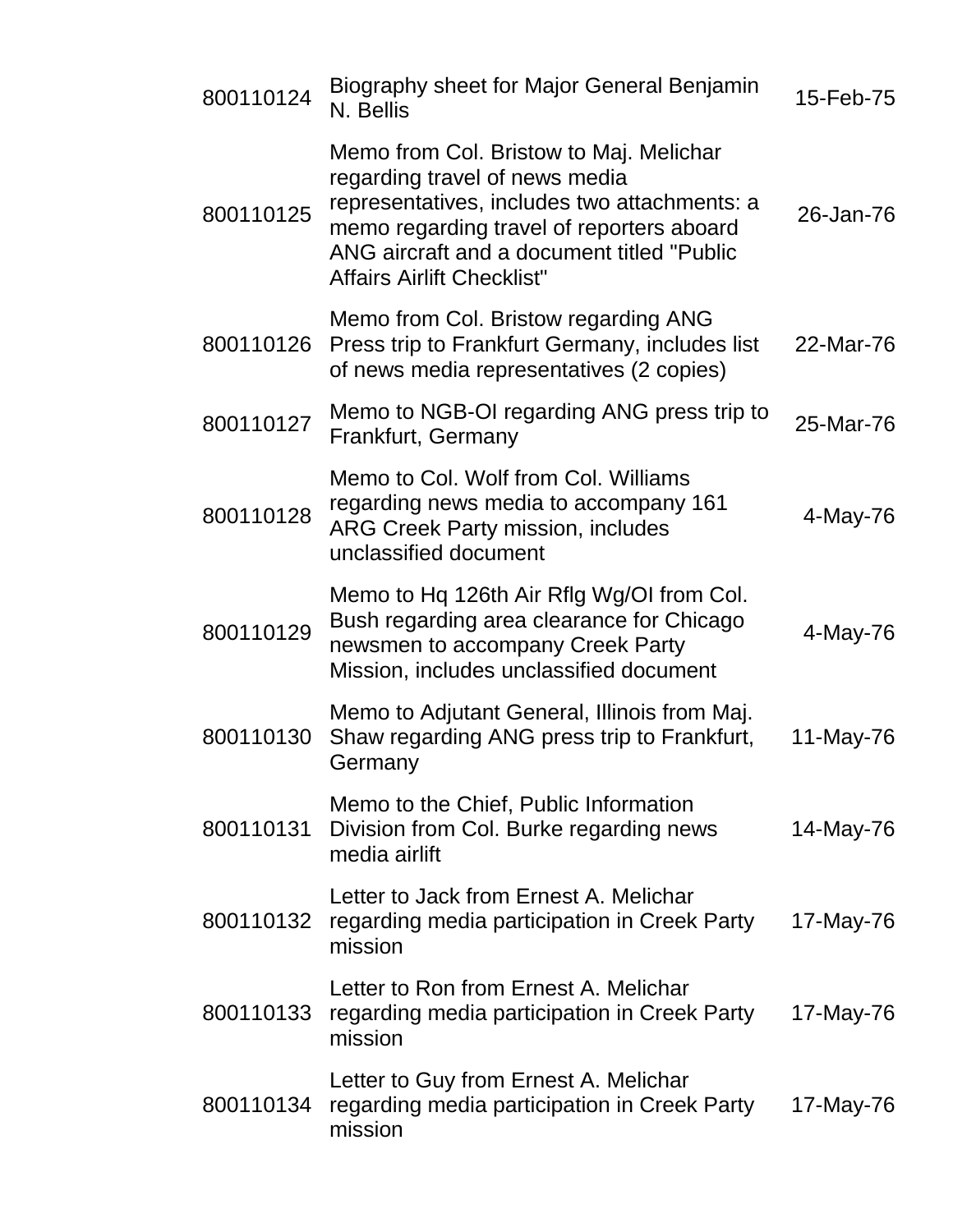| 800110135 | Letter to Doug from Ernest A. Melichar<br>regarding media participation in Creek Party<br>mission                                              | 18-May-76     |
|-----------|------------------------------------------------------------------------------------------------------------------------------------------------|---------------|
| 800110136 | Letter to Joe from Ernest A. Melichar<br>regarding media participation in Creek Party<br>mission                                               | 18-May-76     |
| 800110137 | Memo to Hq 126th Air Rflg Wg/OI from Col.<br>Bush regarding forwarding a request report                                                        | 18-May-76     |
| 800110138 | Letter to Mr. Clemens from Ernest A.<br>Melichar regarding media participation in<br><b>Creek Party mission</b>                                | 19-May-76     |
| 800110139 | Memo to Col. Wolf from Col. Williams<br>regarding news media to accompany<br>Chicago Creek Party mission, includes<br><b>CINCUSAFE/OIP msg</b> | 20-May-76     |
| 800110140 | Memo from Col. Bristow regarding invitational<br>travel orders                                                                                 | $1 - Jun-76$  |
| 800110141 | Itinerary for Chicago area newspersons on<br>11-Jun-76, includes press registration and<br>release form                                        | 3-Jun-76      |
| 800110142 | Request form for change of administrative<br>orders for Dillard J.F. Harris, Ernest A.<br>Melichar, and Kathleen S. Miley                      | 3-Jun-76      |
|           | 800110143 Flag Day celebration program                                                                                                         | 11-Jun-76     |
| 800110144 | Letter to Ernie from Maj. Gura regarding, trip<br>evaluation and Bumbleski Tours reunion,<br>includes trip evaluation form                     | 30-Jun-76     |
|           | 800110145 Itinerary for June 7-8, 1976                                                                                                         | <b>Jun-76</b> |
|           | 800110146 Illinois Journalist's Itinerary                                                                                                      | <b>Jun-76</b> |
| 800110147 | Itinerary for Chicago Press Tour/ILL ANG<br><b>Creek Party</b>                                                                                 | <b>Jun-76</b> |
| 800110148 | Memo to OI from Col. Bristow regarding<br>Press Tour June 4-13, includes hand-drawn<br>map and itinerary                                       | <b>Jun-76</b> |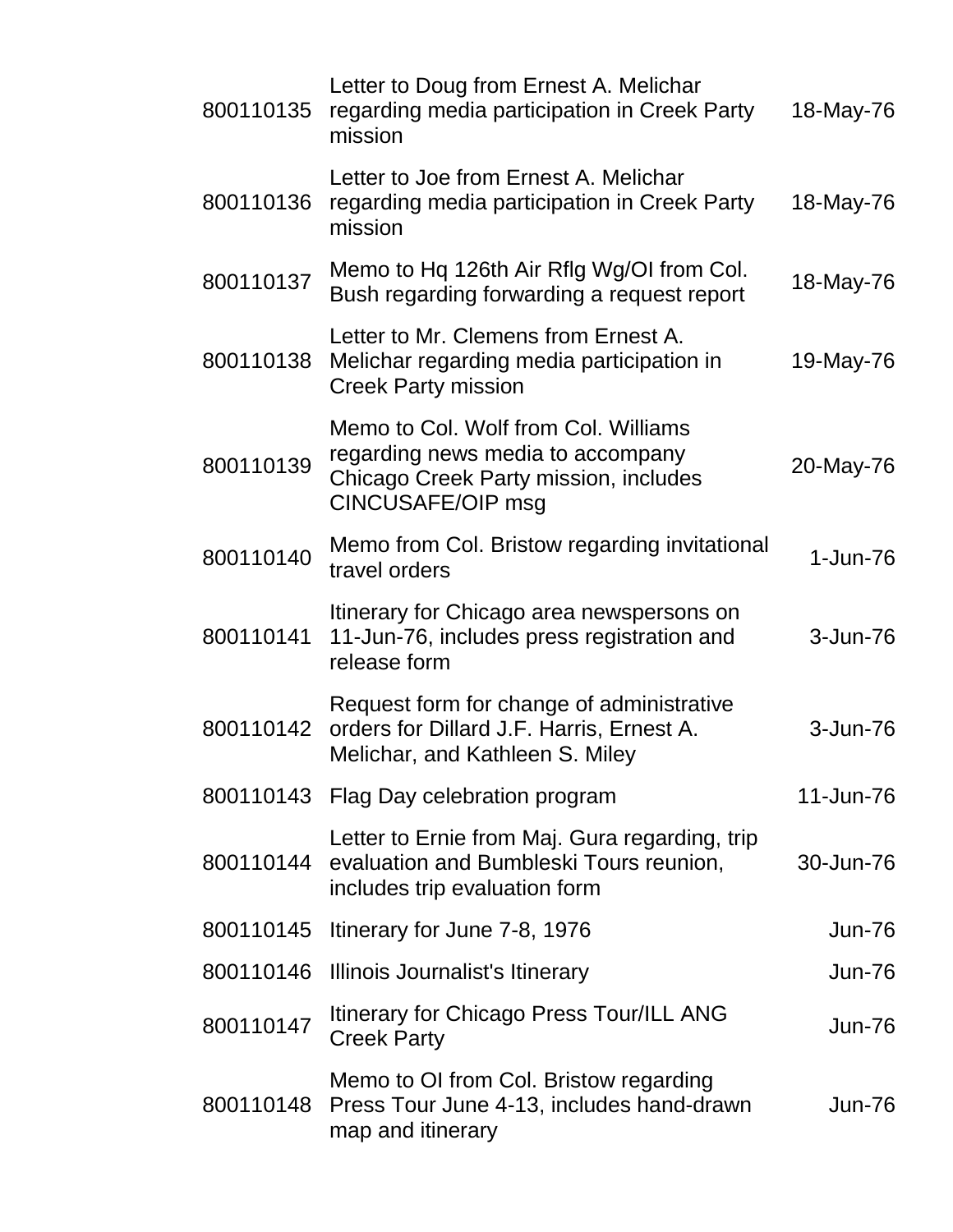|   |    | 800110149 | Welcome to O'Hare pamphlet (cover dated as<br>6-Sep-61, inside cover dated 1-Sep-76)           | Sep-76         |
|---|----|-----------|------------------------------------------------------------------------------------------------|----------------|
|   |    | 800110150 | <b>Berlin Tourist Guide</b>                                                                    | 1976           |
|   |    | 800110151 | Information regarding press trip to Frankert<br>Germany                                        | n.d.           |
|   |    | 800110152 | "Press agencies to be contacted for<br>"Operation Creek Party"                                 | n.d.           |
|   |    | 800110153 | Hand-written note regarding Deutsche Mark<br>exchange rate                                     | n.d.           |
|   |    | 800110154 | News clips "Chicago Air Wing Busy in<br>Europe" (2 copies)                                     | n.d.           |
| 1 | 9  |           | <b>Operation Creek Party (News Releases)</b>                                                   |                |
|   |    |           | 800110155 News Release: 126th Air Refueling Wing                                               | n.d.           |
|   |    | 800110156 | News Release: Brief History of the 126th Air<br>Refueling Wing - Illinois Air National Guard   | n.d.           |
|   |    |           | 800110157 News Release: Chicago - O'Hare Air Base                                              | n.d.           |
|   |    |           | 800110158 Creek Party Personnel                                                                | n.d.           |
|   |    |           | <b>Series Two: National Guard Association of</b><br>Illinois (NGAI) Documents, 1970-1994, n.d. |                |
| 1 | 10 |           | <b>NGAI Newsletters</b>                                                                        |                |
|   |    |           | 800110159 Vol. 1, No. 1                                                                        | Dec-70         |
|   |    |           | 800110160 Vol. 2, No. 2 Fall (2 copies)                                                        | 1971           |
|   |    |           | 800110161 Vol. 2, No. 2 Winter (2 copies)                                                      | 1971           |
|   |    |           | 800110162 Vol. 2, No. 3 (2 copies)                                                             | Jan-Feb-<br>72 |
|   |    |           | 800110163 Vol. 3, No. 2                                                                        | Jul-Aug-72     |
|   |    |           | 800110164 Vol. 3, No. 3                                                                        | Nov-Dec-<br>72 |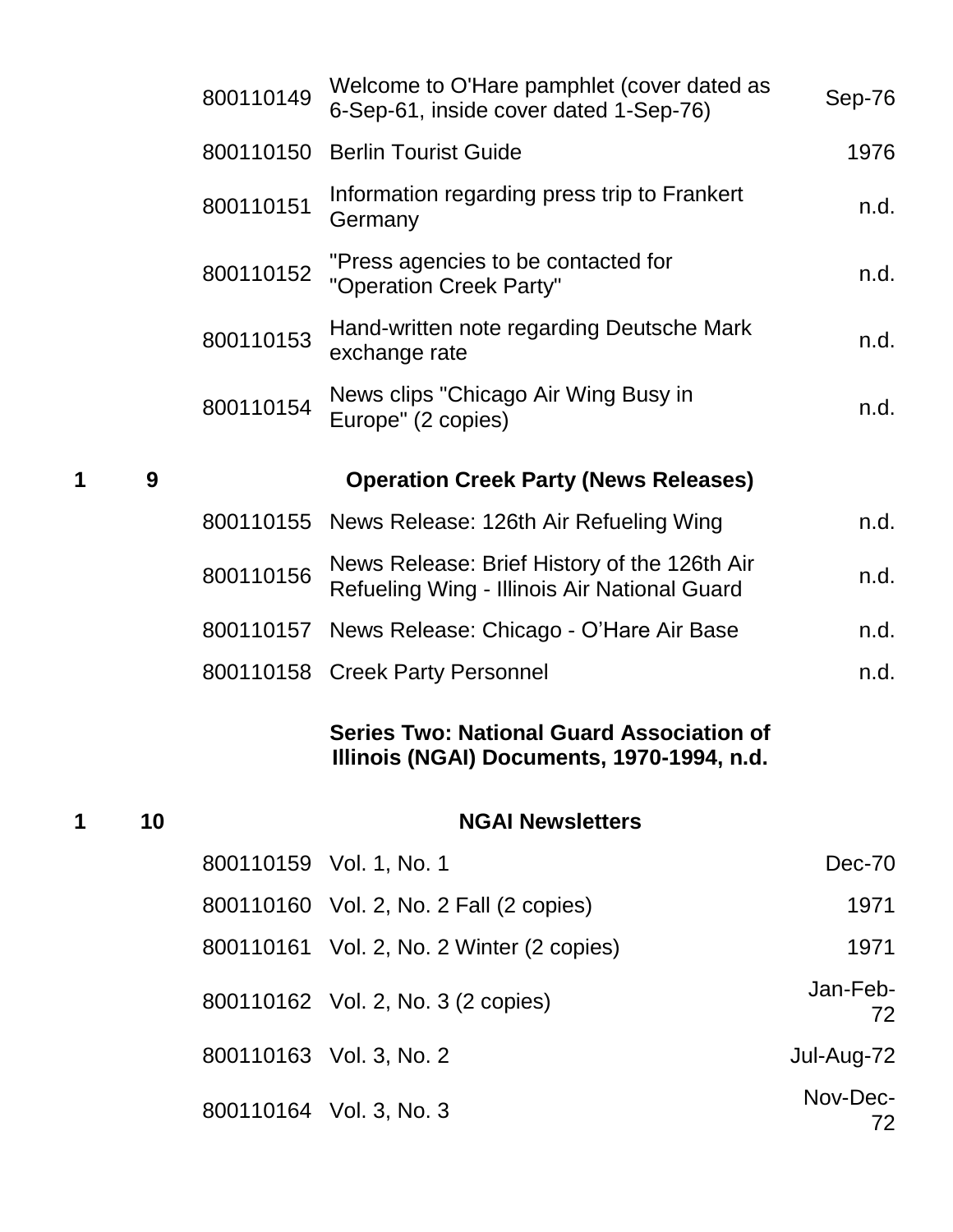| Jan-Feb-<br>73 | 800110165 Vol. 3, No. 4  |  |
|----------------|--------------------------|--|
| Mar-Apr-<br>73 | 800110166 Vol. 3, No. 5  |  |
| May-Jun-<br>73 | 800110167 Vol. 3, No. 6  |  |
| Jul-Aug-73     | 800110168 Vol. 4, No. 1  |  |
| Sep-Oct-<br>73 | 800110169 Vol. 4, No. 2  |  |
| Mar-Apr-<br>74 | 800110170 Vol. 4, No. 5  |  |
| Apr-May-<br>74 | 800110171 Vol. 4, No. 6  |  |
| Jul-Aug-74     | 800110172 Vol. 4, No. 7  |  |
| Sep-Oct-<br>74 | 800110173 Vol. 4, No. 8  |  |
| Nov-Dec-<br>74 | 800110174 Vol. 4, No. 9  |  |
| Jan-Feb-<br>75 | 800110175 Vol. 4, No. 9  |  |
| Mar-Apr-<br>75 | 800110176 Vol. 4, No. 11 |  |
| Jul-Aug-75     | 800110177 Vol. 5, No. 1  |  |
| Nov-Dec-<br>75 | 800110178 Vol. 5, No. 2  |  |
| Jan-Feb-<br>76 | 800110179 Vol. 5, No. 3  |  |
| Mar-Apr-<br>76 | 800110180 Vol. 5, No. 4  |  |
| May-Jun-<br>76 | 800110181 Vol. 6, No. 1  |  |
| Jul-Aug-76     | 800110182 Vol. 6, No. 2  |  |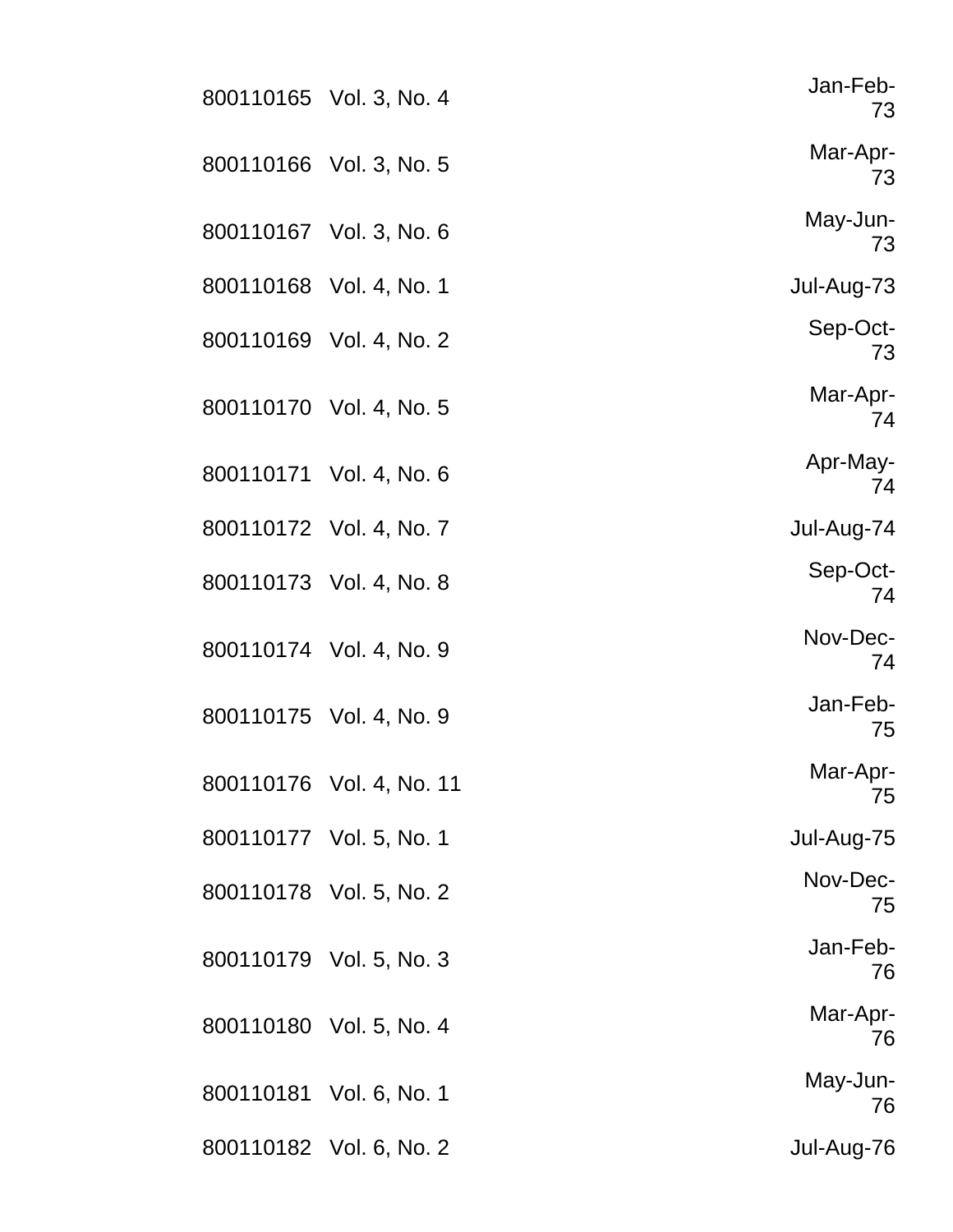Sep-Oct-<br>76

| 1<br>11 |  |           |                                                                                                                                                                                                                     |             |
|---------|--|-----------|---------------------------------------------------------------------------------------------------------------------------------------------------------------------------------------------------------------------|-------------|
|         |  | 800110184 | Letter to Lt. Col. Ray Simak from Col. Milton<br>E. Mitler                                                                                                                                                          | $2$ -May-73 |
|         |  | 800110185 | Letter to Cpt. Melichar from Cpt. Costlin<br>regarding Melichar's participation as a<br>member of the "Publicity, Public Relations,<br>and Publications Committee"                                                  | 17-May-73   |
|         |  | 800110186 | Letter to Cpt. Melichar from Cpt. Costlin<br>regarding committee meeting                                                                                                                                            | 26-Jul-73   |
|         |  | 800110187 | Letter to Cpt. Melichar from Cpt. Costlin<br>regarding assignments of NGAI Newsletter                                                                                                                               | 4-Sep-73    |
|         |  | 800110188 | Letter to Philip M. Crane from Marvin E.<br>Allesee regarding President Ford's budget<br>cutback plans for the Army and Air National<br>Guard                                                                       | 13-Dec-74   |
|         |  | 800110189 | "NGAI open letter" regarding benefits for<br>enhanced recruitment and retention                                                                                                                                     | 30-Dec-74   |
|         |  | 800110190 | Memo encouraging guardsmen to write their<br>senator regarding recruitment and retention<br>benefits. Attached is a letter to Senator<br>James C. Soper from Capt. Melichar<br>regarding support of Senate Bill 24. | 9-Mar-75    |
|         |  | 800110191 | Letter to John J. Lanigan from Senate<br>Minority Leader William C. Morris regarding<br>Morris' voting yes on Senate Bill 24                                                                                        | 7-Apr-75    |
|         |  | 800110192 | Letter to Legislative Committee Members<br>from J.T. Daly, Jr. regarding invitation to<br>signing of Education Bill                                                                                                 | 18-Dec-75   |
|         |  | 800110193 | Letter to Ernest Melichar from Cpt. Daly, Jr.<br>regarding Melichar's success in helping pass<br><b>Education Bill</b>                                                                                              | 18-Dec-75   |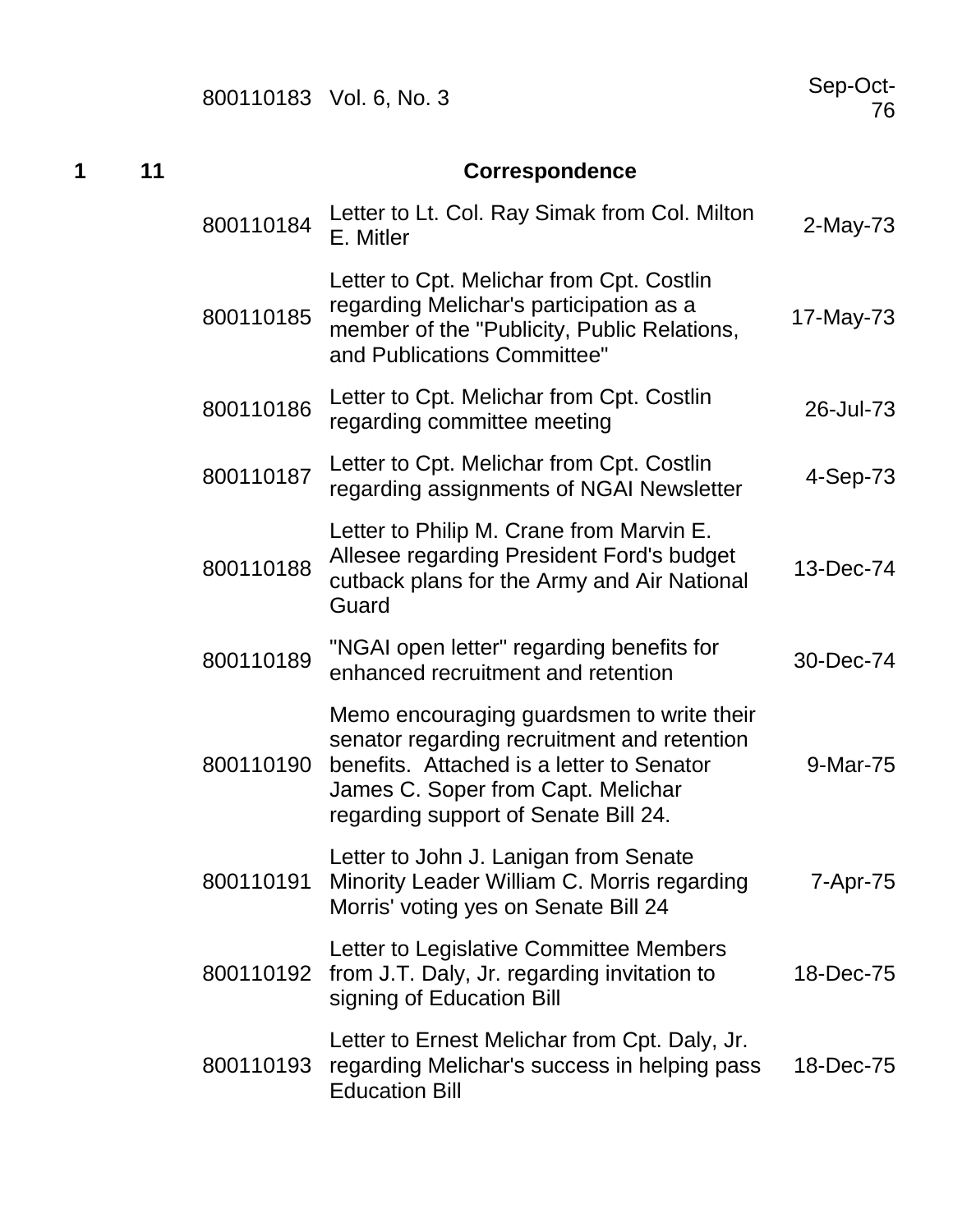|             |    | 800110194 | Letter to member from Maj. Allesee regarding<br>contacting House Representatives and<br>Senators in regards to proposed Army and<br>Air National Guard budget cuts | n.d.               |
|-------------|----|-----------|--------------------------------------------------------------------------------------------------------------------------------------------------------------------|--------------------|
| 1           | 12 |           | <b>Miscellaneous</b>                                                                                                                                               |                    |
|             |    | 800110195 | NGAI Third Annual Dinner-Dance program (2)<br>copies)                                                                                                              | 22-Apr-72          |
|             |    |           | 800110196 NGAI schedule of special events                                                                                                                          | 21-22-Apr-<br>1972 |
|             |    |           | 800110197 "Bus Schedule For Ladies Activities"                                                                                                                     | 22-Apr-72          |
|             |    | 800110198 | <b>NGAI Fourth Annual Military Ball and</b><br>Banquet program                                                                                                     | 28-Apr-73          |
|             |    | 800110199 | NGAI Fourth Annual Military Ball and<br>Banquet table number card                                                                                                  | 28-Apr-73          |
|             |    | 800110200 | NGAUS Washington Letter Vol. IX, No. 5                                                                                                                             | 26-Nov-74          |
|             |    | 800110201 | NGAI informational pamphlet                                                                                                                                        | n.d.               |
|             |    | 800110202 | <b>Custom National Guard jewelry price list</b>                                                                                                                    | n.d.               |
|             |    | 800110203 | National Guard jewelry order form                                                                                                                                  | n.d.               |
|             |    | 800110204 | Nassau and Paradise Island travel form                                                                                                                             | n.d.               |
| 1           | 13 |           | <b>NGAI Committees Fiscal Year 1972</b>                                                                                                                            |                    |
|             |    |           | 800110205 NGAI Committees Fiscal Year 1972                                                                                                                         | 1972               |
| $\mathbf 2$ | 1  |           | <b>Marvin Allesse Documents</b>                                                                                                                                    |                    |
|             |    |           | 800110206 NGAI situation report regarding legislation                                                                                                              | 8-Jul-74           |
|             |    |           | 800110207 NGAI Springfield meeting minutes                                                                                                                         | 19-Jul-74          |
|             |    |           | 800110208 "Retired soldier plots lobby war." The Trib                                                                                                              | 11-Sep-74          |
|             |    | 800110209 | Letter from Maj. Allesee regarding full-page<br>story about NGAI Legislation Committee in<br>the Trib                                                              | 14-Sep-74          |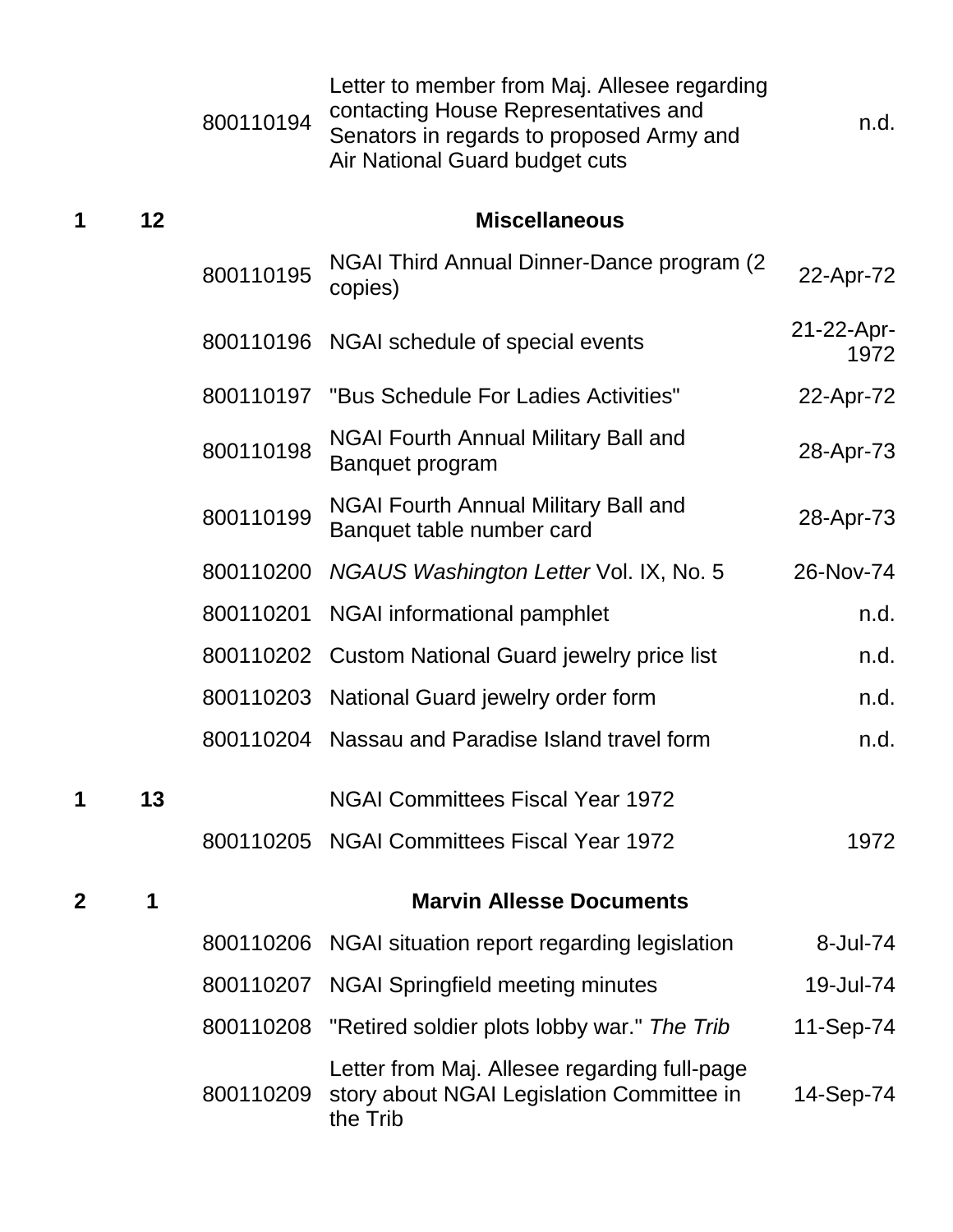| 800110210           | Letter to Ernest Melichar from Maj. Allesee<br>regarding NGAI Legislation Committee,<br>includes documents from WGN News and<br>Chicago Tribune | 18-Sep-74 |
|---------------------|-------------------------------------------------------------------------------------------------------------------------------------------------|-----------|
| 800110211           | Letter to Marvin E. Allesee from Wallace<br>Becker regarding supplementing November<br>12's emergency reply                                     | 13-Nov-74 |
| 800110212           | Agenda for NGAI Legislative Committee                                                                                                           | 1975      |
| 800110213           | NGAI Legislation Committee situation report                                                                                                     | 21-Dec-75 |
| 800110214           | <b>NGAI Legislation Committee situation report</b>                                                                                              | 16-Jan-76 |
| 800110215           | Letter to Daniel L. Houlihan from Maj.<br>Allessee regarding the National Guard<br><b>Scholarship Act</b>                                       | 11-Jun-76 |
| 800110216           | NGAI Legislation Committee meeting notice<br>and agenda                                                                                         | 24-Nov-76 |
| 800110217           | Letter to Maj. Allesee regarding his service in<br>the Illinois Army National Guard                                                             | 18-Mar-94 |
| 800110218           | <b>NGAI Legislation Committee invitation to</b><br><b>February meeting</b>                                                                      | n.d.      |
| 800110219           | Letter to Ernie from Marvin regarding material<br>for the next edition of Newsletter                                                            | n.d.      |
|                     | Series Three: Fact Sheets, 1967-1980, n.d.                                                                                                      |           |
|                     | <b>Capsule Facts for the Armed Forces</b>                                                                                                       |           |
| 800110220 Ethiopia  |                                                                                                                                                 | Mar-67    |
|                     | 800110221 United Arab Republic                                                                                                                  | Mar-67    |
|                     | 800110222 Brazil (2 copies)                                                                                                                     | Aug-67    |
| 800110223 Nepal     |                                                                                                                                                 | Aug-67    |
|                     | 800110224 New Zealand                                                                                                                           | Aug-67    |
| 800110225 Singapore |                                                                                                                                                 | Aug-67    |
| 800110226 Uruguay   |                                                                                                                                                 | Oct-67    |

**2 2 Series Three: Fact Sheets, 1967-1980, n.d.**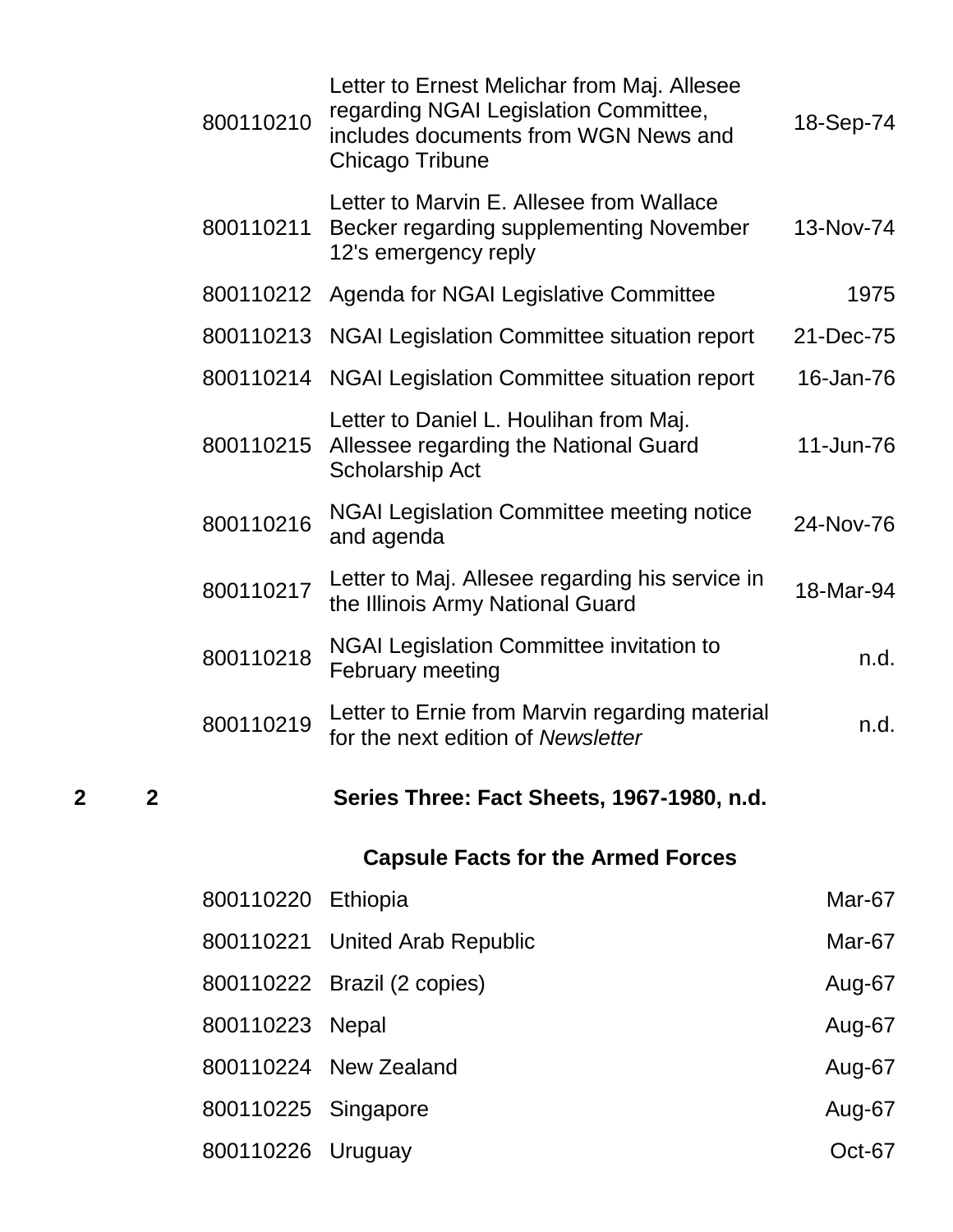| 2 | 3 |                   | <b>Air Force Fact Sheets</b>                  |               |
|---|---|-------------------|-----------------------------------------------|---------------|
|   |   |                   | 800110243 Republic of Iceland                 | Sep-69        |
|   |   | 800110242 Spain   |                                               | Sep-69        |
|   |   |                   | 800110241 Republic of China                   | Sep-69        |
|   |   |                   | 800110240 Republic of Equatorial Guinea       | Sep-69        |
|   |   | 800110239 France  |                                               | Sep-69        |
|   |   |                   | 800110238 Republic of Indonesia               | Sep-69        |
|   |   | 800110237 India   |                                               | <b>Nov-68</b> |
|   |   | 800110236 Ghana   |                                               | Sep-68        |
|   |   | 800110235 Bolivia |                                               | Aug-68        |
|   |   |                   | 800110234 Congo (Kinshasa)                    | <b>Jul-68</b> |
|   |   | 800110233 Kuwait  |                                               | <b>Jul-68</b> |
|   |   | 800110232 Cuba    |                                               | <b>Jul-68</b> |
|   |   | 800110231 Tunisia |                                               | <b>Jul-68</b> |
|   |   | 800110230 Nigeria |                                               | <b>Nov-67</b> |
|   |   | 800110229 Senegal |                                               | Oct-67        |
|   |   |                   | 800110228 The Netherlands Antilles            | Oct-67        |
|   |   |                   | 800110227 The Republic of Congo (Brazzaville) | Oct-67        |

| 800110244 | United States Air Force Fact Sheet: F-4<br>Phantom                   | Jun-67   |
|-----------|----------------------------------------------------------------------|----------|
|           | 800110245 U.S. Air Force Information Sheet: SR-71                    | Oct-67   |
| 800110246 | U.S. Air Force Fact Sheet: Headquarters<br>Command, USAF             | $Dec-70$ |
| 800110247 | Air Force Fact Sheet: Demographic<br>Information on Air Force People | Apr-73   |
| 800110248 | Air Force Fact Sheet: Headquarters<br>Command, USAF                  | May-73   |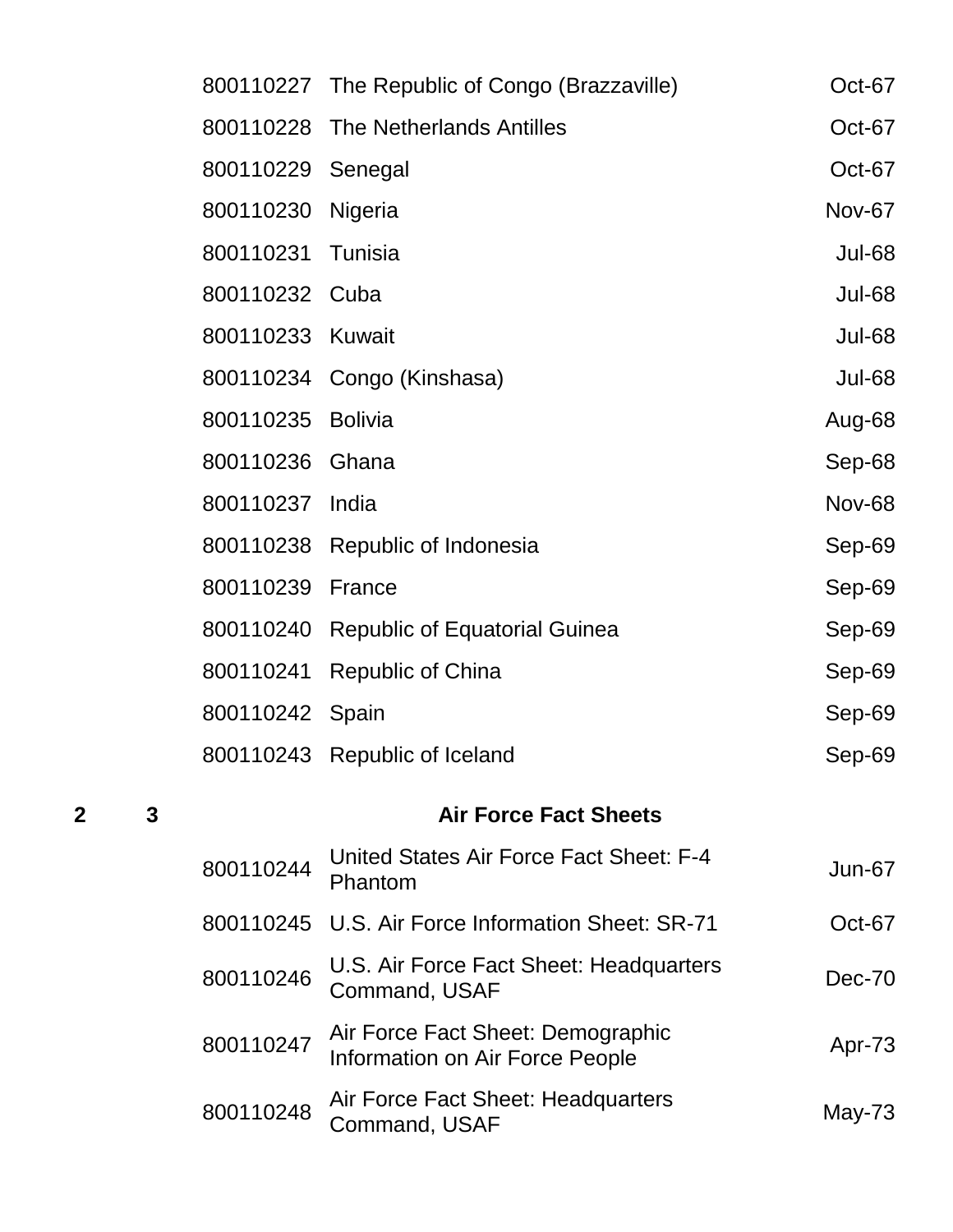|           | 800110249 Air Force Fact Sheet: AF Aces/1918-1972                                      | $May-73$      |
|-----------|----------------------------------------------------------------------------------------|---------------|
| 800110250 | Air Force Fact Sheet: Organization of the<br><b>United States Air Force</b>            | Feb-78        |
| 800110251 | United States Air Force Fact Sheet: A-10<br>"Thunderbolt II"                           | $Jan-79$      |
| 800110252 | United States Air Force Fact Sheet: F-5E/F<br><b>International Fighter</b>             | Apr-79        |
| 800110253 | United States Air Force Fact Sheet: B-52<br><b>Stratofortress</b>                      | May-79        |
| 800110254 | United States Air Force Fact Sheet: Defense<br><b>Satellite Communications System</b>  | May-79        |
| 800110255 | United States Air Force Fact Sheet: Fleet<br><b>Satellite Communications</b>           | May-79        |
| 800110256 | United States Air Force Fact Sheet: Navstar<br>Global Positioning System (2 copies)    | <b>Jun-79</b> |
| 800110257 | United States Air Force Fact Sheet: SR-71                                              | <b>Jul-79</b> |
| 800110258 | United States Air Force Fact Sheet: Air Force<br><b>Manpower and Personnel Center</b>  | <b>Jul-79</b> |
| 800110259 | <b>United States Air Force Fact Sheet:</b><br>Advanced Medium Range Air-to-Air Missile | <b>Jul-79</b> |
| 800110260 | United States Air Force Fact Sheet: AGM-65<br><b>Maverick Missile</b>                  | <b>Jul-79</b> |
| 800110261 | United States Air Force Fact Sheet: F-100<br><b>Super Sabre</b>                        | Aug-79        |
| 800110262 | United States Air Force Fact Sheet: A-7<br>Corsair II                                  | Aug-79        |
| 800110263 | United States Air Force Fact Sheet: C-5<br>Galaxy                                      | Sep-79        |
| 800110264 | United States Air Force Fact Sheet:<br><b>Hurricane Hunters</b>                        | <b>Nov-79</b> |
| 800110265 | United States Air Force Fact Sheet: Air Force<br>Service Information and News Center   | Dec-79        |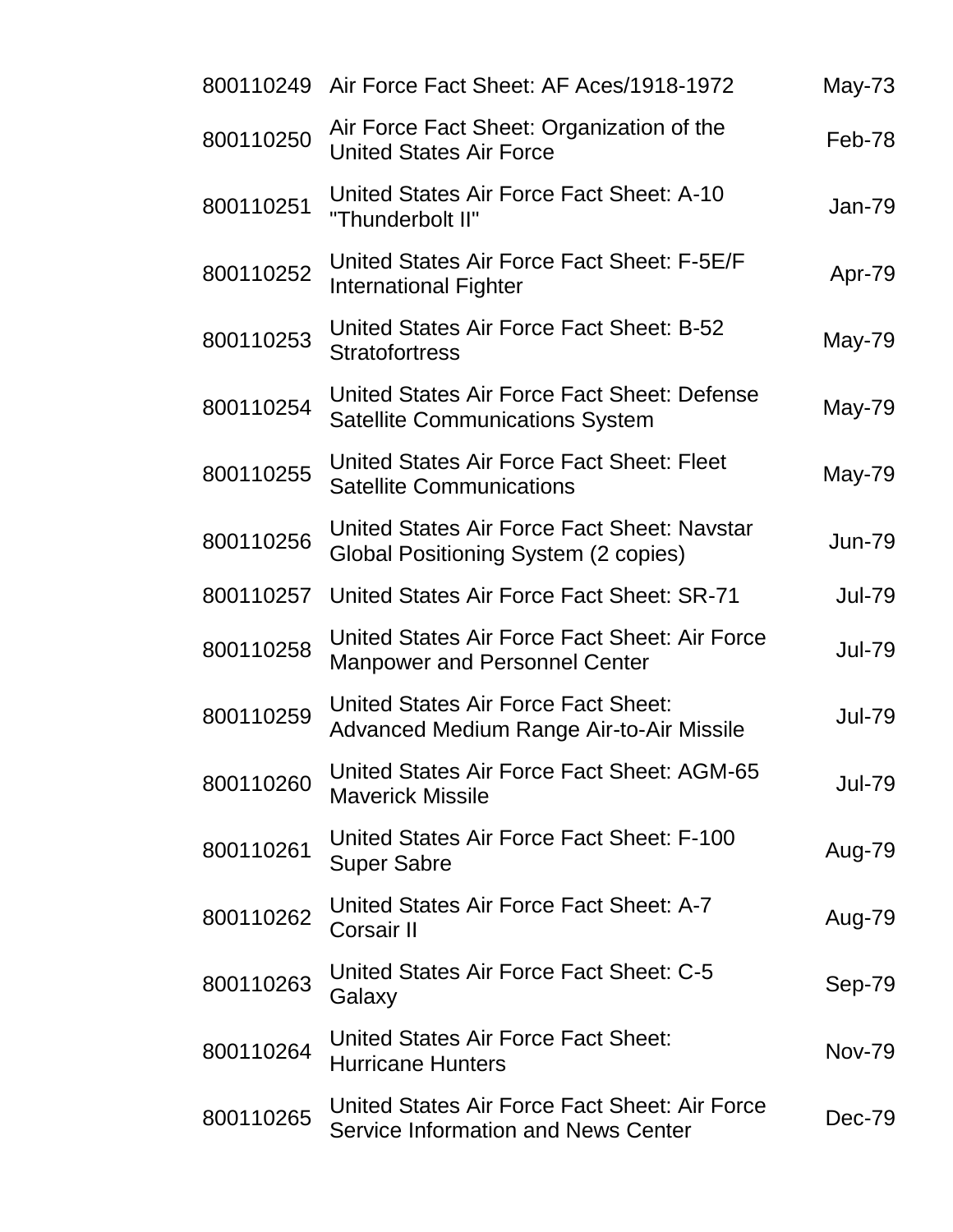|              |   | 800110266 | United States Air Force Fact Sheet: F-4<br><b>Phantom II</b>                                                                               | Feb-80        |
|--------------|---|-----------|--------------------------------------------------------------------------------------------------------------------------------------------|---------------|
| $\mathbf{2}$ | 4 |           | <b>Gov./National Guard Docs (Fact Sheet)</b>                                                                                               |               |
|              |   | 800110267 | National Guard, Since World War II                                                                                                         | 5-Nov-68      |
|              |   | 800110268 | Civil Disturbance Duty: Army and Air National<br><b>Guard Since World War II</b>                                                           | 5-Nov-68      |
|              |   |           | 800110269 Fact Sheets on The National Guard                                                                                                | 20-Dec-68     |
| $\mathbf{2}$ | 5 |           | <b>National Guard Fact Sheet</b>                                                                                                           |               |
|              |   | 800110270 | National Guard Bureau Fact Sheet: No. 29-<br>The National Guard in American Wars                                                           | $1-Apr-69$    |
|              |   | 800110271 | National Guard Bureau Fact Sheet: No. 28 -<br>National Guard of the United States (2)<br>copies)                                           | Oct-69        |
|              |   | 800110272 | National Guard Bureau Fact Sheet: No. 1-<br>National Guardsman who became Presidents<br>of the United States (2 copies)                    | 1-Mar-70      |
|              |   |           | National Guard Bureau Fact Sheet: No. 5-<br>800110273 Army National Guard Mobilizations- World<br>War I - Pueblo Crisis/Vietnam (2 copies) | Aug-70        |
|              |   | 800110274 | National Guard Bureau Fact Sheet: No. 2-<br><b>Fulfillment of Military Obligation</b>                                                      | Sep-70        |
|              |   | 800110275 | National Guard Bureau Fact Sheet: No. 13-<br><b>USAF Gaining Commands of Air National</b><br>Guard Units (2 copies)                        | Sep-70        |
|              |   | 800110276 | National Guard Bureau Fact Sheet: No. 15-<br>Types of Aircraft Assigned to Air National<br>Guard Flying Units (2 copies)                   | Sep-70        |
|              |   | 800110277 | National Guard Bureau Fact Sheet: No. 7-<br>Force Structure of the Army National Guard<br>(2 copies)                                       | <b>Oct-70</b> |
|              |   | 800110278 | National Guard Bureau Fact Sheet: No. 10-<br>The Army National Guard (2 copies)                                                            | <b>Oct-70</b> |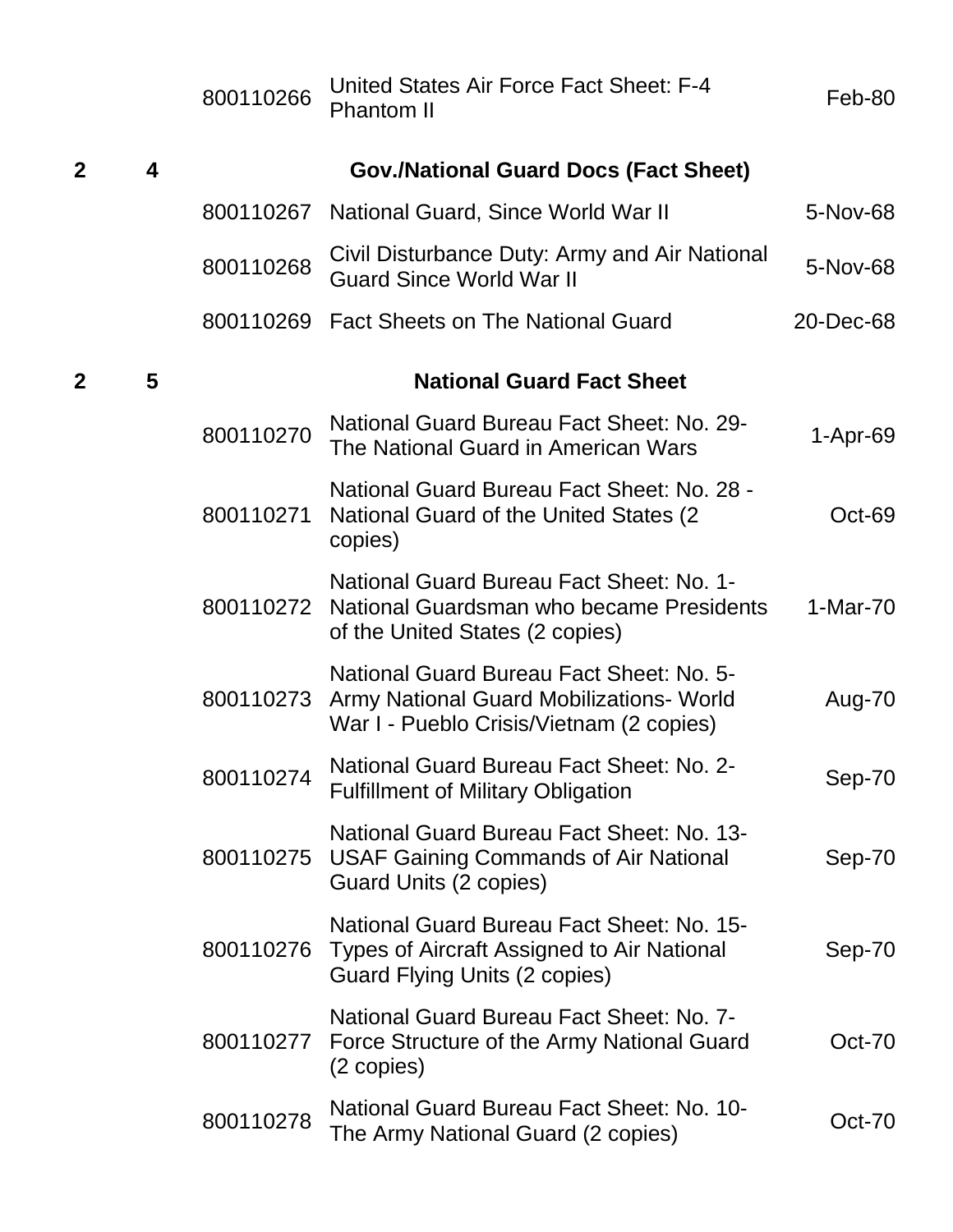|   |   | 800110279 | National Guard Bureau Fact Sheet: No. 11-<br>Force Structure of the Air National Guard (2)<br>copies)                                     | $Oct-70$      |
|---|---|-----------|-------------------------------------------------------------------------------------------------------------------------------------------|---------------|
|   |   | 800110280 | National Guard Bureau Fact Sheet: Fact<br>Sheet #18- Air National Guard<br>Undergraduate Pilot Training Program (2<br>copies)             | <b>Nov-70</b> |
|   |   | 800110281 | <b>National Guard Bureau Fact Sheet: Fact</b><br>Sheet #27- National Guard Technicians (2)<br>copies)                                     | <b>Nov-70</b> |
| 2 | 6 |           | <b>TAC Fact Sheets 1972</b>                                                                                                               |               |
|   |   | 800110282 | TAC Vital Information Program: Release No.<br>1- Tactical Airlift Modernization                                                           | 15-Jul-71     |
|   |   | 800110283 | TAC Vital Information Program: Release No.<br>2- Close Air Support - A-X Program                                                          | 22-Jul-71     |
|   |   | 800110284 | Vital Information Program: Release No. 3-<br>Bare Base Program: Overall Concept, Civil<br><b>Engineering Role</b>                         | n.d.          |
|   |   | 800110285 | Vital Information Program: Release No. 4-<br>Close Air Support and the FAC Role                                                           | 5-Aug-71      |
|   |   | 800110286 | Vital Information Program: Release No. 5- Air<br>Superiority - F-15 Program                                                               | n.d.          |
|   |   | 800110287 | Vital Information Program: Release No. 6-<br><b>Equal Employment Opportunity and Special</b><br>Interest - Program for Civilian Employees | 19-Aug-71     |
|   |   | 800110288 | Vital Information Program: Release No. 7- Air<br>Defense of Land Combat Areas                                                             | 26-Aug-71     |
|   |   | 800110289 | Vital Information Program: Release No. 8-<br>TAC and the Total Force Concept                                                              | 2-Sep-71      |
|   |   | 800110290 | Vital Information Program: Release No. 9-<br>Airspace Control Over Land Combat Areas                                                      | 9-Sep-71      |
|   |   | 800110291 | Vital Information Program: Release No. 10-<br><b>Aerial Refueling of Tactical Air Forces</b>                                              | 30-Sep-71     |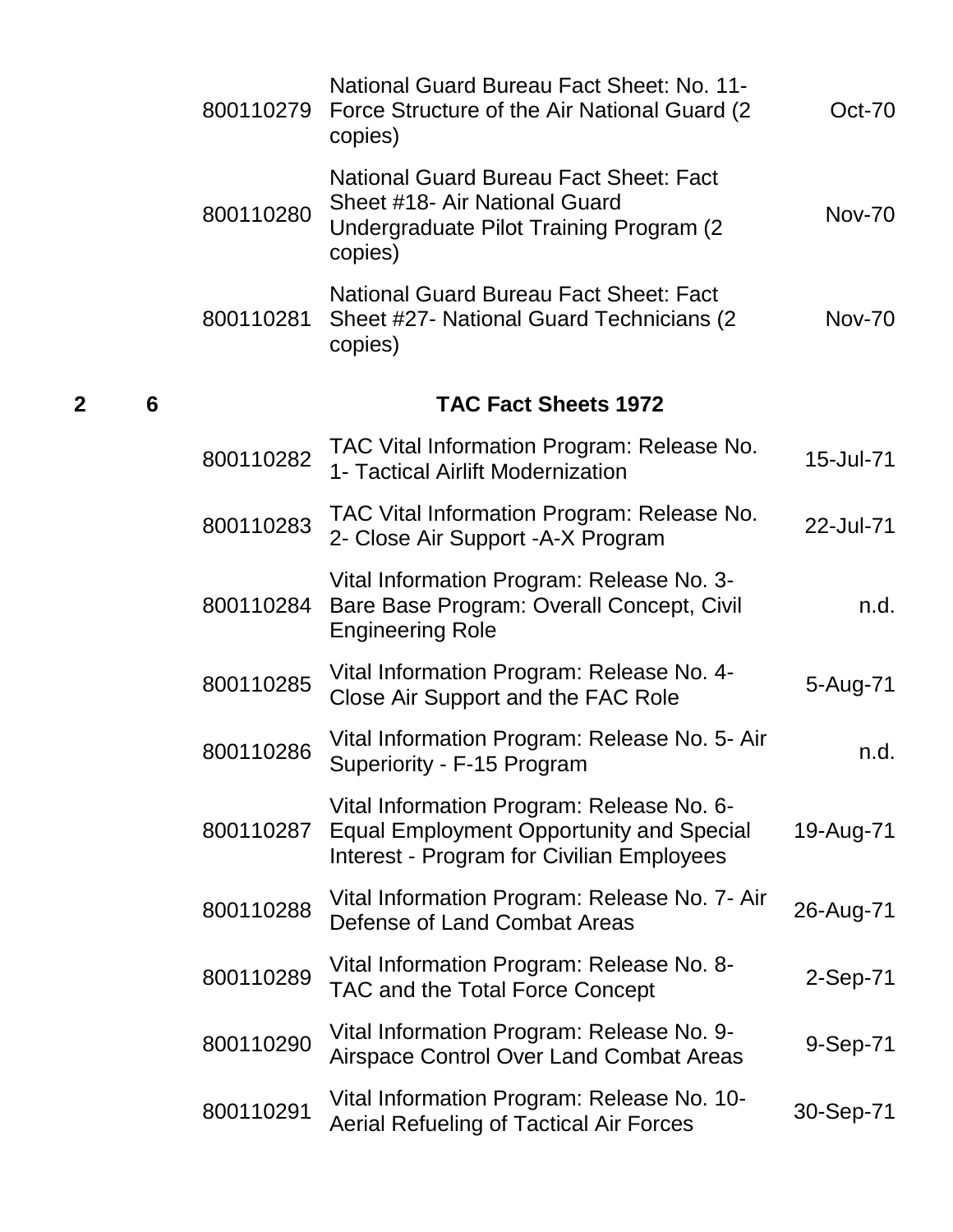| 7-Oct-71       | Vital Information Program: Release No. 11-<br>Airborne Warning and Control System                                   | 800110292 |
|----------------|---------------------------------------------------------------------------------------------------------------------|-----------|
| 14-Oct-71      | Vital Information Program: Release No. 12-<br>Labor - Management Relations                                          | 800110293 |
| 4-Nov-71       | Vital Information Program: Release No. 13-<br><b>Operational Test and Evaluation</b>                                | 800110294 |
| 24-Nov-71      | Vital Information Program: Release No. 14-<br>Long Range Navigation                                                 | 800110295 |
| 16-Dec-71      | Vital Information Program: Release No. 15-<br>The Red Baron Flies Again                                             | 800110296 |
| n.d.           | Vital Information Program: Release No. 16-<br><b>Tactical Air Control System Improvements</b>                       | 800110297 |
| $6$ -Jan- $72$ | Vital Information Program: Release No. 17-<br><b>Tactical Electronic Warfare</b>                                    | 800110298 |
| 13-Jan-72      | Vital Information Program: Release No. 18-<br><b>Automation for the Tactical Air Control</b><br>System (TACS)       | 800110299 |
| 27-Jan-72      | Vital Information Program: Release No. 19-<br><b>Tactical Air Forces Intelligence Exploitation</b><br><b>System</b> | 800110300 |
| 3-Feb-72       | Vital Information Program: Release No. 20-<br>Armament Recording Photography Plan                                   | 800110301 |
| 10-Feb-72      | Vital Information Program: Release No. 21-<br><b>DOD Priority Placement Program</b>                                 | 800110302 |
|                | <b>Miscellaneous: Fact Sheets</b>                                                                                   |           |
| n.d. 1967      | Fact Sheet: Background on the Middle East                                                                           | 800110303 |
| Jan-68         | Civil Disturbance Duty: Army and Air National<br><b>Guard since World War II</b>                                    | 800110304 |
| May-70         | Air Force Magazine's Guide to Air Force<br><b>Bases</b>                                                             | 800110305 |
| n.d.           | This Is Your Air National Guard                                                                                     | 800110306 |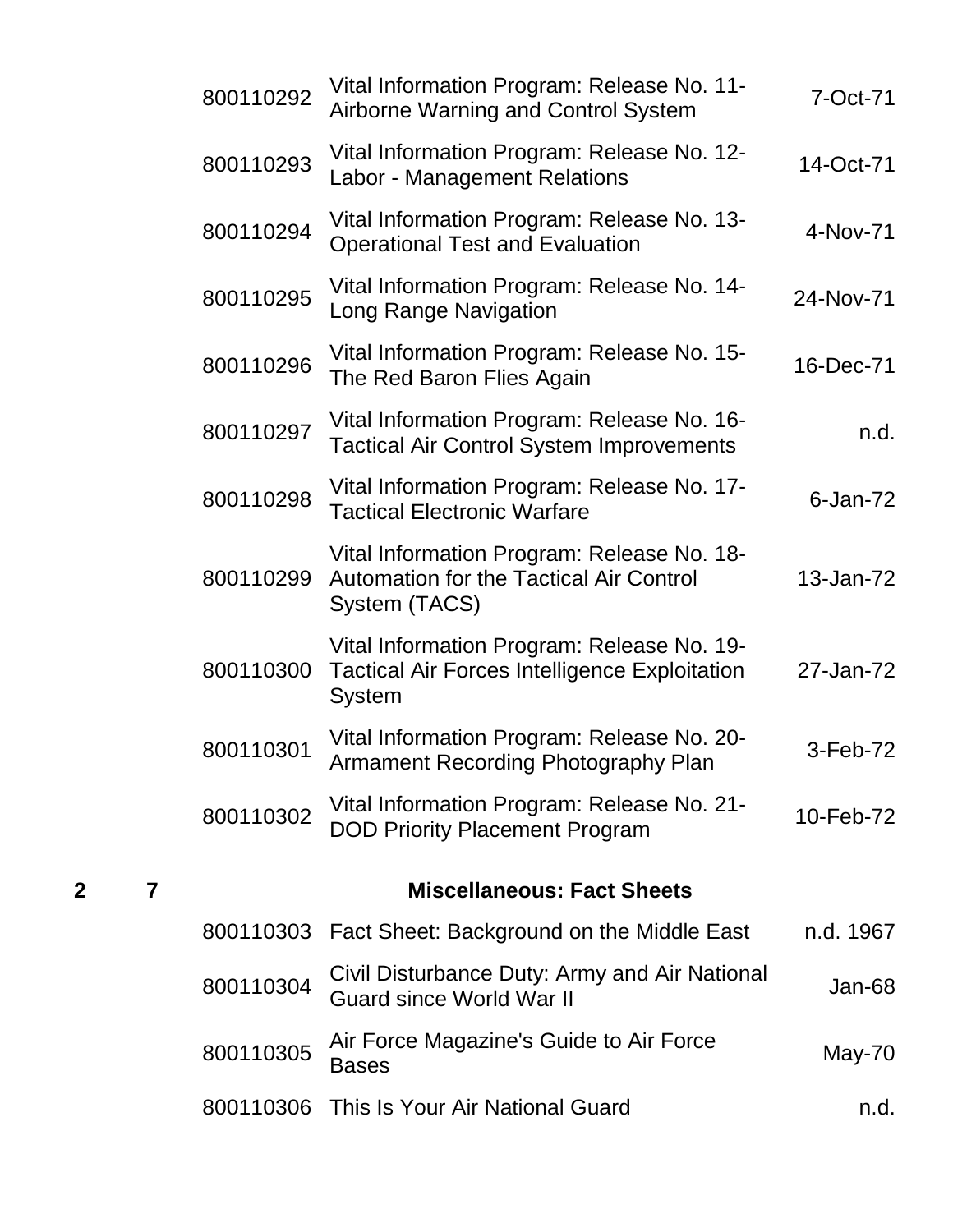#### **Series Four: National Guard & ANG documents, 1968-1980, n.d.**

| 2 | 8  |           | <b>ANG Recruiting</b>                                                                                    |               |
|---|----|-----------|----------------------------------------------------------------------------------------------------------|---------------|
|   |    |           | 800110307 Information Plan                                                                               | 20-Dec-71     |
|   |    | 800110308 | Illinois ANG: Minutes of Meeting, 6 Jan 73                                                               | 31-Jan-73     |
|   |    | 800110309 | Illinois ANG: Minutes of Retention/Recruiting<br>Committee Meeting, 3 March 1973                         | <b>Mar-73</b> |
|   |    | 800110310 | Slide Presentation: "Employer Support of the<br>National Guard and Reserve" (2 copies)                   | Apr-73        |
|   |    | 800110311 | Information Bulletin: Employer Support of the<br><b>National Guard - Equal Employment</b><br>Opportunity | 4-May-73      |
|   |    | 800110312 | Sample for Completion of pages 15, 16 and<br>17                                                          | n.d.          |
|   |    |           | 800110313 Enlistment Application                                                                         | n.d.          |
|   |    |           | 800110314 Activity Report (7 copies)                                                                     | n.d.          |
| 2 | 9  |           | <b>ANG Recruiting and Retention (News</b><br><b>Releases)</b>                                            |               |
|   |    | 800110315 | News Releases United States Air Force: For<br>Immediate Release (10 copies)                              | n.d.          |
|   |    |           |                                                                                                          |               |
| 2 | 10 |           | <b>Gov./National Guard Docs</b>                                                                          |               |
|   |    |           | 800110316 Annex K to Illinois Internal Security Plan                                                     | $1-Feb-68$    |
|   |    |           | 800110317 Family Day                                                                                     | 14-Oct-71     |
|   |    |           | 800110318 Security Education/Motivation                                                                  | 7-Jun-72      |
|   |    | 800110319 | Local Funds to Support FY 73 Recruiting<br>Program                                                       | $2$ -Jan-73   |
|   |    | 800110320 | 1st Ind. To NGB/ACA/73-17, Ltr. 2 Jan 73,<br>Local Funds to Support FY 73                                | 15-Jan-73     |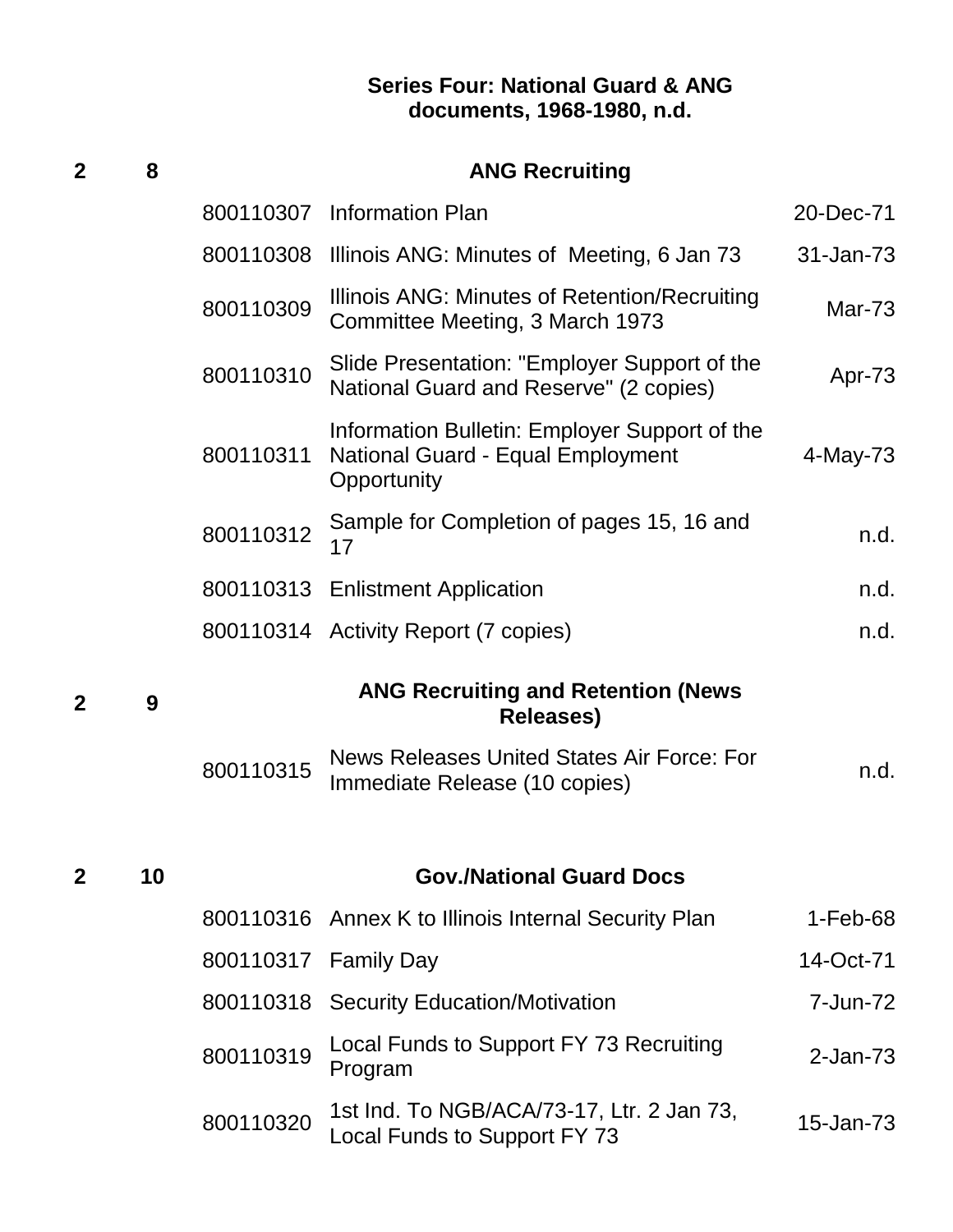|           | 800110321 Change to DOD Regulation 4515.13-R                                                                                | 11-Apr-73  |
|-----------|-----------------------------------------------------------------------------------------------------------------------------|------------|
| 800110322 | <b>Travel of News Media Representatives</b><br>Aboard Army and Air National Guard Aircraft<br>in Support of Annual Training | $1-Jun-73$ |
| 800110323 | <b>UNCLAS NGB-01</b>                                                                                                        | 23-Oct-73  |
|           | 800110324 Position Statement on Force Reductions                                                                            | 29-Jan-74  |
| 800110325 | The national Guard                                                                                                          | 25-Feb-74  |
| 800110326 | Speech Inserts USAF: Low-Altitude Airspace<br>Management                                                                    | 1-Dec-79   |
| 800110327 | <b>Reserve Retirement General Information</b>                                                                               | Apr-80     |
| 800110328 | Legislation of Special Interest to the National<br><b>Guard and Reserves</b>                                                | n.d.       |
| 800110329 | <b>Analysis and Comment --Force Structure</b><br><b>Reductions</b>                                                          | n.d.       |
| 800110330 | Aerospace Speech USAF: High School<br>Graduation                                                                            | n.d.       |
| 800110331 | Department of the Air Force: Project Build-Up<br><b>Sweepstakes</b>                                                         | n.d.       |
| 800110332 | Travel Voucher or Subvoucher (2 copies)                                                                                     | n.d.       |

# **Series Five: Subject File, 1963-1980, n.d.**

| $\overline{2}$ | 11 |                     | <b>Memo File</b>                                   |               |
|----------------|----|---------------------|----------------------------------------------------|---------------|
|                |    |                     | 800110736 Memo to Ed Nilan from Captain Melichar   | <b>Nov-66</b> |
|                |    |                     | 800110737 Base Tours                               | 13-Oct-67     |
|                |    | 800110738 Histories |                                                    | 29-Oct-67     |
|                |    |                     | 800110739 Coverage of Air Guard Flying Activities  | 5-Nov-67      |
|                |    | 800110740           | Memo to Ernest A. Melichar from Philip E.<br>Gunby | 23-Nov-67     |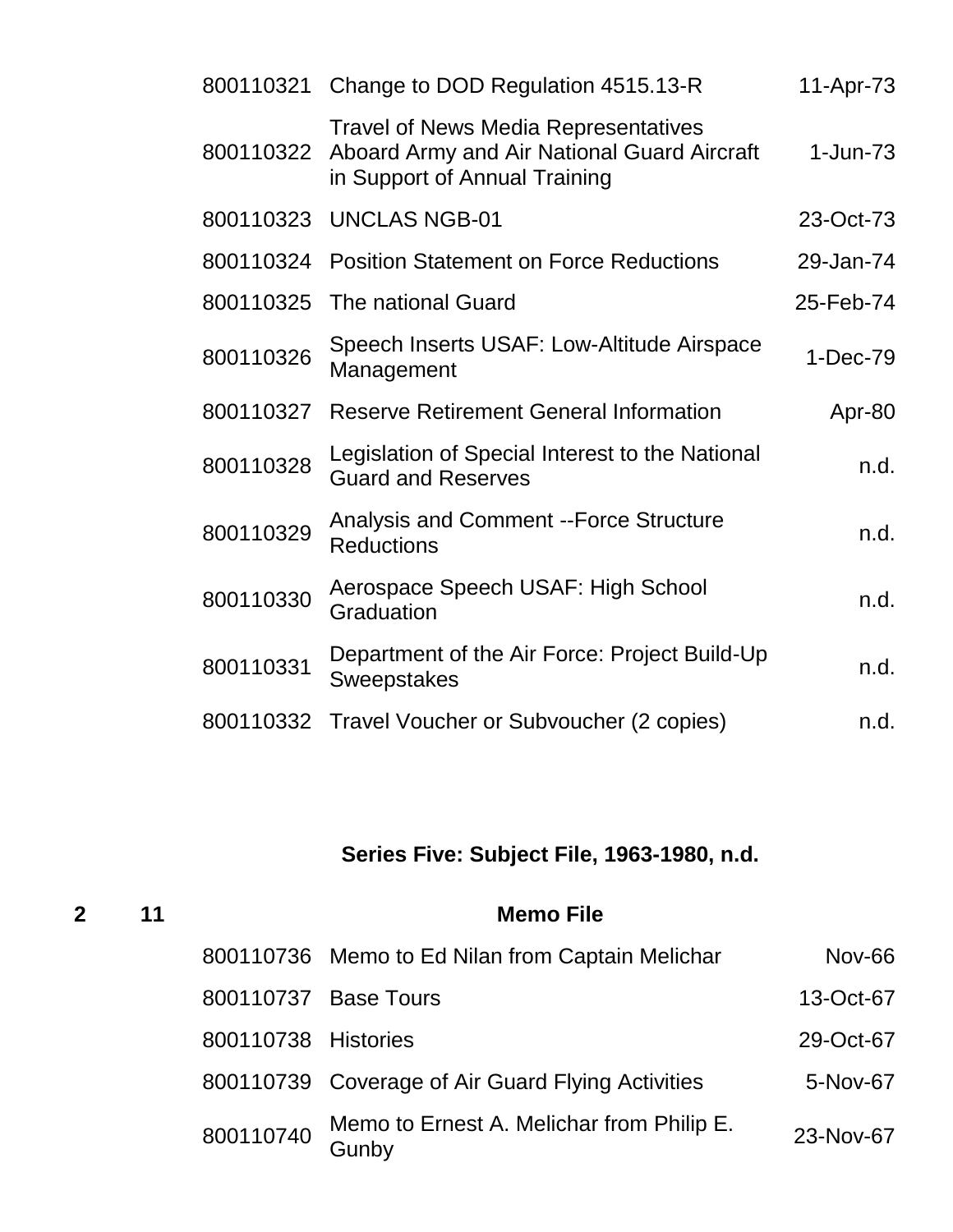| 800110741 | Proposed Press Trip to USAFE/Creek Party                                                      | 27-Nov-67   |
|-----------|-----------------------------------------------------------------------------------------------|-------------|
| 800110742 | Memo from Philip E. Gunby                                                                     | 17-Mar-67   |
| 800110743 | Follow up memo from Philip E. Gunby to<br>Ernest A. Melichar                                  | 8-Apr-68    |
| 800110744 | Wing Tips memo from Philip E. Gunby to<br>Ernest A. Melichar                                  | 24-Apr-68   |
| 800110745 | Memo from Philip E. Gunby to Dave L.<br>Fornshell, Michael H. McCoy and Ernest A.<br>Melichar | May-68      |
|           | 800110746 Work Schedule for 5/26-29 Active Duty                                               | 26-May-68   |
| 800110747 | <b>Press Visit to Creek Party Site</b>                                                        | $1$ -Jul-68 |
| 800110748 | Memo to: Amn Weissman & Sgt. Nilan                                                            | 13-Jul-68   |
| 800110749 | Memo to: Col. Bristow                                                                         | 14-Jul-68   |
| 800110750 | Photos of 36 Field Hospital Training                                                          | 7-Aug-68    |
| 800110751 | Wing Staff Visit to Clinton County AFB, 7<br>Dec. '68                                         | 16-Nov-68   |
| 800110752 | <b>Military Mailing Address</b>                                                               | 18-Dec-68   |
| 800110753 | <b>Indoctrination Flight for Chicago Area</b><br><b>Information Officers</b>                  | 24-Jan-69   |
|           | 800110754 TAC Information Officers' Conference                                                | 21-Jan-69   |
| 800110755 | <b>Orientation Flight for Chicago Area Military</b><br><b>Information Staff</b>               | 27-Jan-69   |
|           | 800110756 TAC Information Officers' Conference                                                | 31-Jan-69   |
|           | 800110757 To Captain Robert E. Neely                                                          | 25-Sep-70   |
|           | 800110758 To Glen A. Barrick from Philip E. Gunby                                             | 20-Sep-71   |
| 800110759 | <b>Checklist</b>                                                                              | n.d.        |
|           | 800110760 Areas of Attention for 10-15 June 1968                                              | n.d.        |
|           |                                                                                               |             |

# **2 12 Flexible Air Refueling**

|  |  | 800110333 For Immediate Use - New Concept | n.d. |
|--|--|-------------------------------------------|------|
|--|--|-------------------------------------------|------|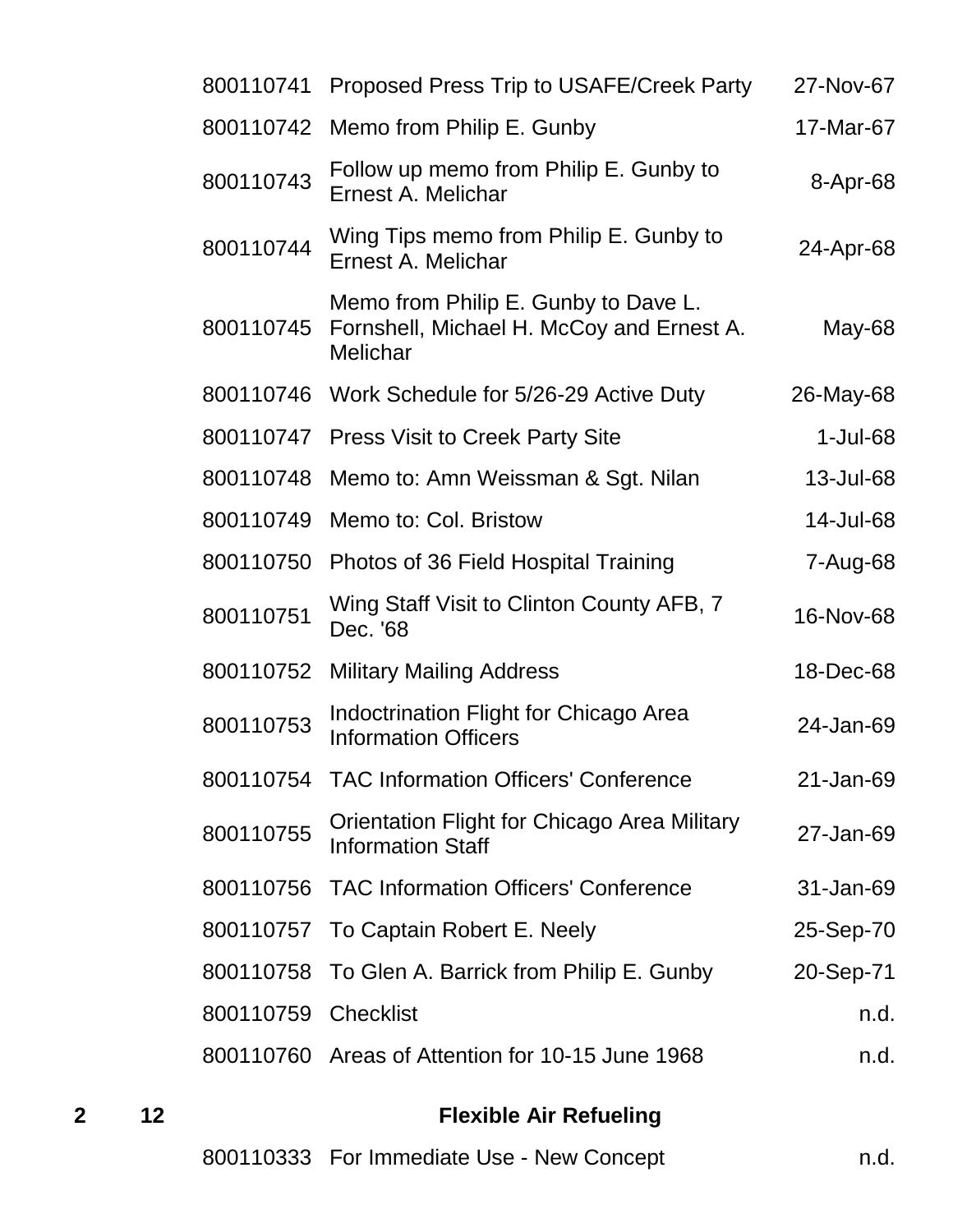|   |    | 800110334            | Role of the Illinois Air National Guard's 126th<br>Air Refueling Wing, Vital to National Defense | n.d.        |
|---|----|----------------------|--------------------------------------------------------------------------------------------------|-------------|
|   |    |                      | 800110335 Flexible Air Refueling Information Packet                                              | n.d.        |
| 2 | 13 |                      | <b>Illinois Guard Book '64 Work File</b>                                                         |             |
|   |    |                      | 800110336 September 1964 Calendar                                                                | Sep-64      |
|   |    | 800110337            | October 1964 Calendar                                                                            | Oct-64      |
|   |    | 800110338            | <b>Contract to Publish a Historical and Pictorial</b><br><b>Review</b>                           | 7-Nov-63    |
|   |    | 800110339            | Illinois Air National Guard Historical Review                                                    | $9$ -Dec-64 |
|   |    | 800110340            | Letter from Vincent Looby to Harrison<br><b>Roberts</b>                                          | 30-Mar-64   |
|   |    | 800110341            | Subscription/Collection Roster #2                                                                | 18-May-64   |
|   |    | 800110342            | <b>Statement for Illinois Air National Guard</b><br><b>Historical Book</b>                       | 30-Jun-64   |
|   |    | 800110343            | Letter from Vincent Looby to Harrison<br><b>Roberts</b>                                          | $1-Jul-64$  |
|   |    | 800110344            | Illinois ANG Book Fund: Joseph Luchetti                                                          | 8-Jul-64    |
|   |    | 800110345            | Letter from Vincent Looby to Harrison<br><b>Roberts</b>                                          | 17-Jul-64   |
|   |    |                      | 800110346 Illinois ANG Book Fund                                                                 | 14-Jul-64   |
|   |    |                      | 800110347 Names of Historical Officers by Units                                                  | 14-Jul-64   |
|   |    |                      | 800110348 Colonel Norman's Official Photograph                                                   | 15-Jul-64   |
|   |    | 800110349            | Typesetting and Electrotyping Co. Receipt                                                        | 31-Jul-64   |
|   |    |                      | 800110350 Subscription Roster                                                                    | n.d.        |
|   |    |                      | 800110351 Illinois ANG Historical Book Typesetting                                               | n.d.        |
|   |    |                      | 800110352 Joe Luchetti Address                                                                   | n.d.        |
|   |    | 800110353 CN Project |                                                                                                  | n.d.        |
|   |    |                      | 800110354 Internal Revenue Service: Russ Lehe                                                    | n.d.        |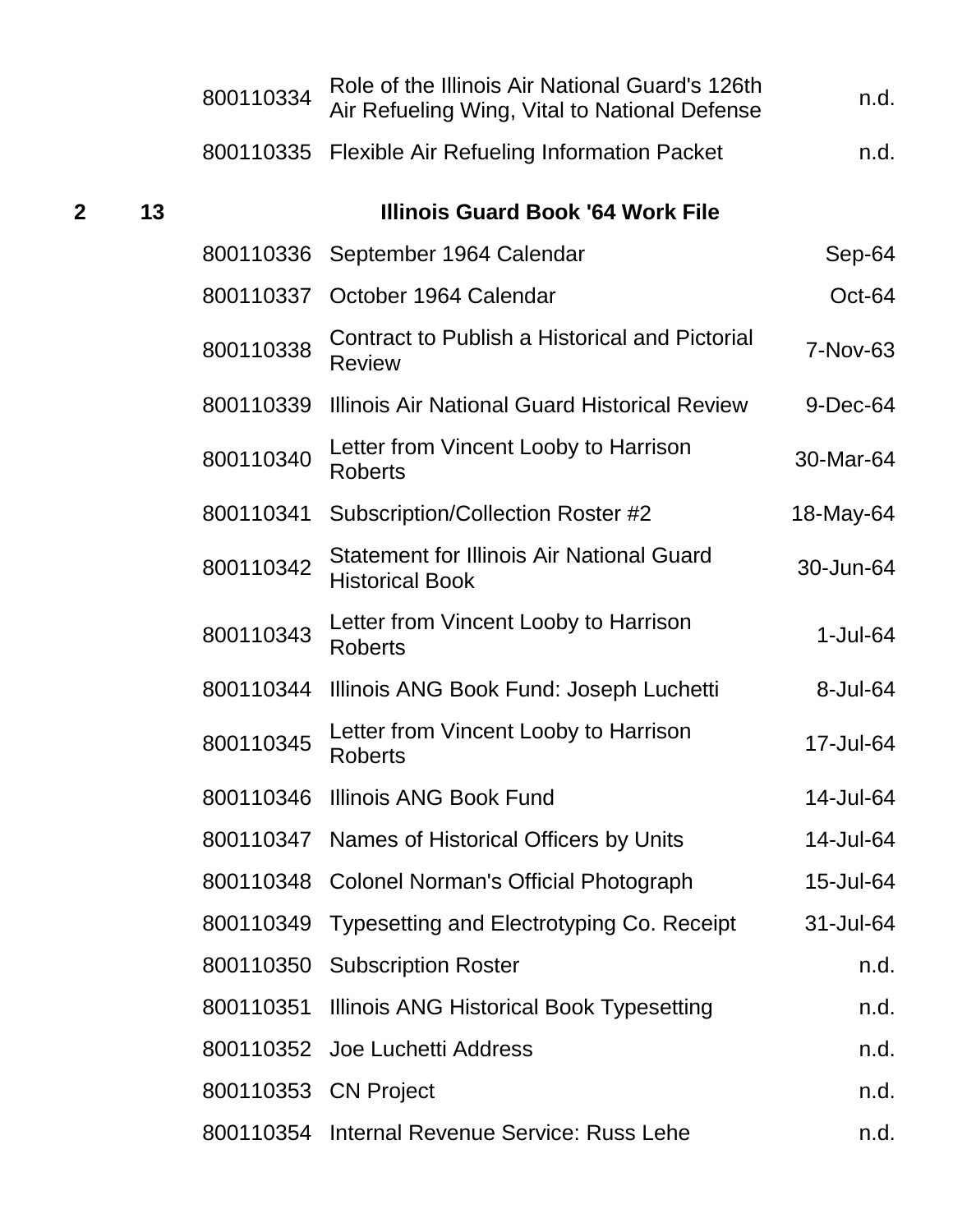|                |    |           | 800110355 Delivery Memo                               | n.d.      |
|----------------|----|-----------|-------------------------------------------------------|-----------|
|                |    |           | 800110356 Run Sheet: Illinois ANG Book                | n.d.      |
| $\overline{2}$ | 14 |           | <b>MLK Activation: Apr. '68</b>                       |           |
|                |    |           | 800110357 Special Order AE-24                         | 7-Apr-68  |
|                |    |           | 800110358 Covering Release for Enclosed AFR 175's     | 12-Apr-68 |
|                |    |           | 800110359 For Immediate Release: Draft Copy           | n.d.      |
|                |    | 800110360 | <b>Motor Vehicle-Transportation Sections</b>          | n.d.      |
|                |    | 800110361 | <b>Combat Support Squadron-Security</b><br>Augmentees | n.d.      |
|                |    | 800110362 | <b>Security &amp; Law Enforcement Section</b>         | n.d.      |
|                |    | 800110363 | 126th Combat Support Squadron                         | n.d.      |
|                |    | 800110364 | 126th Combat Support Squadron - Fire Crash<br>Rescue  | n.d.      |
|                |    | 800110365 | 126th Combat Support Squadron - Hq                    | n.d.      |
|                |    | 800110366 | 126th CAMRON                                          | n.d.      |
|                |    |           | 800110367 126th Air Refueling Group                   | n.d.      |
|                |    |           | 800110368 126th CAMRON - Shop Personnel               | n.d.      |
|                |    |           | 800110369 126th Supply Squadron                       | n.d.      |
|                |    |           | 800110370 126th Combat Support Squadron               | n.d.      |
|                |    | 800110371 | <b>Untitled List of Ranked Officials</b>              | n.d.      |
|                |    |           | 800110372 126th Tac Hospital                          | n.d.      |
|                |    | 800110373 | 126th Air Refueling Group - Vardalas, Ernest<br>J.    | n.d.      |
|                |    | 800110374 | 126th Tac Hospital - Sandrolini, James A.             | n.d.      |
|                |    |           | 800110375 126th Comm Flt. Augmentees                  | n.d.      |
|                |    |           |                                                       |           |

 **15 Dining In/Out File - 9014 Info Squadron** Dining-Ins: 9014th Air Reserves Information Aug-75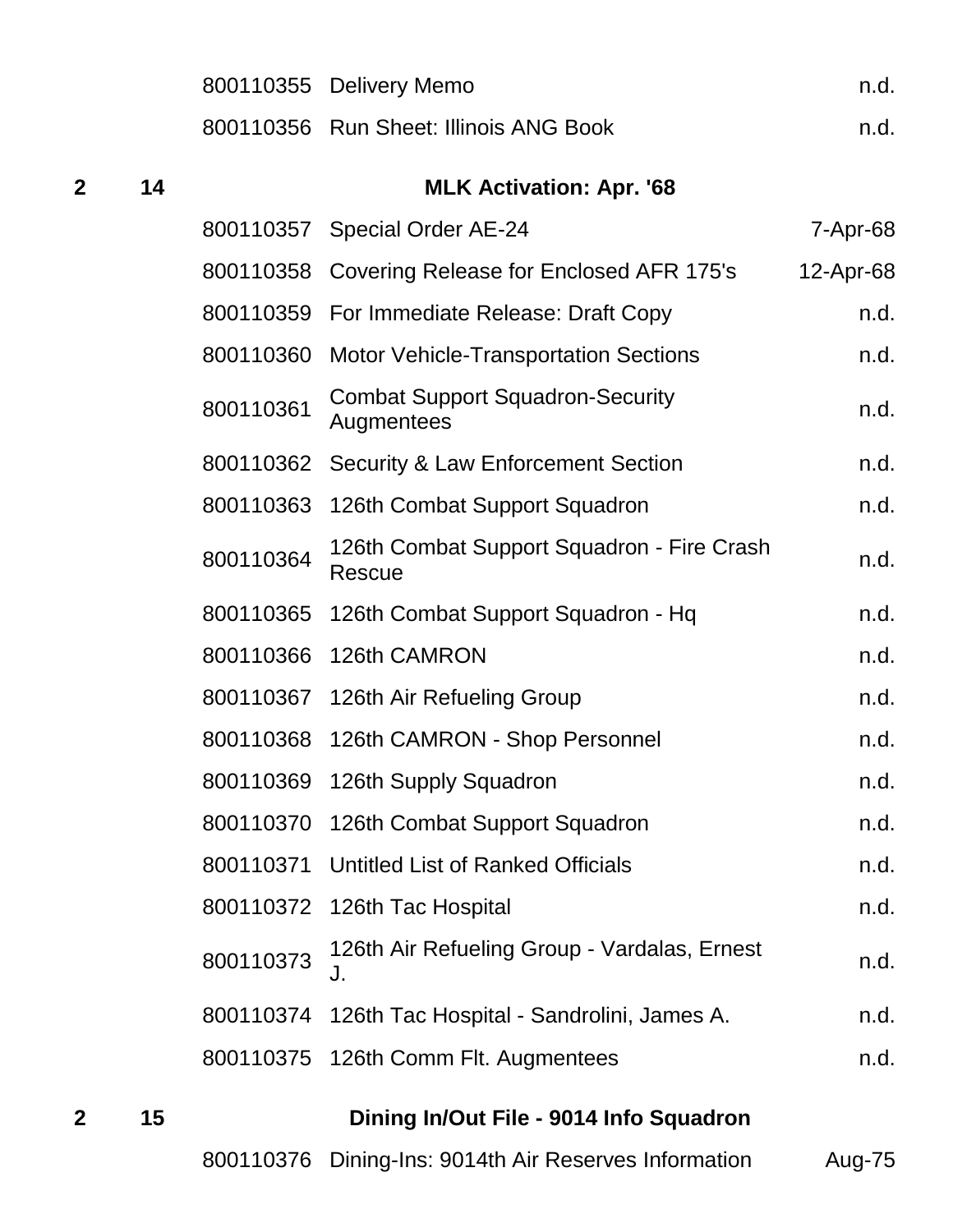|   |    |           | Squadron                                                                   |               |
|---|----|-----------|----------------------------------------------------------------------------|---------------|
|   |    |           | 800110377 From the Desk of Al Boeck                                        | n.d.          |
| 2 | 16 |           | <b>Biographies</b>                                                         |               |
|   |    | 800110378 | News Release - 126th ARW Change of<br><b>Command Ceremonies Slated</b>     | <b>Jul-70</b> |
|   |    | 800110379 | <b>News Release - Colonel Bristow</b>                                      | 11-Jul-70     |
|   |    |           | 800110380 Colonel Warren Edward Bristow                                    | 10-Dec-75     |
|   |    | 800110381 | Biography: Colonel Patrick Joseph Freeman                                  | 14-Dec-72     |
|   |    |           | 800110382 Colonel Patrick Joseph Freeman                                   | 14-Dec-72     |
|   |    | 800110383 | Biography: Colonel Warren Edward Bristow                                   | n.d.          |
|   |    | 800110384 | Biography: Colonel Joseph James Kovacs                                     | n.d.          |
|   |    | 800110385 | News Release - Lt. Col. James A. Sandrolini                                | n.d.          |
|   |    | 800110386 | News Release - Lt. Col. Donald J.<br>Skoczynski                            | n.d.          |
|   |    | 800110387 | Biography of Lt. Col. Donald J. Skoczynski                                 | n.d.          |
|   |    | 800110388 | Biography of Lt. Col. Donald J. Skoczynski                                 | n.d.          |
| 2 | 17 |           | <b>Ephemera</b>                                                            |               |
|   |    | 800110389 | Program: The Coming Revolution in<br>Aeronautics                           | 20-Apr-65     |
|   |    | 800110390 | <b>Annual Awards Dinner</b>                                                | 24-Apr-65     |
|   |    | 800110391 | 9014th Air Reserve Information Squadron<br>stickers (3 copies)             | n.d.          |
|   |    | 800110392 | 126th Air Refueling Wing Decals (8 copies)                                 | n.d.          |
|   |    | 800110393 | "Sleep well tonightyour National Guard is<br>awake!" postcards (55 copies) | n.d.          |
|   |    |           | 800110394 Weekend Pay for National Guardsman Card                          | n.d.          |
|   |    |           |                                                                            |               |

**18 Publications**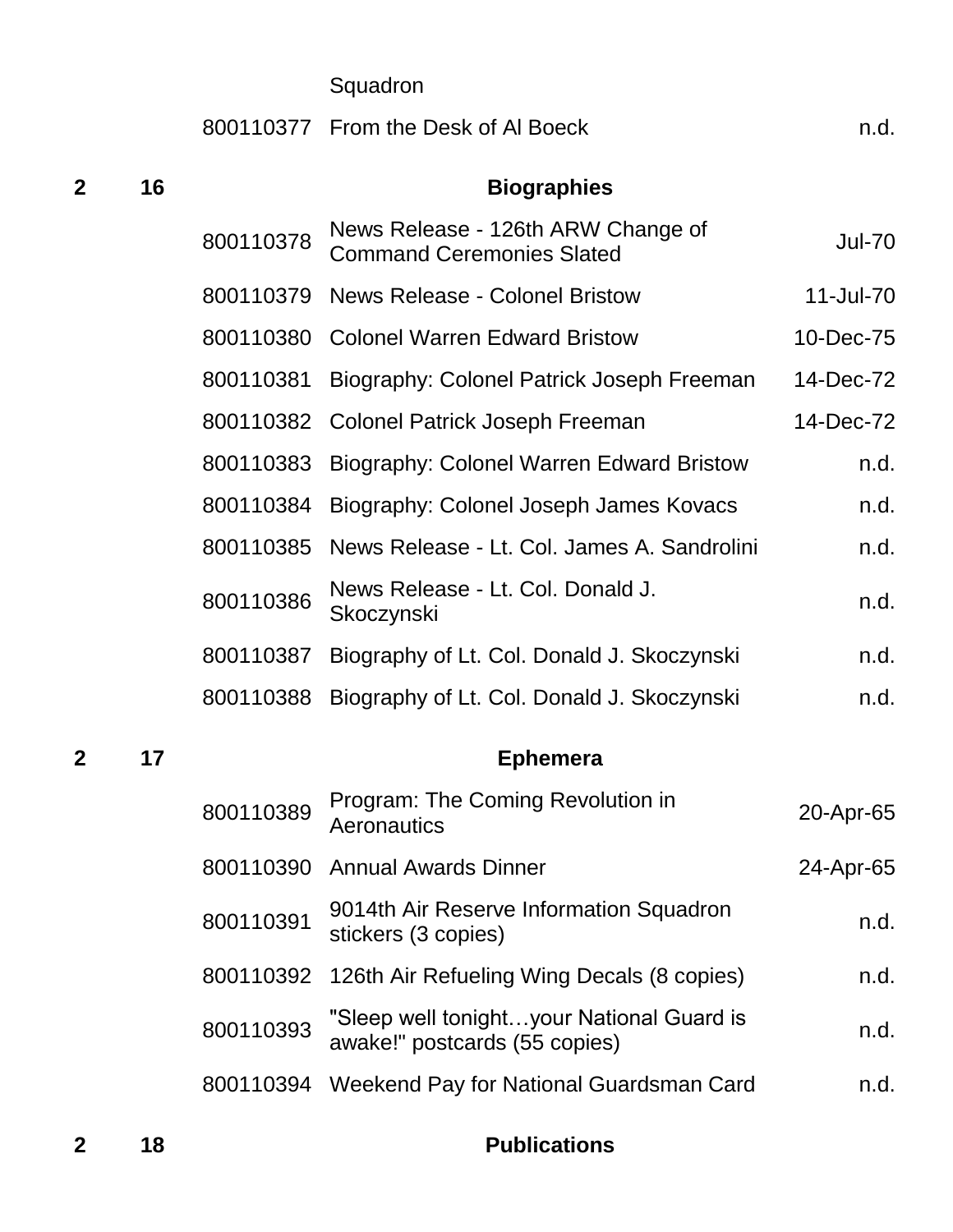| 800110395 | Air Force Pamphlet: Reasonable Data on<br><b>USAF Aerospace Vehicles</b>                                                     | 23-Apr-65     |
|-----------|------------------------------------------------------------------------------------------------------------------------------|---------------|
| 800110396 | The Air Reservist: Official Magazine of the Air<br>Reserve Forces (5 copies)                                                 | Feb-66        |
| 800110397 | The Airman: Official Magazine of the U.S. Air<br>Force - What Does the Air Force Really Know<br><b>About Flying Saucers?</b> | <b>Jul-67</b> |
| 800110398 | The Airman: Air Force Anniversary Issue                                                                                      | Sep-67        |
| 800110399 | <b>Commanders Digest: New Military</b><br><b>Retirement System Proposed</b>                                                  | <b>Oct-72</b> |
| 800110400 | <b>Commanders Digest: Non-Disability</b><br><b>Retirement: III</b>                                                           | 8-Mar-73      |
| 800110401 | Group Scoop: Guard/Reserve Union Sought                                                                                      | Feb-76        |
| 800110402 | <b>Callups and Complaints</b>                                                                                                | Dec-68        |
| 800110761 | Illinois Air National Guard - 50 Golden Years                                                                                | Aug-78        |
| 800110403 | Speech Insert: United States Air Force - Civil<br><b>War Patrol</b>                                                          | <b>Nov-79</b> |
| 800110404 | <b>Background Air Force Actions</b>                                                                                          | Jan-80        |
| 800110405 | The Bag: Artificial Turf (2 copies)                                                                                          | n.d.          |
| 800110406 | Rhein-Main Air Base Pamphlet 190-1                                                                                           | n.d.          |

**Series Six: Scrapbook, 1967, n.d.**

| 3 |           | <b>Scrapbook</b>                                                                                                        |      |
|---|-----------|-------------------------------------------------------------------------------------------------------------------------|------|
|   | 800110407 | Page One - "How Chicago General Fitted Air<br><b>Guard" Clipping</b>                                                    | n.d. |
|   |           | Page Three - "Staff Sgt. John K. Gronier<br>800110408 Completes Water Survival Training<br><b>Excercises</b> " Clipping | n.d. |
|   | 800110409 | Page Five - "10 Shelbians Participate With<br>178th In Hawaii" Clipping                                                 | n.d. |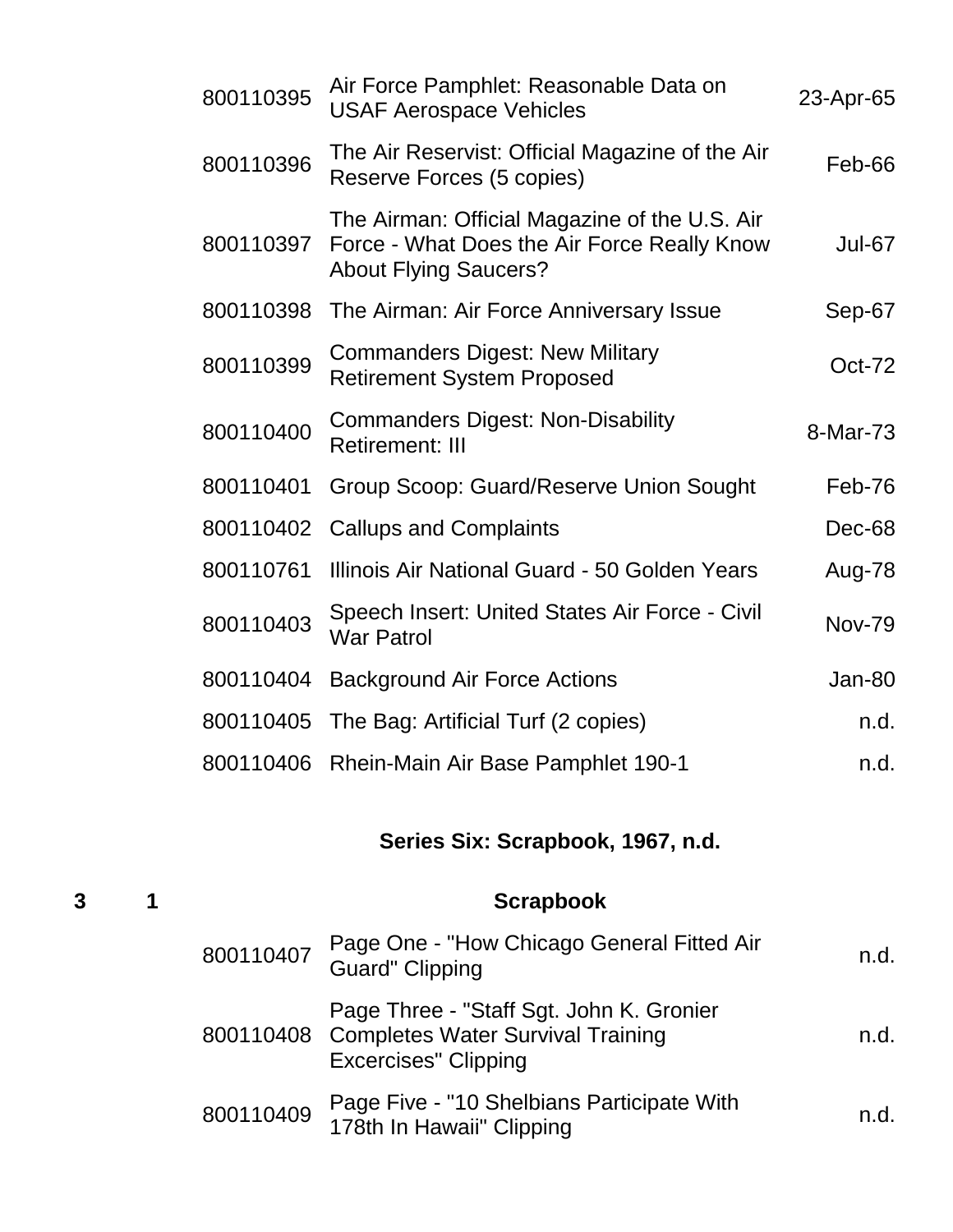|           | 800110410 Page Six - "Hickam Air Force Base" Clippings                                                               | n.d. |
|-----------|----------------------------------------------------------------------------------------------------------------------|------|
| 800110411 | Page Seven - "Air National Guard Sees Duty<br>With 178th In Hawaii" Clipping                                         | n.d. |
| 800110412 | Page Eight - "Attaching and Counting<br><b>Ammunition" Clippings</b>                                                 | n.d. |
| 800110413 | Page Nine - "U.S.S. Arizona Memorial and<br>Soldiers at the Resting Place of Ernie Pyle"<br>Clippings                | n.d. |
| 800110414 | Page Eleven - "Nebraska Air Guard 'Shoots<br>for Perfection'" Clipping                                               | n.d. |
| 800110415 | Page Twelve - "Reserves Callup Definite"<br>Clipping                                                                 | n.d. |
| 800110416 | Page Thirteen - "Reserves Here 'Ready to<br>Go'" Clipping                                                            | n.d. |
| 800110417 | Page Fifteen - "Green Hands, Elephants"<br>Clipping                                                                  | n.d. |
| 800110418 | Page Sixteen - "Honored with Full Parade"<br>Clipping                                                                | n.d. |
| 800110419 | Page Seventeen - "Newly Christened Village<br>of Carpentersville Plane" Clipping                                     | n.d. |
| 800110420 | Page Eighteen - "Mayor Carpentersville in<br><b>Front of Village of Carpentersville Refueling</b><br>Plane" Clipping | n.d. |
| 800110421 | Page Nineteen - "Where Troop Call-up<br><b>Stands" Clipping</b>                                                      | n.d. |
| 800110422 | Page Twenty - "Weekend Training Overseas"<br>Clipping                                                                | n.d. |
| 800110423 | Page Twenty One- "Flexible Air Refueling<br>and KC-97" Clipping                                                      | n.d. |
| 800110424 | Page Twenty Three - "Modern Minutemen"<br>Study at Home" Clipping                                                    | n.d. |
| 800110425 | Page Twenty Four - "Air Guard Develops Jet-<br>Propelled Idea In Aerial Refueling" Clipping                          | n.d. |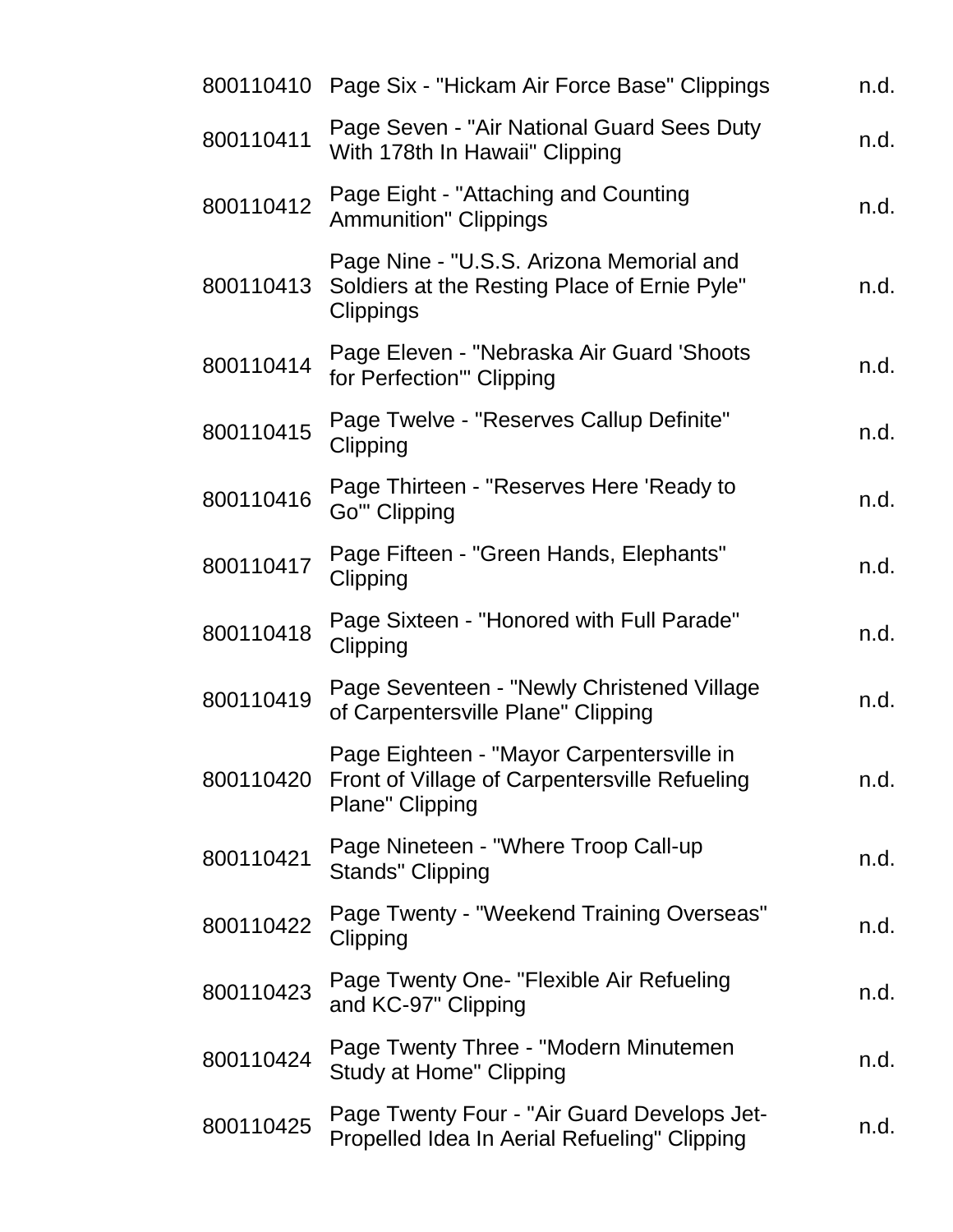| 800110426 | Page Twenty Five - "Local Air Guard Unit<br>Proud of KC97L" Clipping (2 copies)                                                              | n.d. |
|-----------|----------------------------------------------------------------------------------------------------------------------------------------------|------|
| 800110427 | Page Twenty Seven - "Civilian Benefits<br>Sought in Guard" Clipping                                                                          | n.d. |
| 800110428 | Page Twenty Nine - "Staff Sgt. Jose Scotti<br>and Staff Sgt. Henry Ortega" Clippings                                                         | n.d. |
| 800110429 | Page Thirty One - "Air Guard Will Refuel<br>Fighters Over Pacific" and "160th at CCAFB<br>to Be in New Exercise" Clipping                    | n.d. |
| 800110430 | Page Thirty Two - "Illinois ANG General Talks<br>On Flexible Air Refueling" and "Seven<br><b>Officers Picked to Reserve Panel" Clippings</b> | n.d. |
| 800110431 | Page Thirty Three - "Refueling Plane Photo"<br>Clipping                                                                                      | n.d. |
|           | Page Thirty Four - "M/Sgt. Vito A. DeMauro,<br>800110432 Staff Sgt. Henry Ortega, and Brig. Gen.<br>Howard T. Markey" Clipping               | n.d. |
| 800110433 | Page Thirty Five - "First ANG Refueling Wing<br>Assigned To 840th Adiv" Clipping                                                             | n.d. |
| 800110434 | Page Thirty Six - "Boom and Basket of a KC-<br>97L photo" and "Planeside Conference<br>Photo" Clipping                                       | n.d. |
| 800110435 | Page Thirty Seven - "Air Guardsmen Learn<br>Date Of Annual Field Training" Clipping                                                          | n.d. |
| 800110436 | Page Thirty Eight - "Drill Mission to Viet for<br>Some Guardsmen" Clipping                                                                   | n.d. |
| 800110437 | Page Thirty Nine - "General Markey"<br>Clippings                                                                                             | n.d. |
| 800110438 | Page Forty One - "Dirksen May Need To Ask<br><b>Equal Time" Clipping</b>                                                                     | n.d. |
| 800110439 | Page Forty Three - "Citizen Soldiers' in Viet<br>Nam Lift" Clipping                                                                          | n.d. |
| 800110440 | Page Forty Four - "Air Reserve Forces are<br><b>Volunteers" Clipping</b>                                                                     | n.d. |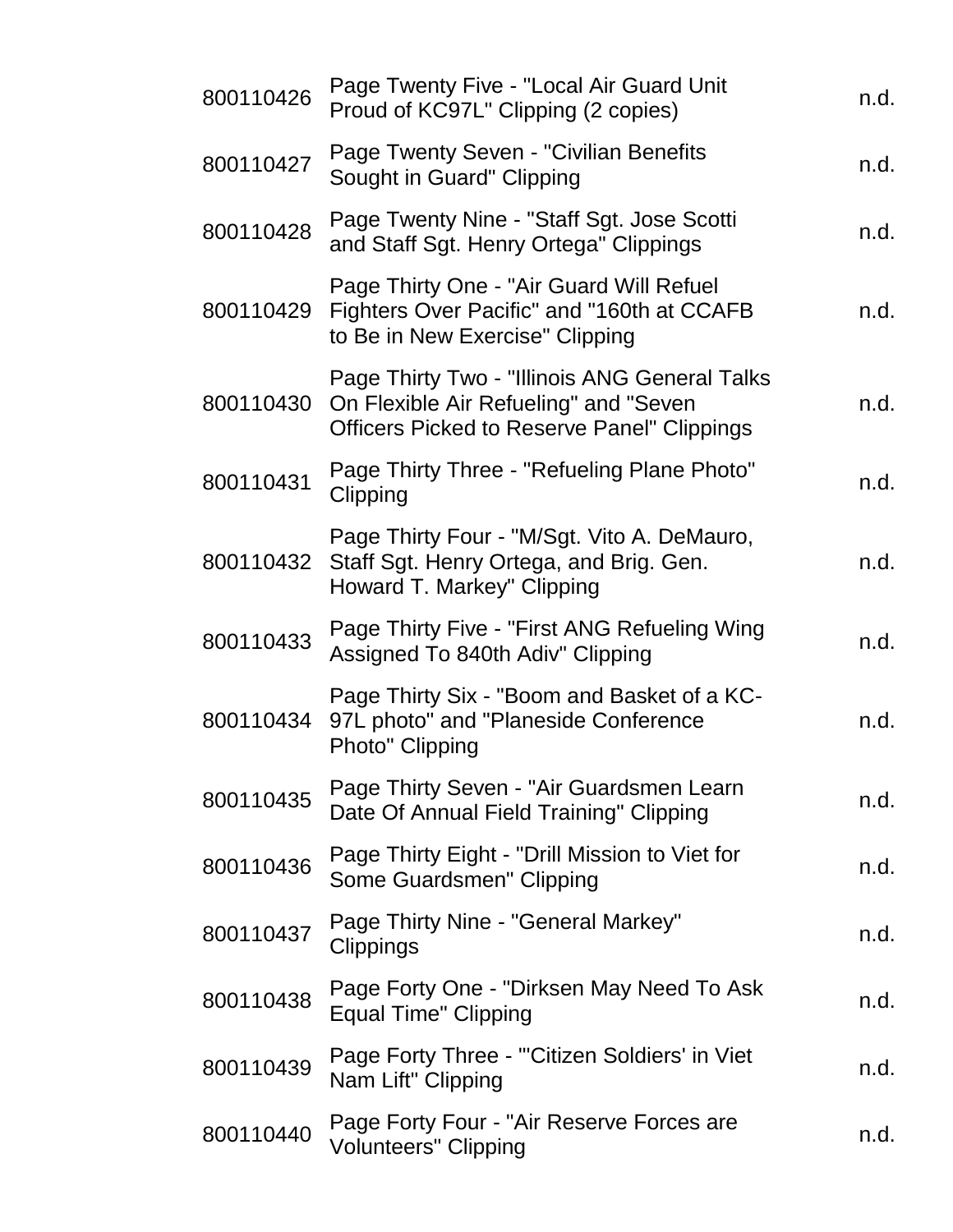| 800110441 | Page Forty Five - "Midwest: Magazine of the<br>Chicago Sun-Times" Clipping                     | n.d. |
|-----------|------------------------------------------------------------------------------------------------|------|
| 800110442 | Page Forty Six - "Refueling Plane about to<br>refuel a fighter jet" Clipping                   | n.d. |
| 800110443 | Page Forty Seven - "Pipeline" Clipping                                                         | n.d. |
| 800110444 | Page Forty Eight - "Big Drink Saves 2 Viet<br>Pilots" Clipping                                 | n.d. |
| 800110445 | Page Forty Nine - "Pipeline In The Sky"<br>Clipping                                            | n.d. |
| 800110446 | Page Fifty- "Crew of KC-97L Files Out of<br>Plane" Clipping                                    | n.d. |
| 800110447 | Page Fifty One - "126th Air Refueling Group<br>Welcomes You Aboard Family Day 1966"<br>Program | n.d. |
|           | 800110448 Page Fifty Two - "Air Guardsmen" Clippings                                           | n.d. |
| 800110449 | Page Fifty Three - "Ft. Dearborn D.A.R. Sets<br>'Freedom Ring'" Clipping                       | n.d. |
| 800110450 | Page Fifty Five - "Diluting GOP Efforts"<br>Clipping                                           | n.d. |
| 800110451 | Page Fifty Seven - "Flying Units Stress<br><b>Mobility" Clipping</b>                           | n.d. |
| 800110452 | Page Fifty Nine - "Old Tankers Feed Hot<br><b>Fighters" Clipping</b>                           | n.d. |
| 800110453 | Page Sixty One - "First ANG Assigned"<br>Clipping (2 copies)                                   | n.d. |
| 800110454 | Page Sixty Three - "No Reserve Callup in<br>Sight" Clipping                                    | n.d. |
| 800110455 | Page Sixty Four - "Illinois ANG Honors<br><b>Retiring Guardsmen" Clipping</b>                  | n.d. |
| 800110456 | Page Sixty Five - "Air Force Awards Lombard<br>Air Guardsman Rare Honor" Clipping              | n.d. |
| 800110457 | Page Sixty Seven - "Tailored Tankers" Bridge<br>Refueling Gap" Clipping (2 copies)             | n.d. |
|           |                                                                                                |      |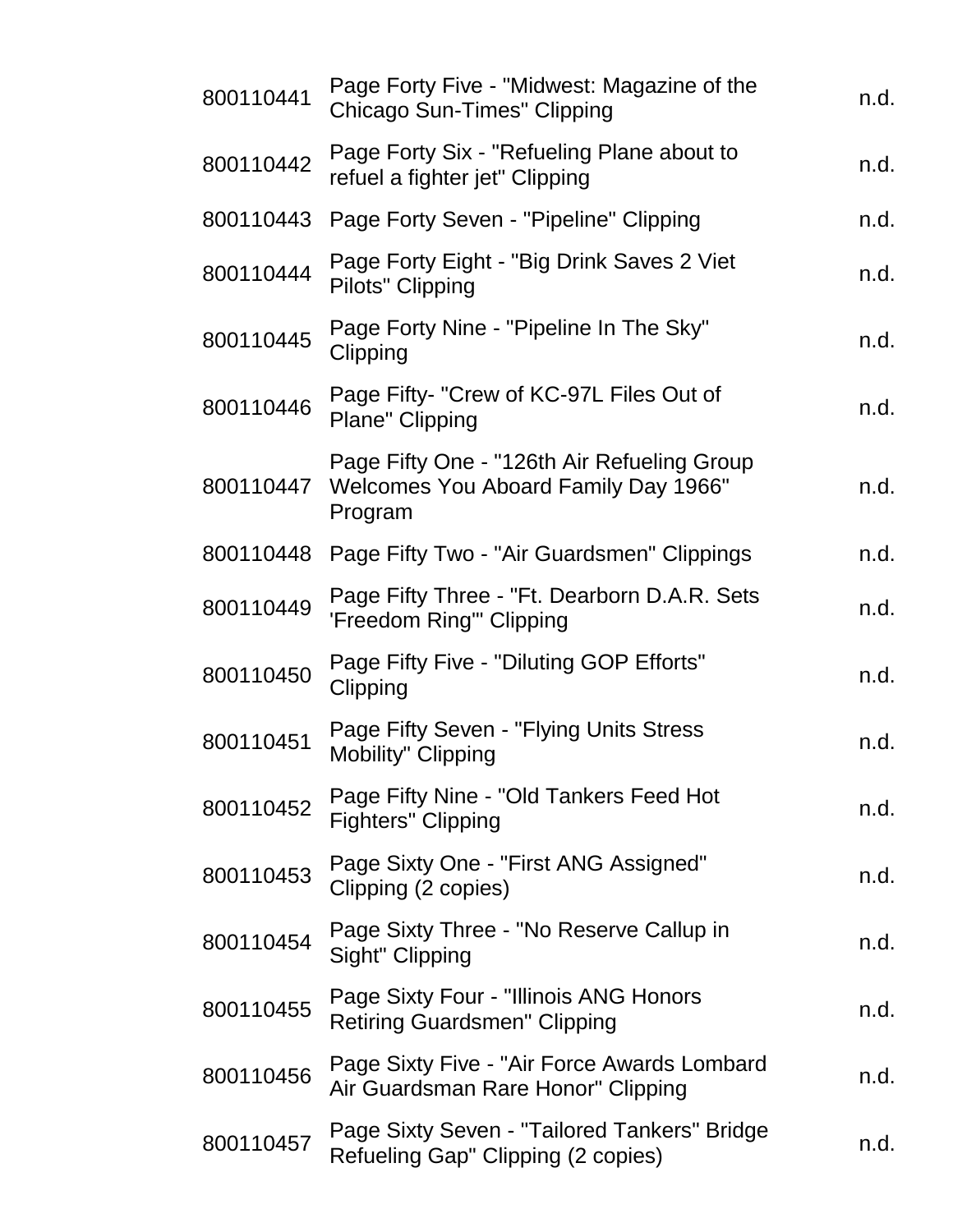| 800110458 | Page Sixty Nine - "KC-97s Refueling<br><b>Technique" Clipping</b>                 | n.d. |
|-----------|-----------------------------------------------------------------------------------|------|
| 800110459 | Page Seventy One- "ANG Tankers Take Up<br><b>Station In Europe" Clipping</b>      | n.d. |
| 800110460 | Page Seventy Two - "Exercise Tropic<br><b>Lightning III" Clipping</b>             | n.d. |
| 800110461 | Page Seventy Three - "ANG Units Change"<br>Over" Clipping                         | n.d. |
| 800110462 | Page Seventy Five - "Three-State Air Guard"<br>Clipping                           | n.d. |
| 800110463 | Page Seventy Seven - "Phantom Chow Call<br>High in Sky" Clipping                  | n.d. |
| 800110464 | Page Seventy Nine - "Frankfurter"<br>Rundschau" Clipping                          | n.d. |
| 800110465 | Page Eighty One - "A KC-97L Provides Fuel<br>for Two Fighters" Clipping           | n.d. |
| 800110466 | Page Eighty Three - "Tankerfluege fuer R-M<br>Presse" Clipping                    | n.d. |
| 800110467 | Page Eighty Five - "High Flying Gas Stations"<br>Clipping                         | n.d. |
| 800110468 | Page Eighty Seven - "The Air Reservist"<br>Clipping                               | n.d. |
| 800110469 | Page Eighty Nine - "Operation Creek Party"<br>Clipping                            | n.d. |
| 800110470 | Page Ninety One - "OSAF Mid West OFC<br>Info 219 S. Dearborn, Chicago IL" Letter  | n.d. |
| 800110471 | Page Ninety Three - "The Flying Gas<br><b>Stations" Clipping</b>                  | n.d. |
| 800110472 | Page Ninety Five - "'Mother' jet has to move<br>fast to assist 'chicks'" Clipping | n.d. |
| 800110473 | Page Ninety Seven - "The Daily Journal"<br>Clipping                               | n.d. |
|           |                                                                                   |      |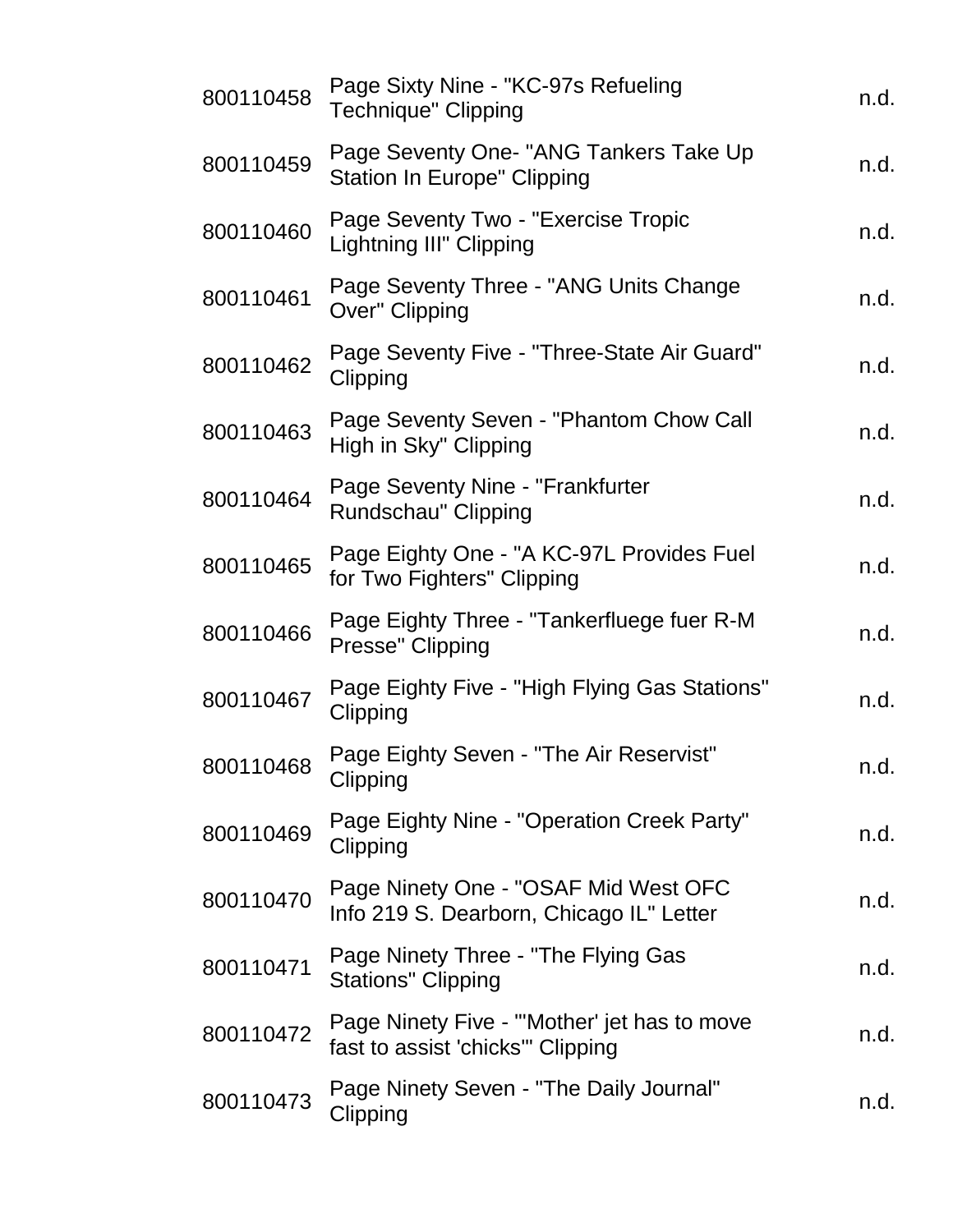| 800110474 | Page Ninety Nine - "ANG Units Change Over<br>to Germany" Clipping                                    | n.d. |
|-----------|------------------------------------------------------------------------------------------------------|------|
| 800110475 | Page 101 - "Clues to an Airborne Puzzle"<br>Clipping                                                 | n.d. |
| 800110476 | Page 103 - "Major letectva, Ray C. Simak<br>vyznamenan" Clipping                                     | n.d. |
| 800110477 | Page 105 - "General Hails Europe Duty Of Air<br><b>Guard</b> " Clipping                              | n.d. |
| 800110478 | Page 107 - "Illinois Air Guard Wing Training<br>In" Clipping                                         | n.d. |
| 800110479 | Page 109 - "Wheatonite Fills Busy Air Guard<br>Day Performing Chaplain's Duties at Base"<br>Clipping | n.d. |
| 800110480 | Page 111 - "Two Weeks In Europe" Clipping                                                            | n.d. |
| 800110481 | Page 113 - "Air Force Awards Lombard Air<br>Guardsman Rare Honor" Clipping                           | n.d. |
| 800110482 | Page 115 - "Major Simak Is Awarded Medal<br>For Movie on National Guard" Clipping                    | n.d. |
| 800110483 | Page 117 - "Paddock Publications: in<br>Europe" Clipping                                             | n.d. |
| 800110484 | Page 119 - "Airman Awarded Rare Honor"<br>Clipping                                                   | n.d. |
| 800110485 | Page 121 - "Air Guard Refuelers" Clipping                                                            | n.d. |
| 800110486 | Page 123 - "From The Other End of the<br>Boom" Clipping                                              | n.d. |
| 800110487 | Page 125 - "ANG, AF Team to Meet<br><b>Workload" Clipping</b>                                        | n.d. |
| 800110488 | Page 127 - "Tankers Feed 6 Million Pounds<br>to 'Chicks'" Clipping (2 copies)                        | n.d. |
| 800110489 | Page 129 - "Why There Are So Few Negroes"<br>In The Illinois National Guard" Clipping                | n.d. |
| 800110490 | Page 131 - "ANG, AF Team to Meet<br><b>Workload" Clipping</b>                                        | n.d. |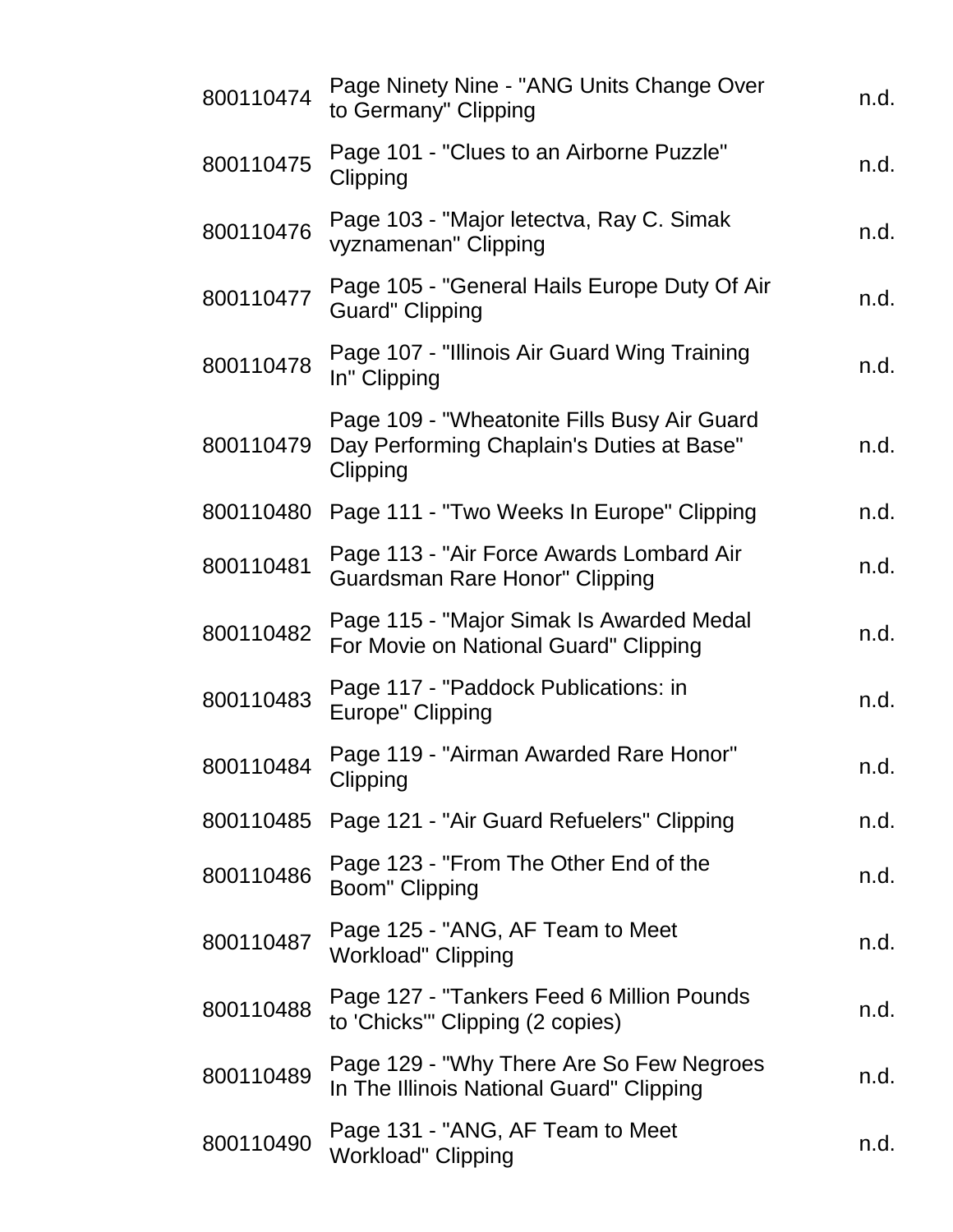|           | 800110491 Page 133 - "Part-Time Flyers" Clipping                                           | n.d. |
|-----------|--------------------------------------------------------------------------------------------|------|
| 800110492 | Page 135 - "Texas ANG to Spend Christmas"<br>in Europe" Clipping                           | n.d. |
| 800110493 | Page 137 - "Air Guardsmen Lower 'Bravo'<br><b>Towers</b> " Clipping                        | n.d. |
| 800110494 | Page 139 - "Photos by SSgt. Ron Smith"<br>Clipping                                         | n.d. |
| 800110495 | Page 141 - "Beim Tankmanover in der Luft<br>dabei" Clipping                                | n.d. |
| 800110496 | Page 143 - "ANG, AF, Team To Meet<br><b>Workload" Clipping</b>                             | n.d. |
| 800110497 | Page 145 - " Brig. Gen. Howard T. Markey of<br>Winnetka" Clipping                          | n.d. |
| 800110498 | Page 146 - "Local Air Guard Unit Proud of<br><b>KC97L" Clipping</b>                        | n.d. |
| 800110499 | Page 147 - "Have You Heard?" Clipping                                                      | n.d. |
| 800110500 | Page 149 - "Guardsmen Operate Space Gas<br><b>Station" Clipping</b>                        | n.d. |
| 800110501 | Page 151 - "Veterans of World War II and<br>Korean War Comman Mobilized Wings"<br>Clipping | n.d. |
| 800110502 | Page 153 - "126th ARW Completing First<br>Year In Germany" Clipping                        | n.d. |
| 800110503 | Page 155 - "60,000 Reservists to be Called<br>Up" Clipping                                 | n.d. |
| 800110504 | Page 157 - "Pentagon Studies a Plan to Call<br>Up 40,000 Reserves" Clipping                | n.d. |
| 800110505 | Page 159 - "107th Reassigned To Southeast<br>Asia" Clipping                                | n.d. |
| 800110506 | Page 161 - "Staff Aide Leaks News of Call"<br>Clipping                                     | n.d. |
| 800110507 | Page 163 - "Old Tankers Feed Hot Fighters"<br>Clipping                                     | n.d. |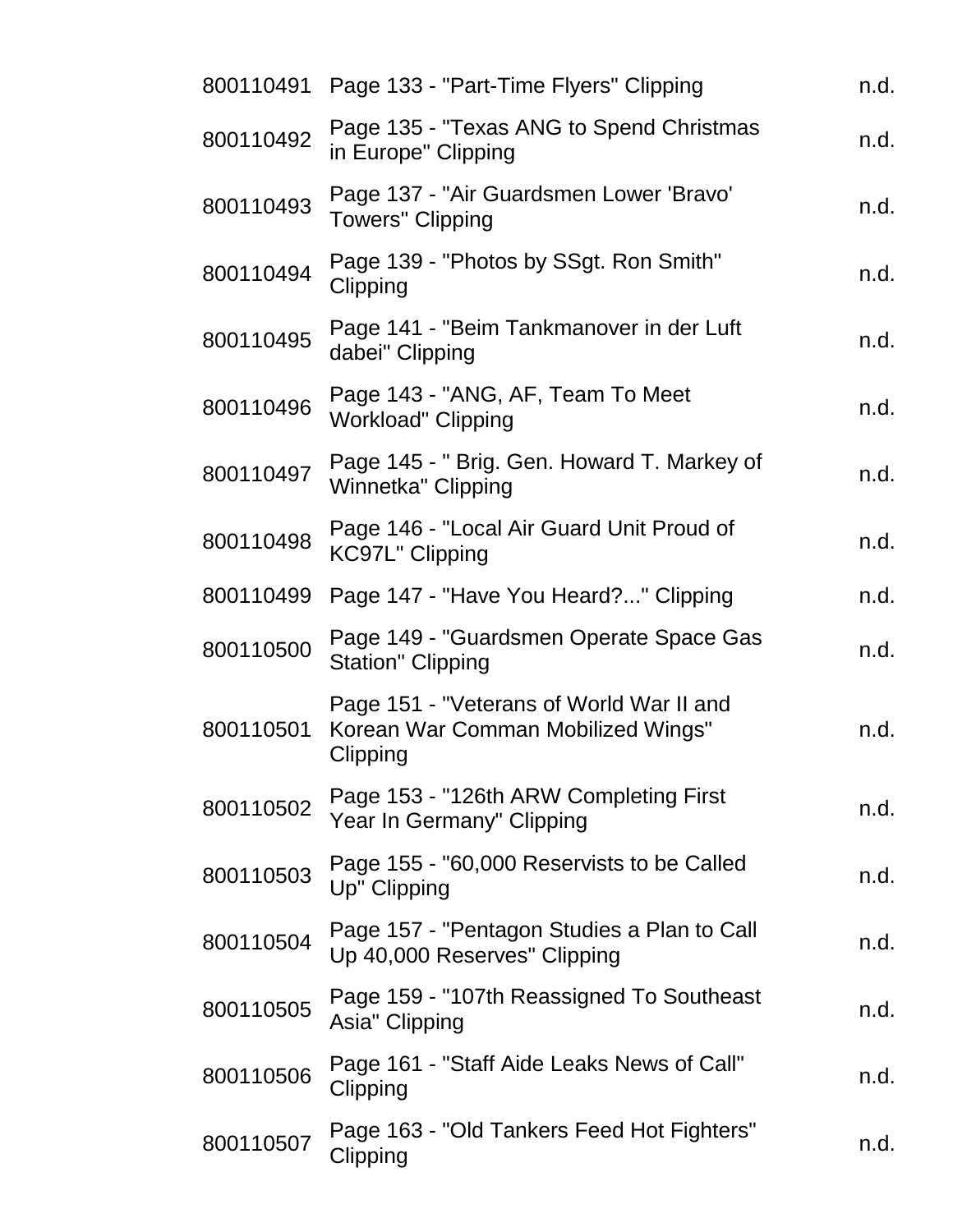| 800110508 | Page 165 - "Air National Guard Marks 1st<br>Year at Rhein-Main" Clipping (4 copies)                    | n.d. |
|-----------|--------------------------------------------------------------------------------------------------------|------|
| 800110509 | Page 167 - "Scoutmaster adjust the band pin<br>on his rubber band-powered rocket" Clipping             | n.d. |
| 800110510 | Page 169 - "TV Listings" Clipping                                                                      | n.d. |
| 800110511 | Page 171 - "Where Are They Now? Activated<br><b>Reserves Just Waiting Around" Clipping</b>             | n.d. |
| 800110512 | Page 173 - "Air Guard Units In Support Role"<br>Clipping                                               | n.d. |
| 800110513 | Page 175 - "National Guard won't let you<br>forget safety first" Clipping                              | n.d. |
| 800110514 | Page 177 - "Area men in Air Guard"<br>Clipping                                                         | n.d. |
| 800110515 | Page 178 - "Photos of Col. Lewis, Maj.<br>Moorman and M-Sgt. Hagan" Clippings                          | n.d. |
| 800110516 | Page 179 - "Air Guard Story" Clipping                                                                  | n.d. |
| 800110517 | Page 180 - "Refueling of Mansfield's 179th<br><b>Fighter Group" Clipping</b>                           | n.d. |
| 800110518 | Page 181 - "In Cramped Quarters<br>Underneath the Belly of a F 84-F Fighter<br><b>Bomber" Clipping</b> | n.d. |
| 800110519 | Page 182 - "T-Sgt. Herman Schroemer"<br>Clipping                                                       | n.d. |
| 800110520 | Page 183 - "Ohio Pilots Shoot Old Cars in<br>Hawaii" Clipping                                          | n.d. |
| 800110521 | Page 184 - "Report Plan Being Completed to<br>Revamp Reserve Forces" Clipping                          | n.d. |
| 800110522 | Page 185 - "Air Guard Refueling Group Aids<br>In Hawaii Trip" Clipping                                 | n.d. |
| 800110523 | Page 186 - "Air Guard Fighters To Train in<br>Hawaii" Clipping                                         | n.d. |
| 800110524 | Page 187 - "Air Guard Aids War Effort,<br><b>General Says" Clipping</b>                                | n.d. |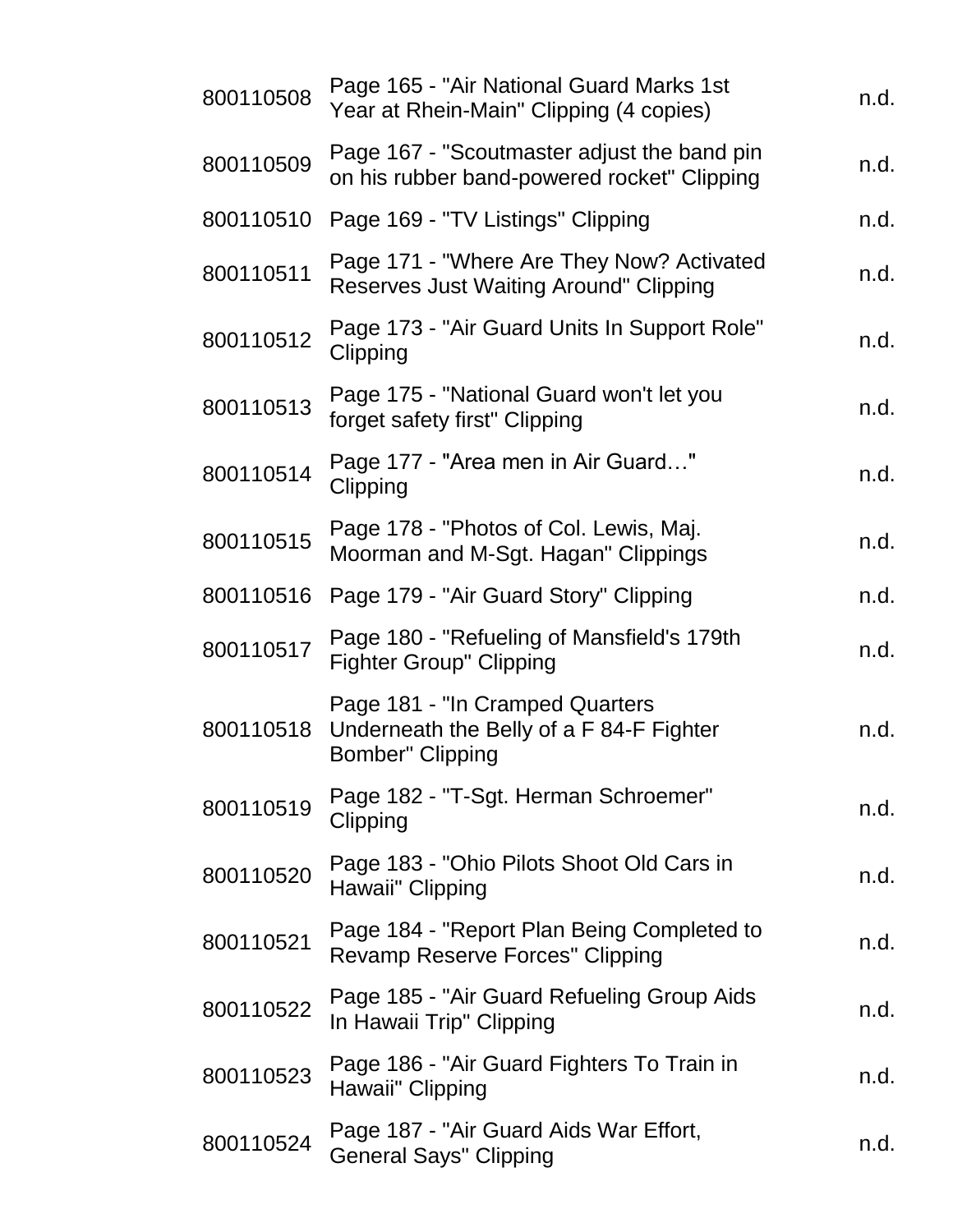| 800110525 | Page 189 - "Guard Units Man U.S. Air<br>Defense" Clipping                                                      | n.d. |
|-----------|----------------------------------------------------------------------------------------------------------------|------|
| 800110526 | Page 191 - "Illinois Airmen Refuel Jets Over<br>Pacific" Clipping                                              | n.d. |
| 800110527 | Page 193 - "Colonists Were First<br>'Guardsmen'" Clipping                                                      | n.d. |
| 800110528 | Page 195 - "Three State Air Guard<br>'Commuting' to Germany" Clipping                                          | n.d. |
| 800110529 | Page 197 - "The Air Guard: Part of The Viet<br>Nam Picture" Clipping                                           | n.d. |
| 800110530 | Page 198 - "S-Sgt. Wynn sits atop F84F<br>spare tires" Clipping                                                | n.d. |
| 800110531 | Page 199 - "Air and National Guards are no<br>'paper tigers'" Clipping                                         | n.d. |
| 800110532 | Page 201 - "Illinois Airmen Refuel Jets Over<br>Pacific" Clipping                                              | n.d. |
| 800110533 | Page 203 - "Wooster Air Guard Guides Flying<br>Tanker" Clipping                                                | n.d. |
| 800110534 | Page 205 - "Parades Scheduled for Memorial<br>Day" Clipping                                                    | n.d. |
|           | Page 207 - "Col. Bristow of Hoffman<br>800110535 Participates In Guardsmen's Tropic Lightning<br>III" Clipping | n.d. |
| 800110536 | Page 209 - "Costly N. Viet Air War -- Is It<br>Worthwhile?" Clipping                                           | n.d. |
| 800110537 | Page 211 - "Air Reserve Gets Bibles"<br>Clipping                                                               | n.d. |
| 800110538 | Page 213 - "Lt. Col. Hal C. Tyree Speaks to<br>an Audience" Clipping                                           | n.d. |
| 800110539 | Page 215 - "Major Ray C. Simak Presented<br>Air Force Commendation Medal" Clipping                             | n.d. |
| 800110540 | Page 217 - "The Instant Airmen" Clipping                                                                       | n.d. |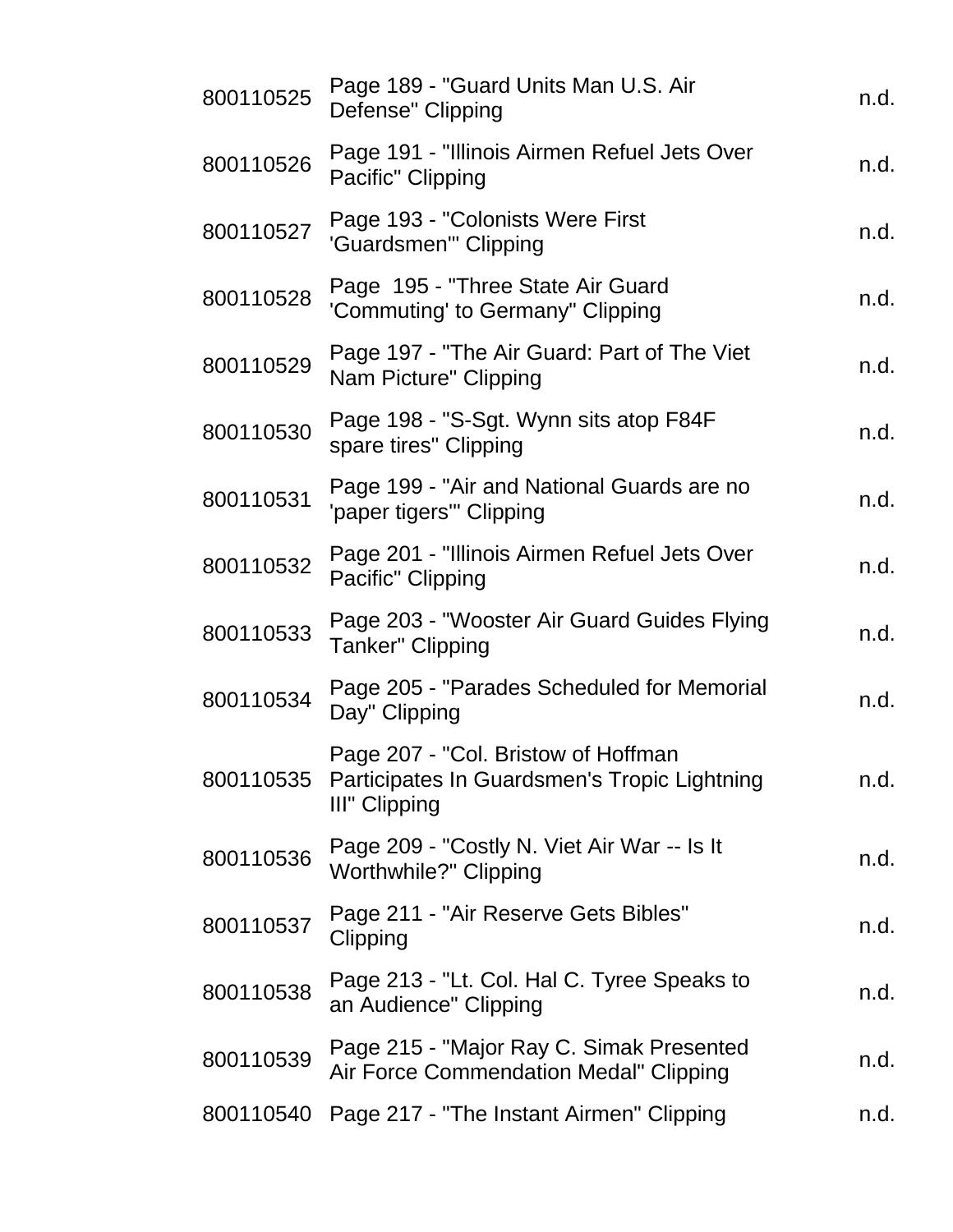| 3 | $\mathbf{2}$ |           | <b>Press-Gazette Photos (Scrapbook)</b>                                                          |      |
|---|--------------|-----------|--------------------------------------------------------------------------------------------------|------|
|   |              |           | 800110554 Page 238 - "The Milwaukee Journal" Clipping                                            | n.d. |
|   |              | 800110553 | Page 237 - "The Milwaukee Journal Picture"<br>Journal" Clipping                                  | n.d. |
|   |              | 800110552 | Page 236 - "Tanker Feeds Two Jets" Clipping                                                      | n.d. |
|   |              | 800110551 | Page 235 - "Air Refueling a Touchy Job"<br>Clipping                                              | n.d. |
|   |              | 800110550 | Page 234 - "7 ANG Officers Named for Stars"<br>Clipping                                          | n.d. |
|   |              | 800110549 | Page 233 - "Old Tankers Feed Hot Fighters"<br>Clipping                                           | n.d. |
|   |              | 800110548 | Page 231 - "Field Training Period For 126th<br>Air Refueling Group Set in September"<br>Clipping | n.d. |
|   |              | 800110547 | Page 229 - "Air National Guard Call Their<br>Hybrid KC-97s: Instant Jet Tankers" Clipping        | n.d. |
|   |              | 800110546 | Page 227 - "No Pilot Shortage-Holloway"<br>Clipping                                              | n.d. |
|   |              | 800110545 | Page 226 - "Crew Members of Illinois Air<br>National Guard Crew" Photo Clippings                 | n.d. |
|   |              | 800110544 | Page 225 - "Ground Crew and Flag Raising"<br><b>Photo Clipping</b>                               | n.d. |
|   |              | 800110543 | Page 224 - "De-Icing and In the Refueling<br>Interval" Photo Clipping                            | n.d. |
|   |              | 800110542 | Page 223 - "Doctor, Lawyer, Airman"<br>Clipping                                                  | n.d. |
|   |              | 800110542 | Page 221 - "Retires As Security Chief"<br>Clipping                                               | n.d. |
|   |              | 800110541 | Page 219 - "Tropic Lightning III: ANG<br>Tankers Put Jets Into Action Fast" Clipping             | n.d. |

800110555 ANG Air-Refueling Tank Cockpit 28-Sep-67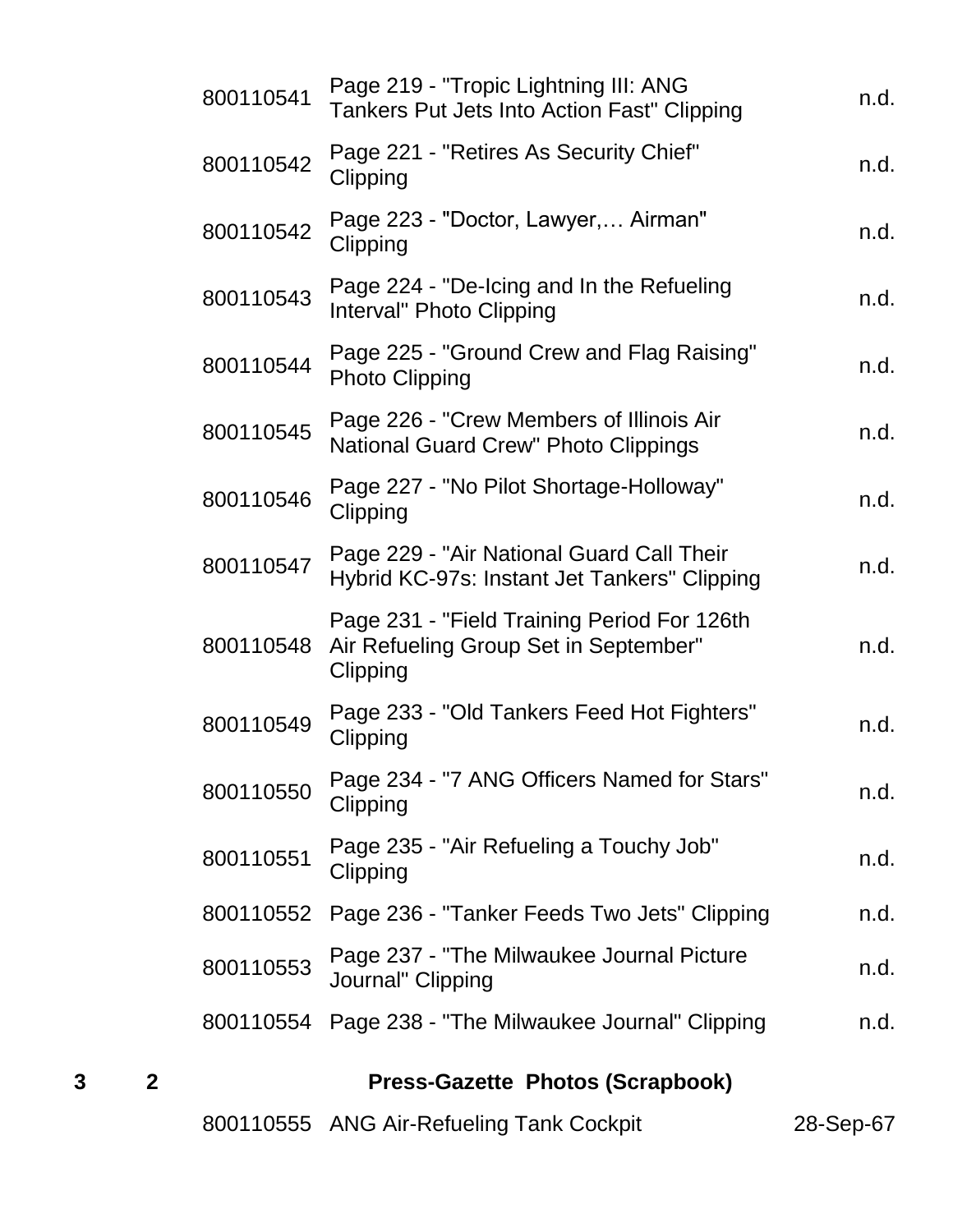|   |              |           | 800110556 ANG Air-Refueling Tank Crew                                                                                   | 28-Sep-67 |
|---|--------------|-----------|-------------------------------------------------------------------------------------------------------------------------|-----------|
|   |              |           | 800110557 Boom Operator Photo                                                                                           | n.d.      |
| 3 | $\mathbf{3}$ |           | <b>Published Wing Tips Photos (Scrapbook)</b>                                                                           |           |
|   |              | 800110558 | MSgt. Norman Thompson and Sgt. John<br>Donatello checking the APX-72 IFF                                                | n.d.      |
|   |              | 800110559 | Maj. Phil Gunby and TSgt. Mel Bytnar with<br>George Washington Honor Medals                                             | n.d.      |
|   |              | 800110560 | Wife Joins Husband, In-Laws to Enjoy ANG<br><b>Travel Benefits</b>                                                      | n.d.      |
|   |              | 800110561 | AMN Leona Thibault Joined Husband and<br>Two Brothers-in-Law in the ANG "family"                                        | n.d.      |
|   |              | 800110562 | MSG Walter Holda Cares for Old 'Gooney'<br>Nearly 20 Years                                                              | n.d.      |
|   |              | 800110563 | Norman Thompson, Alex Fellner, Pete<br>Muend and the courageous "bull", Thomas<br>Steinbach                             | n.d.      |
|   |              | 800110564 | The Community Action Council Named by the<br><b>Wing Commander</b>                                                      | n.d.      |
|   |              | 800110565 | Members of the 126th ARW's Civil<br>Disturbance Task Force being "fitted up" for<br>Protective flak/fragmentation Vests | n.d.      |
|   |              | 800110566 | <b>Checking Task Force Roster</b>                                                                                       | n.d.      |
|   |              |           | 800110567 Cookies at the Supermarket                                                                                    | n.d.      |
|   |              |           | 800110568 Frozen Food Section                                                                                           | n.d.      |
|   |              |           | 800110569 Fruit Section                                                                                                 | n.d.      |
|   |              |           | 800110570 Canned and Prepared Food Aisle                                                                                | n.d.      |
|   |              |           | 800110571 Frozen Concentrated Juice Section                                                                             | n.d.      |
|   |              |           | 800110572 People Visiting Two-Pilot Jet Plane                                                                           | n.d.      |
|   |              |           | 800110573 Crowd Outside ANG Dining Hall                                                                                 | n.d.      |
|   |              |           | 800110574 Unidentified Boy                                                                                              | n.d.      |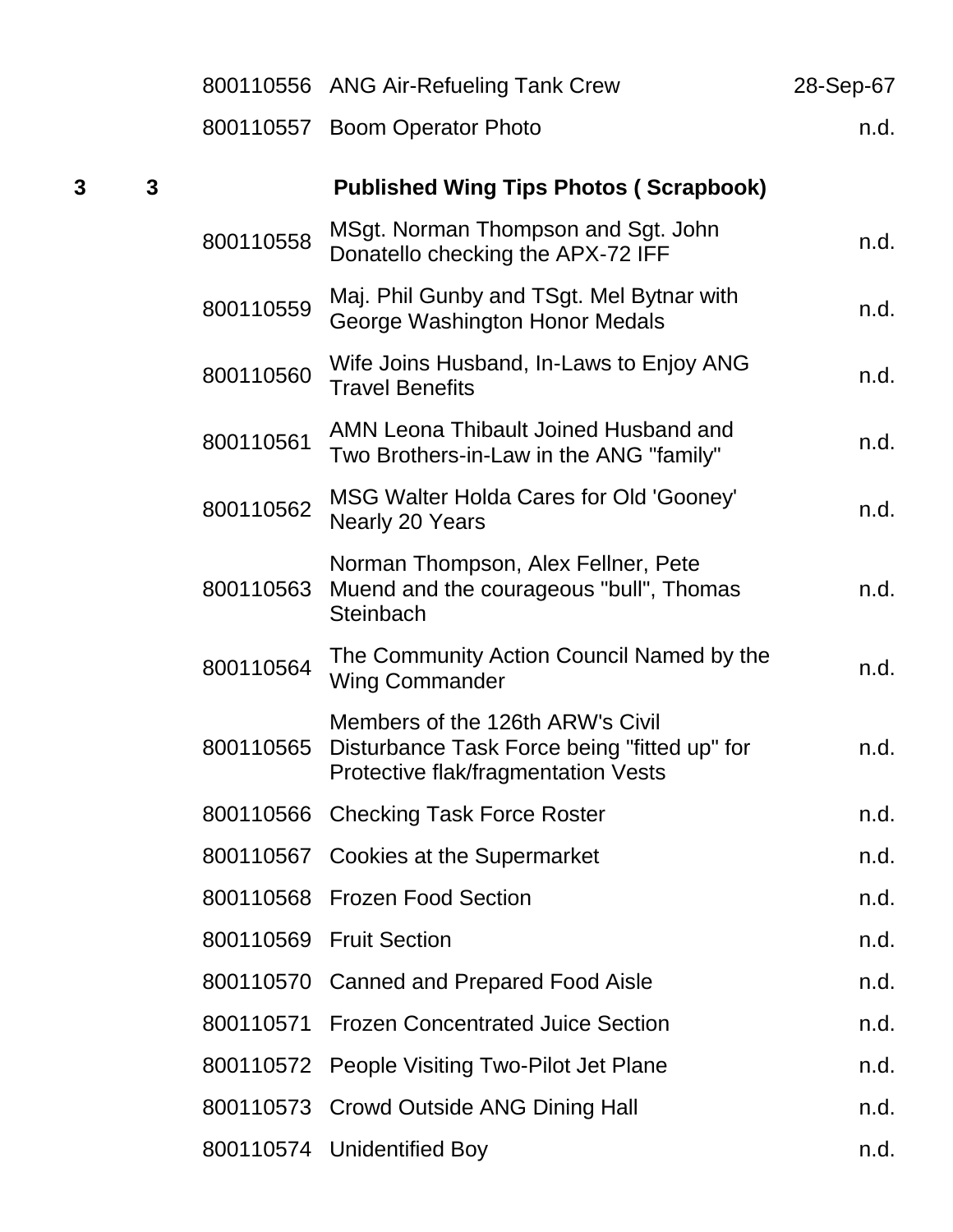| 800110575 | Band playing with Fuel Tanker in the<br><b>Background</b>                                                                    | n.d. |
|-----------|------------------------------------------------------------------------------------------------------------------------------|------|
| 800110576 | US Soldier Dressed as a Nazi Sitting on a Kfz<br>K <sub>2s</sub>                                                             | n.d. |
| 800110577 | Public Viewing the VMA 543                                                                                                   | n.d. |
| 800110578 | Public Line Up to See KC-97 Stratotanker                                                                                     | n.d. |
| 800110579 | Brass Band Playing Outside with KC-97<br>Stratotanker                                                                        | n.d. |
| 800110580 | Group of Young People, ages 13-17,<br>Attending a five-day Aerospace Youth<br>Seminar                                        | n.d. |
| 800110581 | <b>Receiving Meritorious Service Award</b>                                                                                   | n.d. |
| 800110582 | Capt. Robert E. Largent confers with Sgt.<br>John Stellberg, A1c. Pat Dunne, TSgt. Darrell<br>Modica and TSgt. Melvin Bytnar | n.d. |
|           | 800110583 Differently Abled Children                                                                                         | n.d. |
|           | 800110584 Frankfurt Tanker Breaking Ground                                                                                   | n.d. |
|           | 800110585 Award Ceremony                                                                                                     | n.d. |
|           | 800110586 Aerial Refueling in Progress                                                                                       | n.d. |
|           | 800110587 Sgt. Kenneth Klausner Donating Blood                                                                               | n.d. |
|           | 800110588 2 Sergeants in the Motherboard*                                                                                    | n.d. |
|           | 800110589 Tanker about to Take-Off                                                                                           | n.d. |
| 800110590 | Fighter Plane being re-fueled                                                                                                | n.d. |
| 800110591 | Crowds of People with Postcards                                                                                              | n.d. |
| 800110592 | Dancing German Children                                                                                                      | n.d. |
| 800110593 | Germans of All Ages Welcome the Illinois Air<br>National Guard's 566th Band                                                  | n.d. |
|           | 800110594 ANG Band Conductor                                                                                                 | n.d. |
|           | 800110595 ANG Member Serving Drinks                                                                                          | n.d. |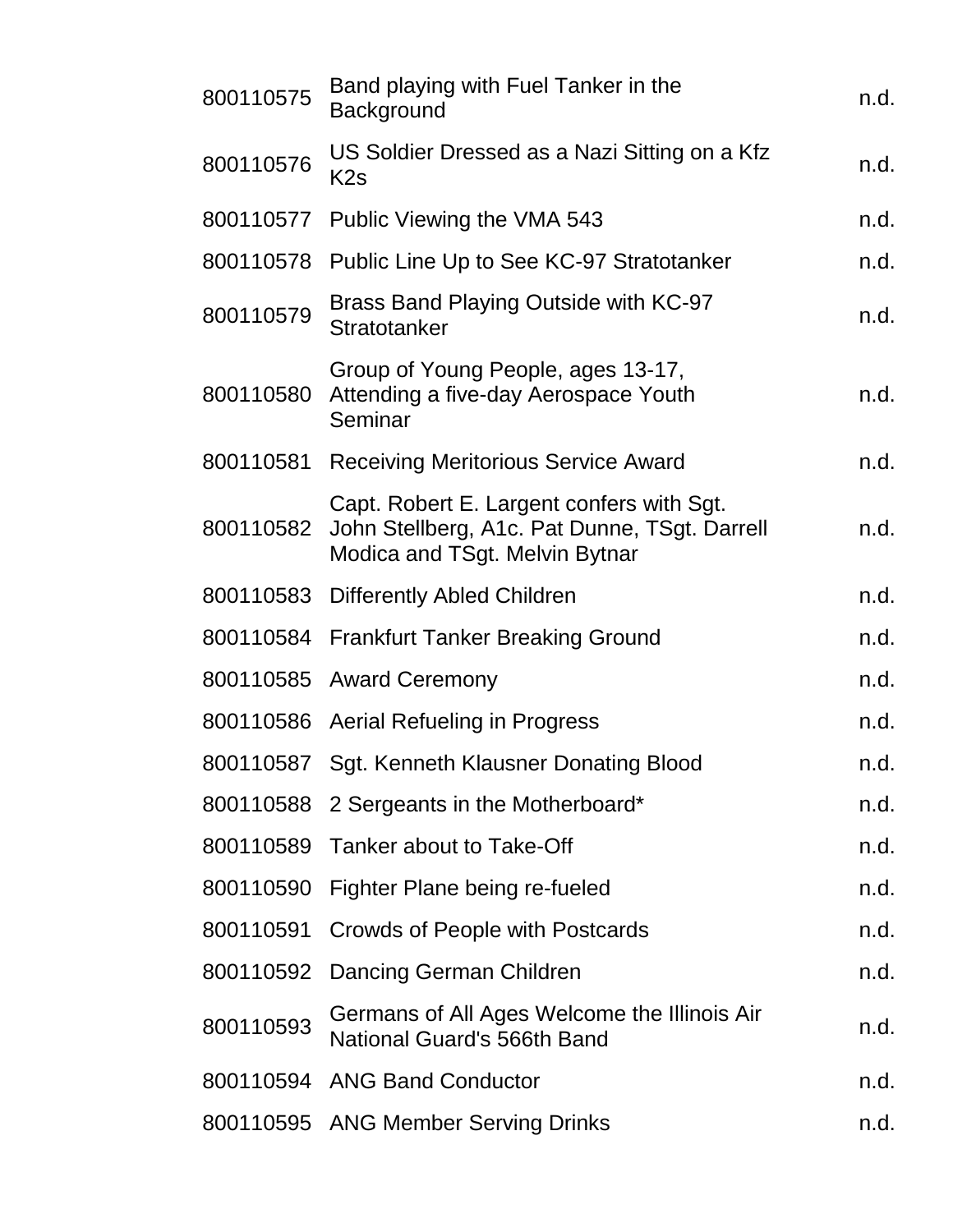|                    | 800110596 Raising the Flag                 | n.d. |
|--------------------|--------------------------------------------|------|
|                    | 800110597 528th Tactical Airlift Garage    | n.d. |
|                    | 800110598 ANG Member Handing Out Flags     | n.d. |
|                    | 800110599 Installing Antenna               | n.d. |
|                    | 800110600 Cleaning the Wing                | n.d. |
|                    | 800110601 Sergeant Talking on the Phone    | n.d. |
| 800110602 Lt. King |                                            | n.d. |
|                    | 800110603 Unidentified Man                 | n.d. |
|                    | 800110604 Tanker Re-Fueling F-4 (2 copies) | n.d. |
|                    | 800110605 KC-97L Re-Fuels F101             | n.d. |
|                    | 800110606 Building in Utah                 | n.d. |

#### **Series Seven: Oversized Documents, 1964-1976, n.d.**

| $\overline{\mathbf{4}}$ |              |           | <b>Miscellaneous (Oversized)</b>                                        |            |
|-------------------------|--------------|-----------|-------------------------------------------------------------------------|------------|
|                         |              |           | 800110607 A Flying Gas Station (clipping)                               | 30-Sep-67  |
|                         |              | 800110608 | The Gateway: R-M Salutes ANG's Citizen-<br>Airmen                       | $3-May-68$ |
|                         |              | 800110609 | Cash in on your Commissaries                                            | n.d. 1973  |
|                         |              | 800110610 | B-1 Flies Toward Air Force Goal A<br>Modernized SAC Manned Bomber Force | n.d. 1974  |
|                         |              |           |                                                                         |            |
| $\boldsymbol{4}$        | $\mathbf{2}$ |           | <b>Oversized Documents from Operation</b><br><b>Ready Go</b>            |            |
|                         |              | 800110611 | Chicago Sun-Times: Kerner Denies Plane<br><b>Force Is Segregated</b>    | 11-Aug-64  |
| 4                       | 3            |           | <b>Newspapers &amp; Oversized Docs</b>                                  |            |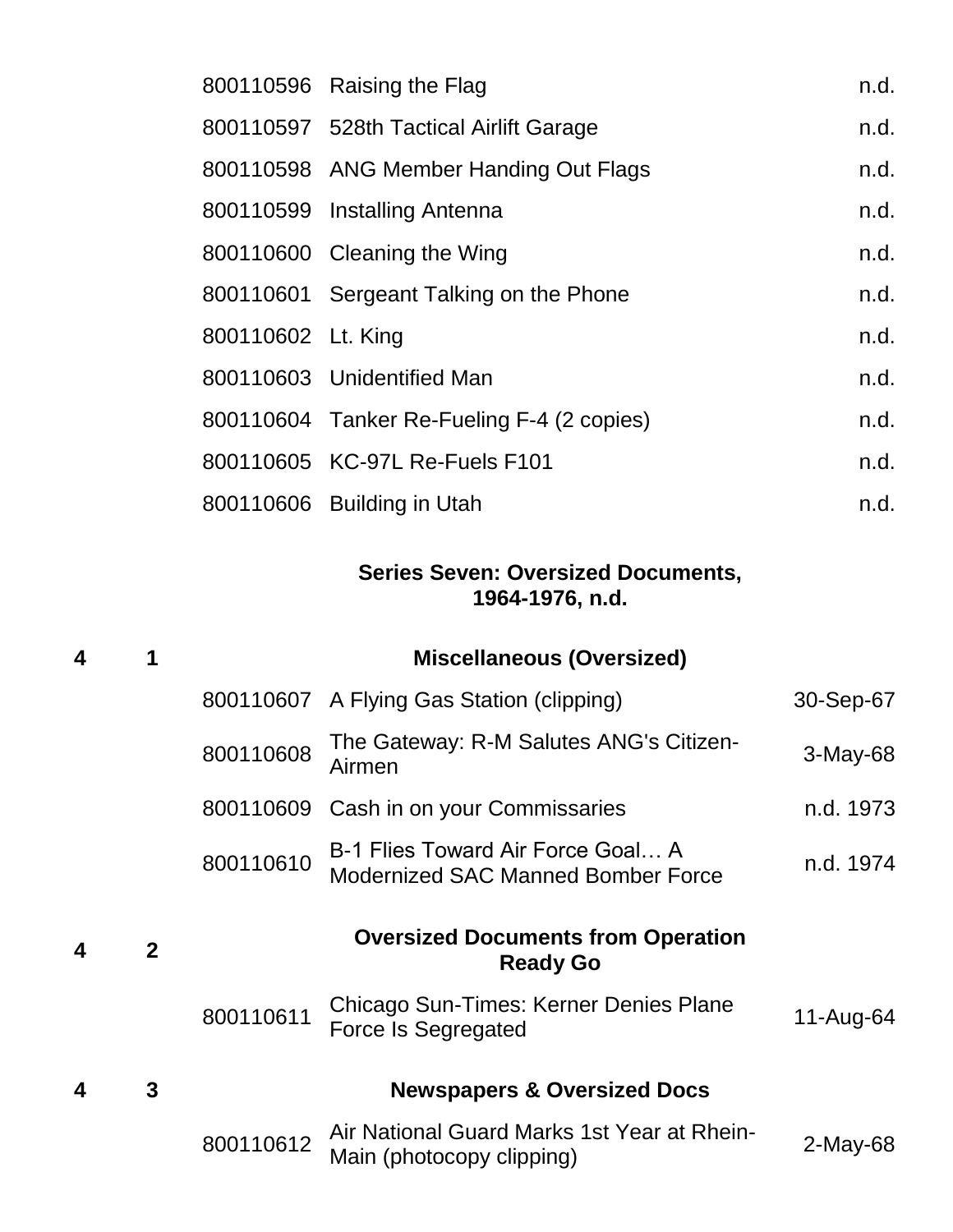| 800110613 | Tiger Talk: Tigers topple Barons for soccer<br>title                                          | <b>Jun-76</b> |
|-----------|-----------------------------------------------------------------------------------------------|---------------|
| 800110614 | Johnson View: Columnist visits NATO and<br><b>Berlin Wall</b>                                 | 3-Jul-76      |
| 800110615 | 126th Air Refueling Wing hosts press tour of<br><b>Creek Party mission in Western Germany</b> | 7-Jul-76      |
| 800110616 | Suburban LIFE Citizen: Pumping gas moves<br>them up                                           | 28-Jul-76     |
| 800110617 | Press' Reporter Involved In Incident At Berlin<br>Wall                                        | 25-Jun-76     |
| 800110618 | Chicago Metro News: Weekly Review                                                             | 26-Jun-76     |
| 800110619 | See What The Crusader Says About It: The<br><b>Johnson View</b>                               | 26-Jun-76     |
| 800110620 | Citizen Newspaper: Police Blotter - Nab<br>gunman who held cop hostage                        | 25-Jun-76     |
| 800110621 | <b>The Frankfurt Chronicle</b>                                                                | 4-Jun-76      |
| 800110622 | The V Corps Guardian - The Extension<br>university "boula-boula"                              | $1 - Jun-76$  |
| 800110623 | The Stars and Stripes: Ex-rivals put Carter<br>nearer nomination                              | 10-Jun-76     |
| 800110624 | Suburban LIFE: Guardsmen meet in strange<br>locales                                           | 29-Jun-72     |
|           | 800110625 Suburban LIFE: Guardsmen doing real work                                            | 24-Jun-72     |
|           | 800110626 The Gateway: Rhein-Main is first in education                                       | 7-Apr-72      |
|           | 800110627 Summer 1969: Creek Party (clipping)                                                 | n.d.          |
|           | 800110628 Letter and map from Fred Ragland                                                    | n.d.          |

#### **Series Eight: Miscellaneous, 1968-1991, n.d.**

## **5 1 Miscellaneous**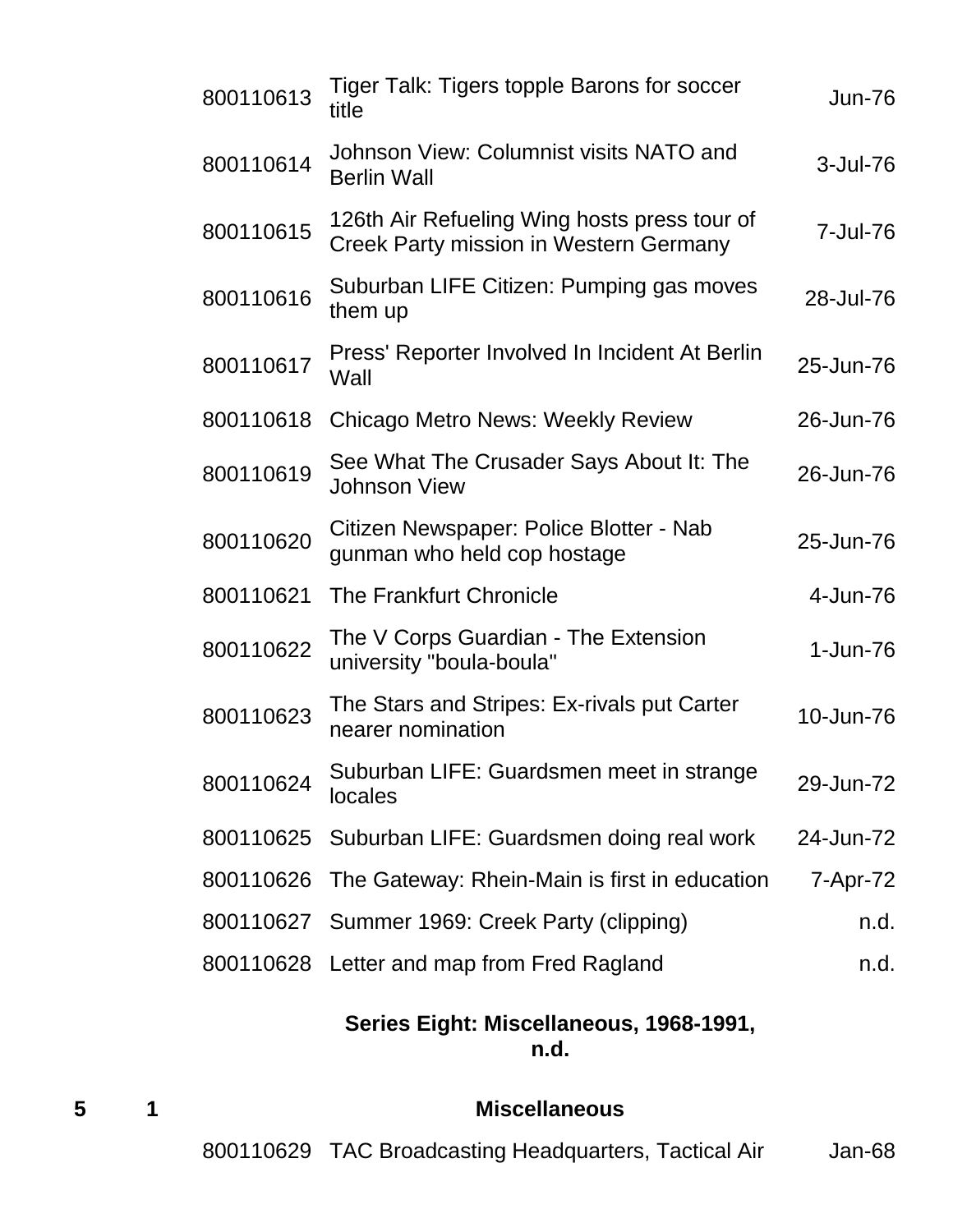**Command** 

|   |                |           | 800110630 FY 75 Class Schedule                                           | 15-Jan-74     |
|---|----------------|-----------|--------------------------------------------------------------------------|---------------|
|   |                | 800110631 | 9014 ARIS Chicago O'Hare Airport - Chicago,<br><b>Illinois</b>           | $1-Sep-78$    |
|   |                |           | 800110632 Aris Handbook                                                  | 1-Jan-79      |
|   |                |           | 800110633 126th Air Refueling Wing 40th Anniversary                      | <b>Nov-90</b> |
|   |                | 800110634 | 40th Anniversary Celebration of the 126th<br>Wing, September 14th        | 15-Aug-91     |
|   |                | 800110635 | Defense Information School: Course<br><b>Description</b>                 | n.d.          |
|   |                | 800110636 | <b>Community Relations</b>                                               | n.d.          |
|   |                | 800110637 | <b>Refueling Tanker of Guard (article)</b>                               | n.d.          |
|   |                |           | 800110638 Rhein-Main Air Base Map                                        | n.d.          |
|   |                | 800110639 | Headquarters: V Corps folder with<br>handwritten notes                   | n.d.          |
|   |                |           |                                                                          |               |
| 5 | $\overline{2}$ |           | <b>Miscellaneous (cont.)</b>                                             |               |
|   |                |           | 800110640 Roster Members                                                 | 29-May-68     |
|   |                | 800110641 | Letter from Philip E. Gunby to Ernest A.<br>Melichar                     | 27-Nov-68     |
|   |                | 800110642 | <b>Information Activities: Clearing Material for</b><br>Release          | $1-Jan-69$    |
|   |                | 800110643 | Letter from Royce E. Eckwright to Maj. Philip<br>E. Gunby                | 5-Feb-69      |
|   |                | 800110644 | <b>Press Release Photos of Air Guard Basic</b><br><b>Trainee</b>         | 9-Feb-69      |
|   |                | 800110645 | Quarterly Chicago Area Military Information<br><b>Officers' Luncheon</b> | 27-Feb-69     |
|   |                | 800110646 | Why NATO                                                                 | n.d.          |